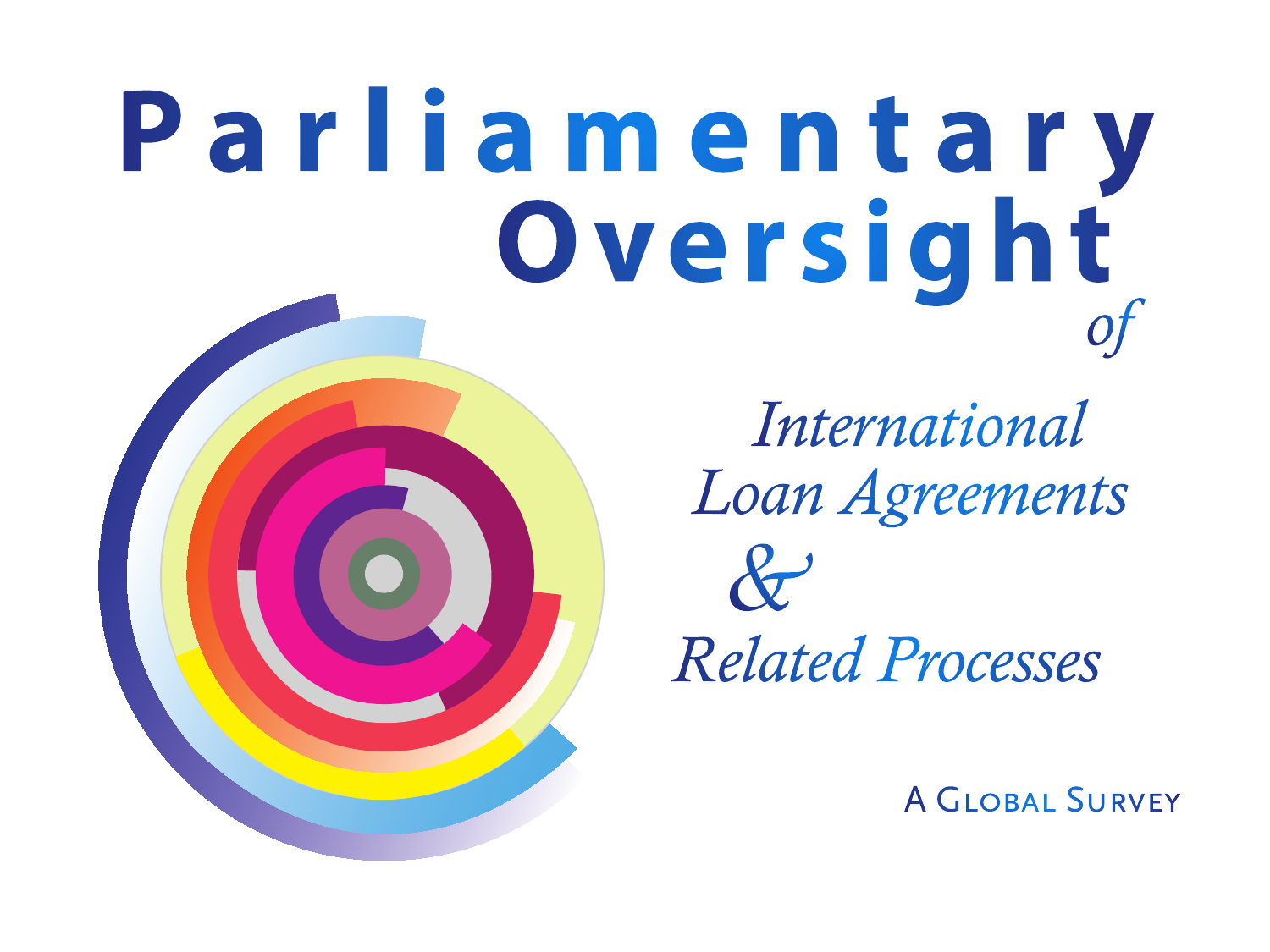JOINTLY UNDERTAKEN BY

### **• THE INTER-PARLIAMENTARY UNION (IPU)** · THE WORLD BANK

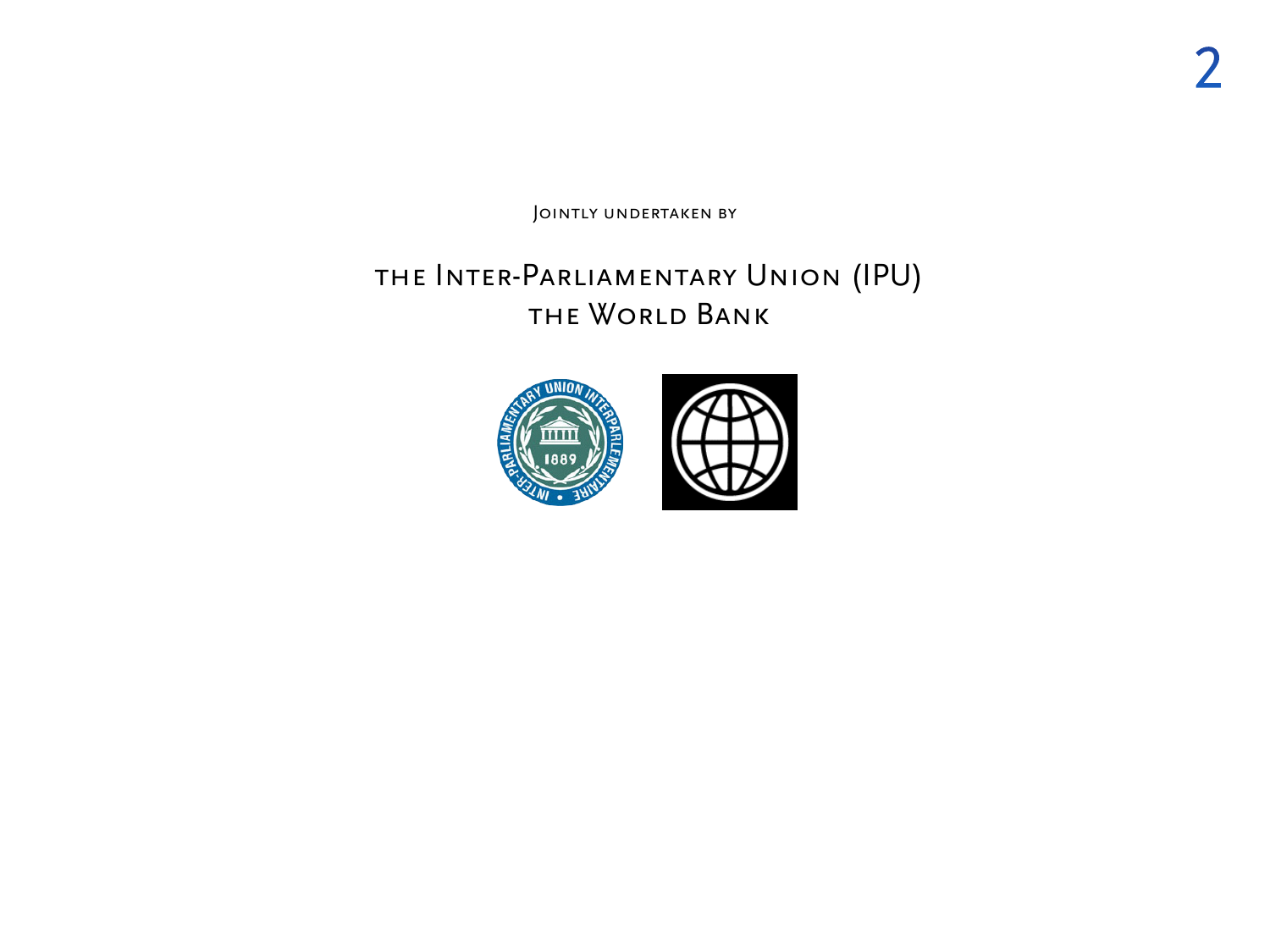### *Acknowledgments*

The following individuals contributed to the writing of this report: Alessandro Motter and Karin Riedl (IPU); Nayé Bathily and Jakob Kopperud (World Bank). Karina Manasseh and Elliott Harris (IMF) helped to facilitate survey responses from IMF resident representatives. Karin Riedl was also responsible for the collection and processing of the survey data. Alessandro Motter and Nayé Bathily were also responsible for the overall survey design and implementation.

### *Survey period: May to December 2011*

### *Copyright © Inter-Parliamentary Union (2013)*

All rights reserved. No part of this publication may be reproduced, stored in a retrieval system, or transmitted in any form or by any means, electronic, mechanical, photocopying, recording, or otherwise, without the prior permission of the Inter-Parliamentary Union.

This publication is distributed on condition that it be neither lent nor otherwise distributed, including by commercial means, without the prior permission of the publishers, in any form other than the original and on condition that the next publisher meets the same requirements.

Applications for the right to reproduce or translate this work or parts thereof are welcomed and should be sent to the Inter-Parliamentary Union. Member Parliaments and their parliamentary institutions may reproduce or translate this work without permission, but are requested to inform the Inter-Parliamentary Union..

ISBN 978-92-9142-571-7 (IPU)

**Inter-Parliamentary Union** Chemin du Pommier 5 CH - 1218 Le Grand-Saconnex/Geneva Tel.: +4122 919 41 50 Fax: +4122 919 41 60 E-mail: postbox@mail.ipu.org Web site: www.ipu.org

Original version: English Cover design by: William Ursenbach, World Bank

#### *Disclaimer*

This paper has not undergone the review accorded to official World Bank publications or to IMF publications. The findings, interpretations, and conclusions expressed herein are those of the author(s) and do not necessarily reflect the views of the International Bank for Reconstruction and Development / The World Bank and its affiliated organizations, or those of the Executive Directors of The World Bank or the governments they represent. Likewise it does not reflect the views from the International Monetary Fund and its Executive Directors or the governments they represent.

The World Bank and the IMF do not guarantee the accuracy of the data included in this work. The boundaries, colors, denominations, and other information shown in this work do not imply any judgment on the part of The World Bank, IPU and IMF concerning the legal status of any territory or the endorsement or acceptance of such boundaries.

**Office of the Permanent Observer of the Inter-Parliamentary Union to the United Nations** 336 East 45th Street, Tenth Floor New York, N.Y. 10017 USA Tel: +1 212 557 58 80 Fax: +1 212 557 39 54 E-mail: ny-office@mail.ipu.org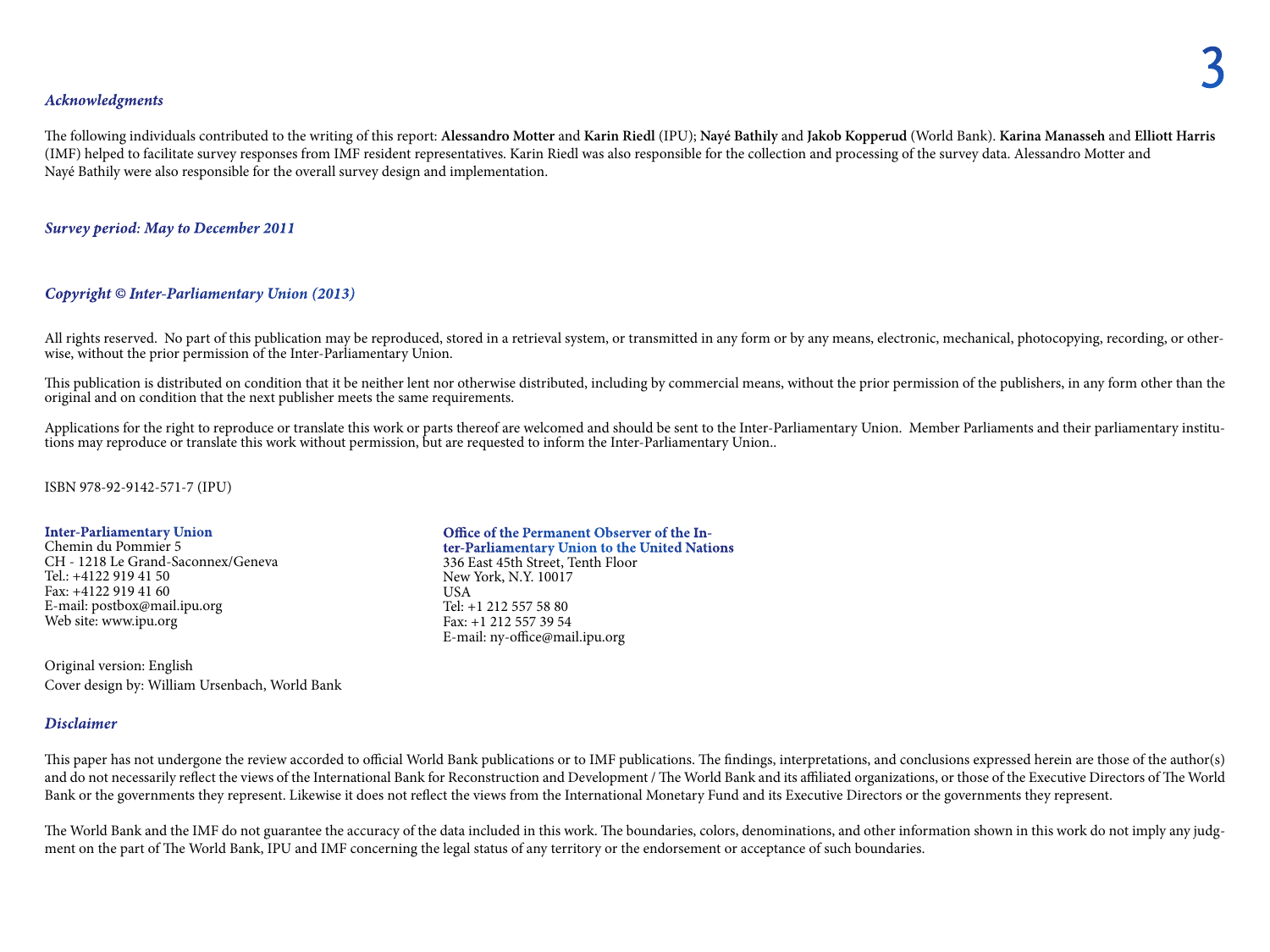# TABLE OF CONTENT

### INTRODUCTION

### MAIN FINDINGS

- 1. LEGAL FRAMEWORKS FOR PARLIAMENTARY OVERSIGHT OF BORROWING ARE COMMON, THOUGH FAR FROM UNIVERSAL
- 2. LEGAL FRAMEWORKS CANNOT BE EASILY BYPASSED BY THE EXECUTIVE
- 3. THE LEGAL AUTHORITY OF PARLIAMENT TO REQUEST AMENDMENTS IS OFTEN LACKING
- 4. PARLIAMENTS' OVERSIGHT PRACTICES APPEAR TO BE WEAK
- 5. PARLIAMENTARY INVOLVEMENT IN IMF MACROECONOMIC SURVEILLANCE IS LIMITED
- 6. A LEGAL FRAMEWORK CORRELATES WITH STRONGER OVERSIGHT PRACTICES

### **CONCLUSION**

### APPENDICES

ANNEX I: AGGREGATE FINDINGS

ANNEX II: COUNTRY OVERVIEW

ANNEX III: REGIONAL GROUPING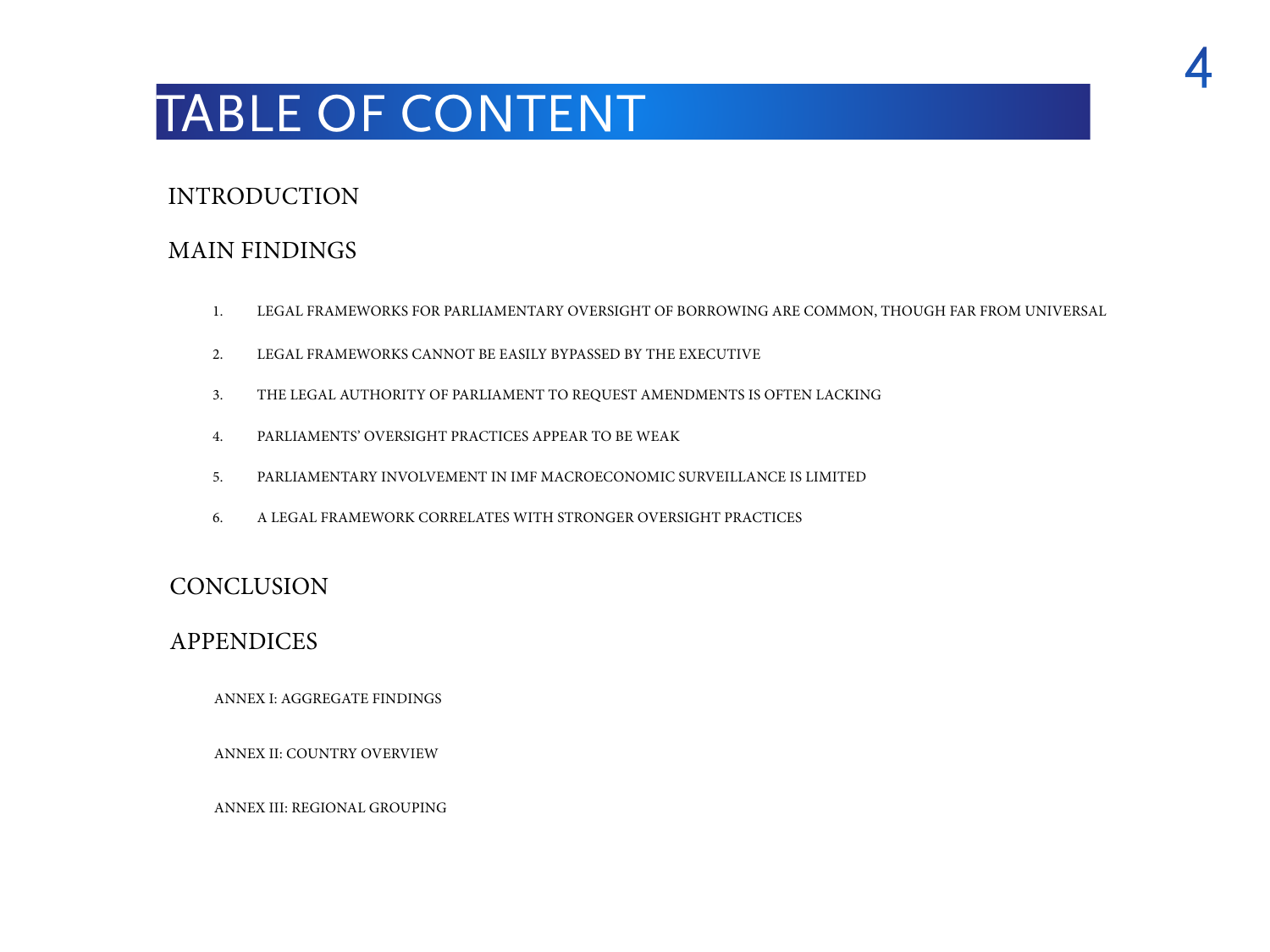## INTRODUCTION

evelopment effectiveness depends on strong country<br>ownership. Representative, transparent and accountable<br>policy-making with the active and informed engagement<br>by parliament is critical to ensure national ownership of deve ownership. Representative, transparent and accountable policy-making with the active and informed engagement by parliament is critical to ensure national ownership of development programs. Against this background, the IPU and the World Bank agreed to undertake a joint survey of legislative frameworks and practices regarding the ratification of World Bank and/or IMF programs; the IMF helped facilitate survey responses from IMF resident representatives. The funds and advice provided by international financial institutions (IFIs) – whether for development purposes or for macroeconomic adjustment – constitute an important tool of government policy. Indeed, many developing countries depend critically on external funds, including loans, to complement national revenues.

In those countries where parliaments play an oversight role with respect to budget processes and the design and implementation of national development strategies, parliaments can also be expected to scrutinize loans or advice from IFIs. There are a number of reasons for this: reforms agreed between the government and the IFI may have wider budget or policy impacts; support to a specific sector might free up resources for another sector; investment loans may have environmental or social consequences; and future budget cycles will have to take into account loan repayments and the expected returns on the investments.

1

2

\*

the structural, through formal legislation.<sup>2</sup> To exercise effective Oversight can be exercised in a number of ways, from the informal - be it through meetings, briefings or consultations - to oversight of public finances, parliament - including both elected representatives and support staff - are dependent on being fully informed: transparent and public budgets are key. Technical knowledge is also important to enable elected representatives to effectively exercise their oversight, making capacity building an important element of strengthening the role of parliaments.

related to World Bank and IMF lending.<sup>3</sup> The present survey report focuses on the extent to which parliaments around the world possess proper legal authority to ratify loans as well as effective oversight practices of the loan approval process. While the World Bank and the IMF surveyed their respective country offices and representations, the IPU surveyed national parliaments with a view to explore parliaments' influence . on governments' borrowing from IFIs, and – to a lesser extent – on the parliaments' influence on development-related policy decisions. The findings draw on responses from some 100 countries based on a survey completed in December 2011 and constitute the first attempt at a global mapping of parliamentary oversight

Overall, the study indicates that there is plenty of room for parliaments to exert influence in the loan approval process by instituting legal frameworks or by strengthening existing ones, as well as by improving a number of oversight practices. A common thread throughout the study is that these legal frameworks are often underutilized. More specific findings suggest that:

- Legal frameworks for parliamentary oversight of World Bank and IMF lending are common, though far from universal;
- Legal frameworks cannot be easily bypassed by the executive;
- The legal authority for parliaments to request amendments is often lacking;
- Parliaments' oversight practices appear to be weak;
- Parliamentary involvement in IMF macroeconomic surveillance is limited;
- There is, however, a positive correlation between the existence of legal frameworks and more effective parliamentary oversight practices.

These findings, as well as the country data collected, constitute an important source of information to help guide the IPU, the World Bank and the IMF in their respective efforts to strengthen development effectiveness and country ownership. \*

The 2005 Paris Declaration on Aid Effectiveness and its subsequent 2008 Accra Agenda for Action and the 2011 Busan Partnership for Effective Development Co-Operation all emphasize this point. For an example of World Bank e with the parliament of a client country in the context of governance reforms, see case study on Mongolia on **page 13**.

Parliamentary oversight consists of reviewing, monitoring and supervising the exercise of executive authority. It is a measure for holding the executive accountable for its actions and for ensuring that it implements polic manner. The parliamentary oversight function is one of the pillars of democracy and an indicator of good governance, through which parliament can ensure a balance of power and provide a public arena where all of society's be fairly represented. Most critically, parliamentary oversight helps ensure transparency and openness of the Executive's setting of priorities and management of public funds.

The survey was conducted from May to December 2011. Responses were received from 49 parliaments (facilitated by the respective offices of the speaker); 78 World Bank country offices; and 19 IMF representatives, from 99 dif countries. Only developing countries and transition economies were canvassed. Where there is inconsistency in the responses from the different sources, the result is either discarded or, where the questions referred to par practices, the parliament's response is taken as the default response [see **Appendices** for further detail]. 3

The World Bank and IMF are governed by and are accountable to the governments of their member countries. According to their charters, the Articles of Agreement, their main interlocutors are the financial authorities—in most cases the finance ministry or central bank of the member countries. Recognizing that the principal responsibility for communication to legislators rests with the national authorities, the World Bank's and IMF's interaction with legislators is tailored to the specific country circumstances, and closely coordinated with each country's respective financial authorities and representative on their Executive Boards.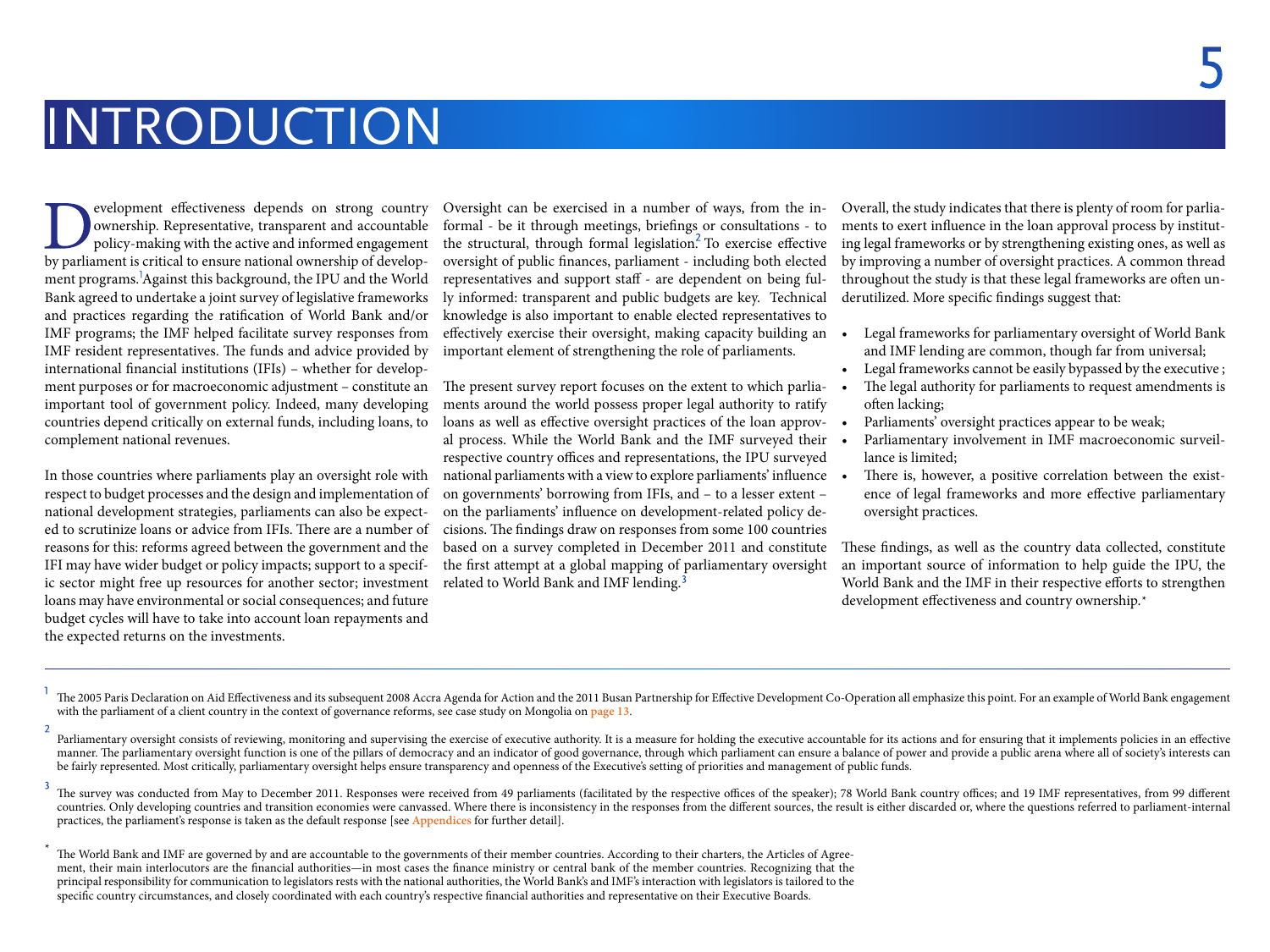# MAIN FINDINGS

The following sections review the main findings of the survey based on a close reading of the data collected. At the end of each section a few questions for discussion are suggested to expand on the implications of the findings.

### L E G A L F R A M E W O R K S F O R P A R L I A M E N T A R Y OVERSIGHT OF LENDING ARE COMMON, THOUGH FAR FROM UNIVERSAL



We over than half of the 99 countries (59 percent) for which data are available from any of the three sources – parliaments, the World Bank, and the IMF – have laws that require parliaments to ratify loan agree-IMF – have laws that require parliaments to ratify loan agreements before they become effective [appendix I: **chart 2**]. In 4 the remaining 41 percent of countries, parliament does not have a clear legal mandate to ratify loans.<sup>5</sup>

A breakdown of the data by regional groupings and income levels shows that legal frameworks for loan approval can be found across a large spectrum of countries. However, countries in Eastern Europe, Central and South America, and sub-Saharan Africa are more likely to have a legal framework in place [appendix I: **charts 3 and 4**]. In these three regions, approximately 60 percent of the countries require parliaments to ratify international loans.<sup>6</sup> In comparison, only 1/3rd of the countries in the Asia-Pacific region have • such a law in place.

which data are available from any of the three a possible correlation between national income levels and the sources – parliaments, the World Bank, and the existence of legal frameworks [appendix I: **chart 5**]. Low-inore than half of the 99 countries (59 percent) for Similarly, a breakdown of the data by income levels suggests come countries are most likely to have a legal framework that gives parliaments a role in loan ratification: 61 percent of low-income countries have such a law in place compared to 50 percent of lower-middle income countries and 43 percent of upper-middle income countries.

- Why are some regions more likely to have a legal framework in place? Possible hypotheses include different democratic traditions; colonial heritage; and number of constitutional changes and reforms.
- What explains the possible correlation between national income levels and the existence of legal frameworks for the ratification of loans?
- Is having the legal authority to ratify loans particularly important for highly aid-dependent countries?

NOT REQUIRED TO RATIFY LOANS

 $\frac{4}{1}$  The overall response rate is 72 percent. 4 5

 $^{\circ}~$  The survey differentiated between World Bank and IMF loans, but only Georgia has different laws covering loans from the two institutions.

Thereafter, any data examined in this report refers to the data that are available for each subsection. 6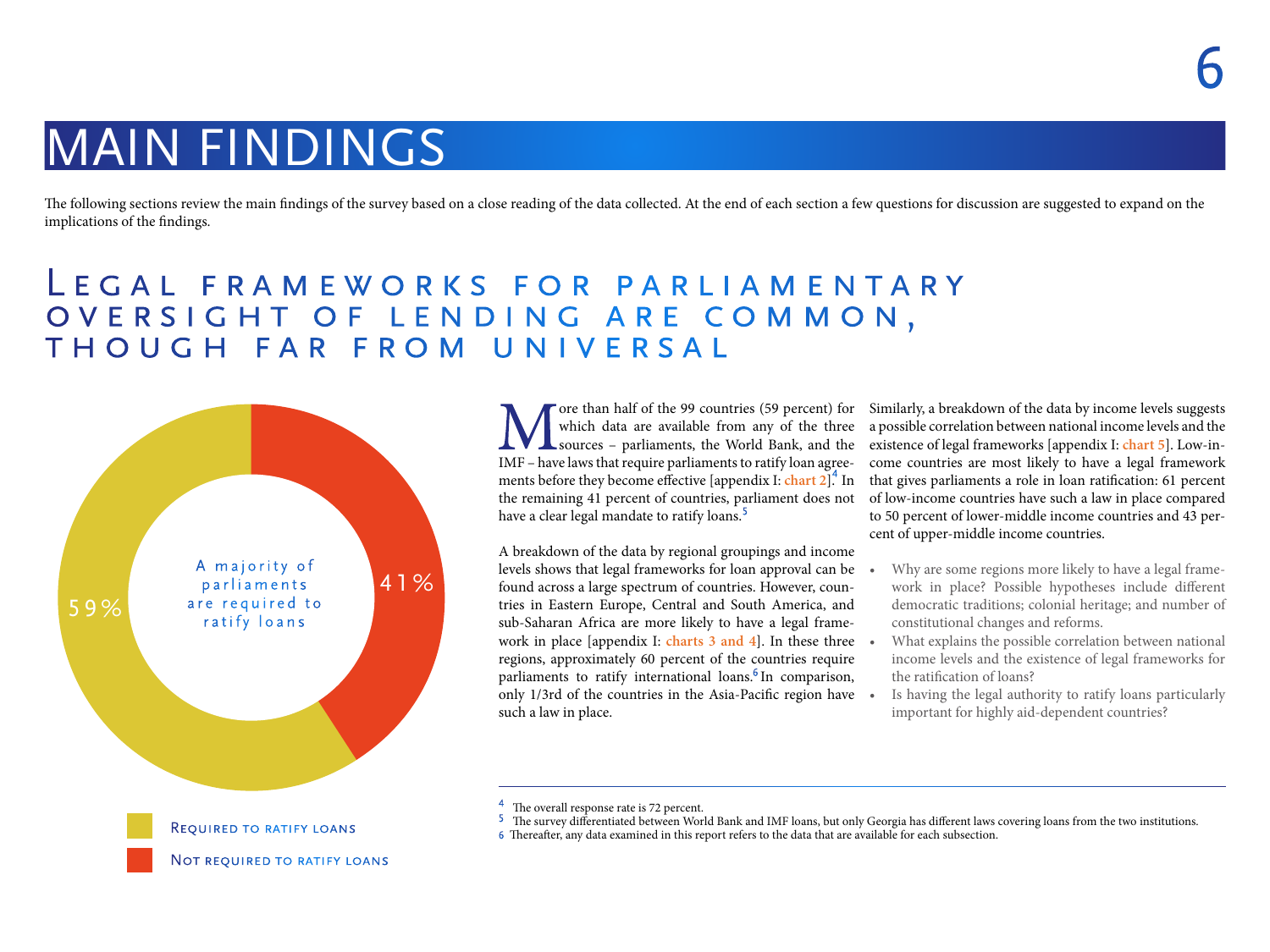### LEGAL FRAMEWORKS CANNOT BE EASILY bypassed by the executive

mong the countries requiring parliamentary ratification,<br>83 percent do not allow for any exceptions to the law,<br>meaning that – in principle at least - it is not easy for the

83 percent do not allow for any exceptions to the law, dix I: **chart 7**]. In some cases where exceptions to the law are almeaning that – in principle at least - it is not easy for the lowed they appear to be intended to minimize the institutional

executive to override parliament's ratification authority [appen-burden, with loans below a certain amount not requiring parliamentary ratification .

In the case of Ethiopia and Tonga only loans above a certain threshold - approximately \$5 million and \$8.5 million, respectively - must be ratified by parliament. In Poland, the parliament is not given *the legal authority to ratify loans, but international agreements that have considerable financial responsibilities imposed on the State nevertheless require prior parliamentary approval.*

In other cases, the rules under which exceptions to the law are granted are very vaguely formulated.

In Lebanon, the executive can override parliament's legal authority to ratify loans when it deems the loan approval process particularly urgent. In Benin, the parliament's decision to reject a loan agree*ment may be overruled by executive decree. In Uruguay, parliament is required to authorize the Executive power to take on public debt, but legislative ratification is not required for contracts or agreements between the Executive and international organizations of which Uruguay is a member country.*

The majority of the surveyed countries (61 percent) have the) the surveyed countries the law requires parliaments to ratify each same legislative process in place for the ratification of loans as for loan one-by-one rather than grouping them as part of governprojects financed by grants [appendix I: **chart 9**]. In 74 percent of ment programmes [appendix I: **chart 8**]. Even where the legisla-

tion allows for loans to be ratified as a package, the general practice in many countries is to ratify loans separately or to examine loans individually before they are bundled.

*In Mauritania, the usual practice is that each loan is reviewed by the responsible committee before it is brought to the plenary for ratification together with other loans.*

- Is there a correlation between effective legal frameworks for loan ratification, and the general Does it make sense to exempt loans below a certain amount from having to be ratified by parbudget oversight and influence of parliament?
- What should be the key features of a strong legal framework?
- • Is parliamentary oversight stronger when loans are ratified as a bundle or one-by-one?
- liament?
- Should legal frameworks require that loan agreements conform with government programs?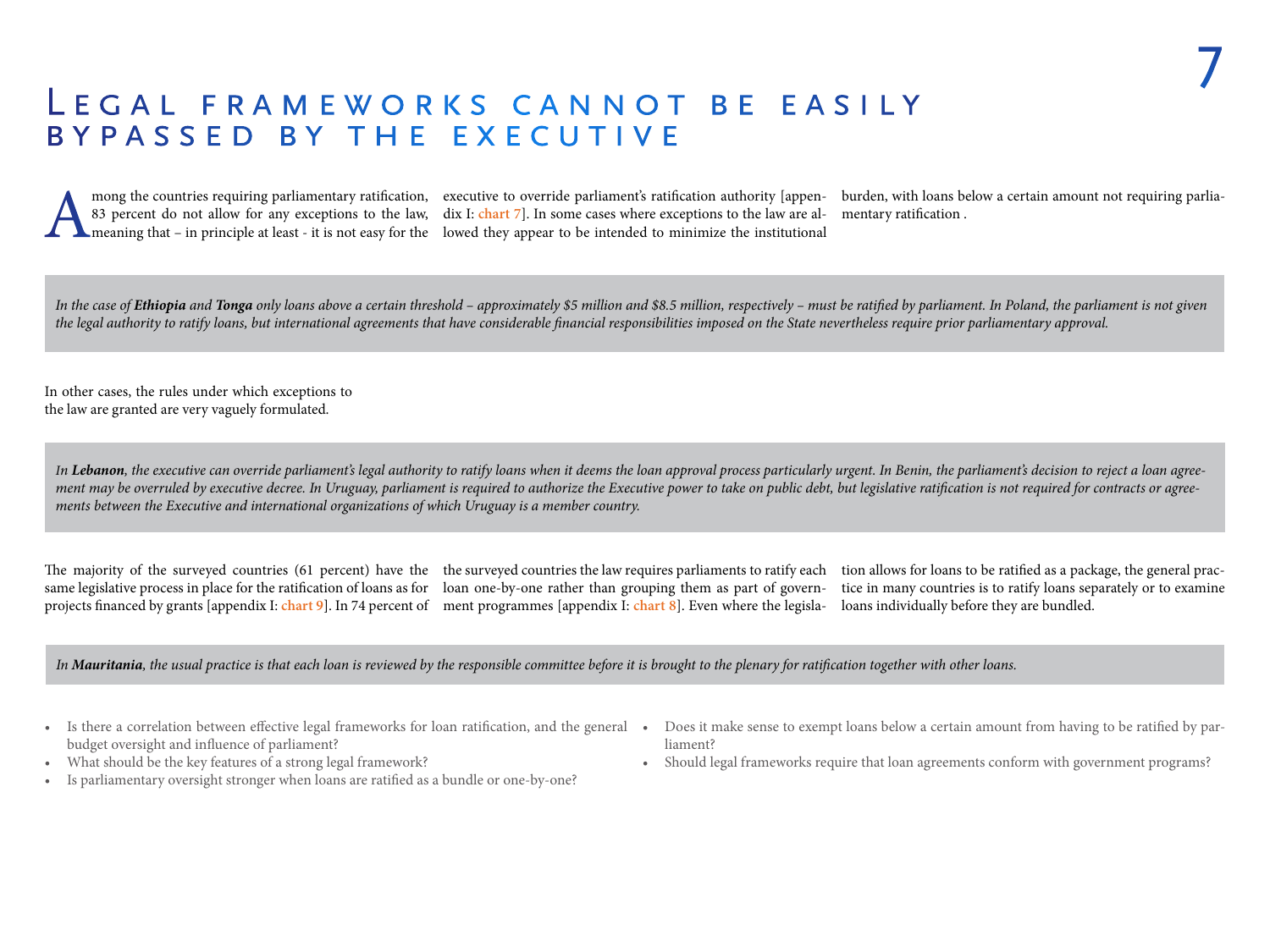### THE LEGAL AUTHORITY OF PARLIAMENT to request amendments is often lacking

**Parliament's right to amend loan agreements constitutes a** strong tool to influence the outcome of loan negotiations.<sup>7</sup><br>However, among the surveyed countries with a legal framework for ratification of loans from IFIs in strong tool to influence the outcome of loan negotiations.<sup>7</sup> However, among the surveyed countries with a legal framework for ratification of loans from IFIs in place, almost half (47 percent) of the parliaments are limited to accepting or rejecting loan agreements in their entirety, and only 29 percent are able to request actual amendments to the loan agreement. For another the Country Assistance Strategies (CAS) discussed between the

request amendments [appendix I: **chart 6**].

Looking at other dimensions of the development process, the study indicates that few parliaments are able to influence the final adoption of the Poverty Reduction Strategy Papers (PRSPs) or of

8 reported by only 2 percent of respondents [appendix I: **chart 18**]. 24 percent, the law is not specific as to whether parliament can government and the World Bank. A total of 85 percent of parliaments do not have legal authority to approve PRSPs before they are adopted by the government [appendix I: **chart 19**]. Parliaments' legal authority to adopt CAS and similar strategies was

*Montenegro's parliament does not have legal authority to approve PRSPs, but this has not precluded the parliament from involvement during the process. During the preparation and implementation of the 2003 PRSP, the Parliamentary Advisory Committee, comprised of representatives from a number of portfolio committees, was responsible for addressing sensitive issues. The Committee also consulted with representatives of vulnerable groups.*

However, it should be noted that 94 percent of parliaments report hood of this happening in actual fact, however, may depend on to have the formal right to request amendments to the budget bill a number of factors, including the extent to which budget docbefore adopting it [appendix I: **chart 23**]. In those cases where uments are made public and the time allowed for budget review loan ratification occurs as part of the budget approval process, it (both of which are generally inadequate), or the number of loan is possible that amendments to the loan can be made. The likeli-

agreements that are attached to the budget document (the higher

to be).<sup>9</sup> In some cases, loan approval through the general budget the number the less stringent the parliamentary review is likely process may allow parliaments to set debt ceilings or other parameters for loan agreements.

*In Cameroon the government proposes a debt strategy that includes the profile, the amount, and potential lenders through the finance law that parliament is required to approve.*

- Is parliamentary oversight of programs supported by loan agreements weakened when parlia- How effective is parliamentary oversight of loan agreements when it occurs as part of the ments do not have the authority to amend such agreements?
- budget approval process?

 $\frac{7}{1}$  It should be understood that the authority of parliament to amend a loan agreement may well be established by the law but that it may still be limited in practice to only some parts of the agreement, depending on the nature and legal characteristics of the agreement itself. For example, the general provisions of the loan agreement cannot be negotiated even by the government, as these have already been agreed to by the member countries in the Board, in the case of the World Bank.

 It should be noted however that this does not reflect parliaments' full engagement on the CASes: 75 percent of World Bank country offices in a 2009 survey reported to have undertaken informal consultations with parliamentarians when introducing a new CAS. 8

<sup>9</sup> The authoritative 2010 Open Budget Survey of the International Budget Partnership documents a number of reasons why in many parliaments budget oversight remains weak. Among other issues, the report establishes that a large number of parliaments lack sufficient time to examine adequately the Executive's budget proposal.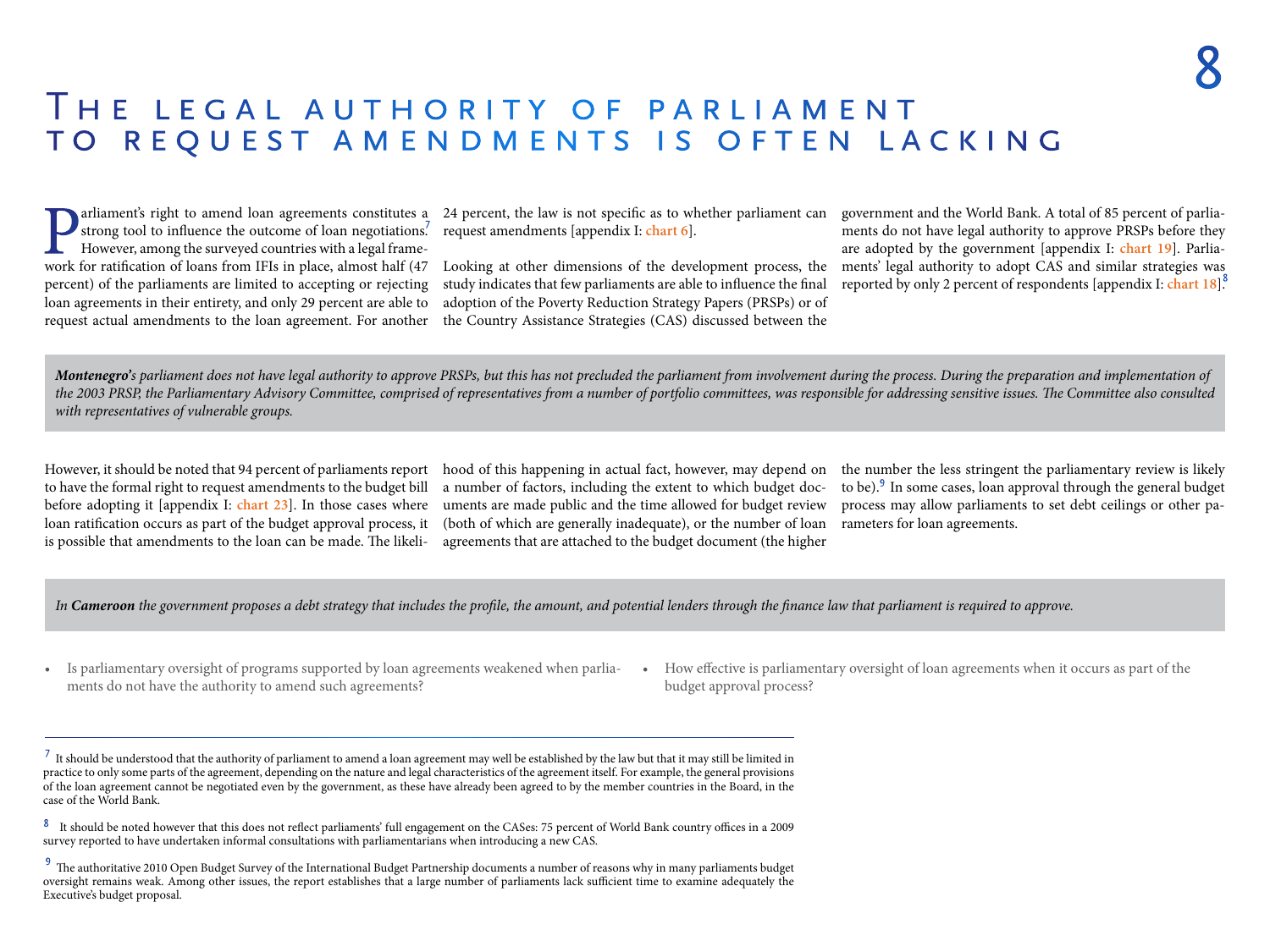### PARLIAMENTS' OVERSIGHT PRACTICES appear to be weak

**Regardless of the legal frameworks that may or may not be** in place, the survey further assessed the strength of the institutional practices of parliaments in the actual loan approval process by looking at the kind and nu in place, the survey further assessed the strength of the institutional practices of parliaments in the actual loan approval process by looking at the kind and number of parliaparliaments are involved, and other such "proxy" indicators. The findings suggest that a number of factors related to capacity and

egardless of the legal frameworks that may or may not be institutional issues lead to a relatively weak ability of parliaments to properly scrutinize loan agreements, including in cases where parliaments enjoy ample legal authority.

mentary committees involved, the stage of the process where A total of 64 percent of parliaments in the surveyed countries are not involved in approval of World Bank and IMF loans at any stage of the process [appendix I: **chart 10**]. Parliamentary

involvement in policy discussions held between World Bank officials and the government prior to the actual loan negotiations, is even less common, with 68 percent stating that they do not take part in such discussions [appendix I: **chart 13**]. However, it should be noted that 46 percent of parliaments that are involved on some level during the loan approval process are also consulted or involved prior to loan negotiations [appendix I: **chart 14**].

In Georgia, the law gives parliament the authority to participate in the entire loan approval process, i.e., from the very early stages until final ratification. In practice however, the parliament does not utilize this authority to perform its oversight role to the extent allowed. In **Nigeria**, the Aid, Loans and Debt Management committee was set up specifically to examine loans that have conditions *attached. The committee, however, was mostly inactive for the first few years.*



is rarely within a formal setting. Governments seldom initiate or organize consultations between parliaments and the World Bank: only 9 percent of parliaments have been invited by their governments to such consultations [appendix I: **chart 13**]. While low, this number sends a positive signal that it is possible for parliaments to be included at this critical stage of consultations under the appropriate conditions. The majority of interactions between parliaments and Bank officials seem to be of an informal nature, such as through workshops or meetings with individual MPs, and in a majority of cases the IMF or the World Bank is the party initiating these etc.) [appendix I: **chart 15**].interactions [appendix I: **chart 13**; **chart 22**].



When involvement prior to loan negotiations does occur, it According to the responses from parliaments only (encompassing 43 parliaments), in the majority of parliaments polled (65 percent) the loan approval process is designed to go through the committee system. This may suggest a fairly high level of scrutiny, since committee review normally affords more time and interaction for informed debate than plenary meetings. Twenty percent of parliaments rely only on a single committee, primarily the finance, budget, or economic committee, while 45 percent have two or more committees involved, with the additional committees focusing on specific areas (infrastructure, agriculture, health, transport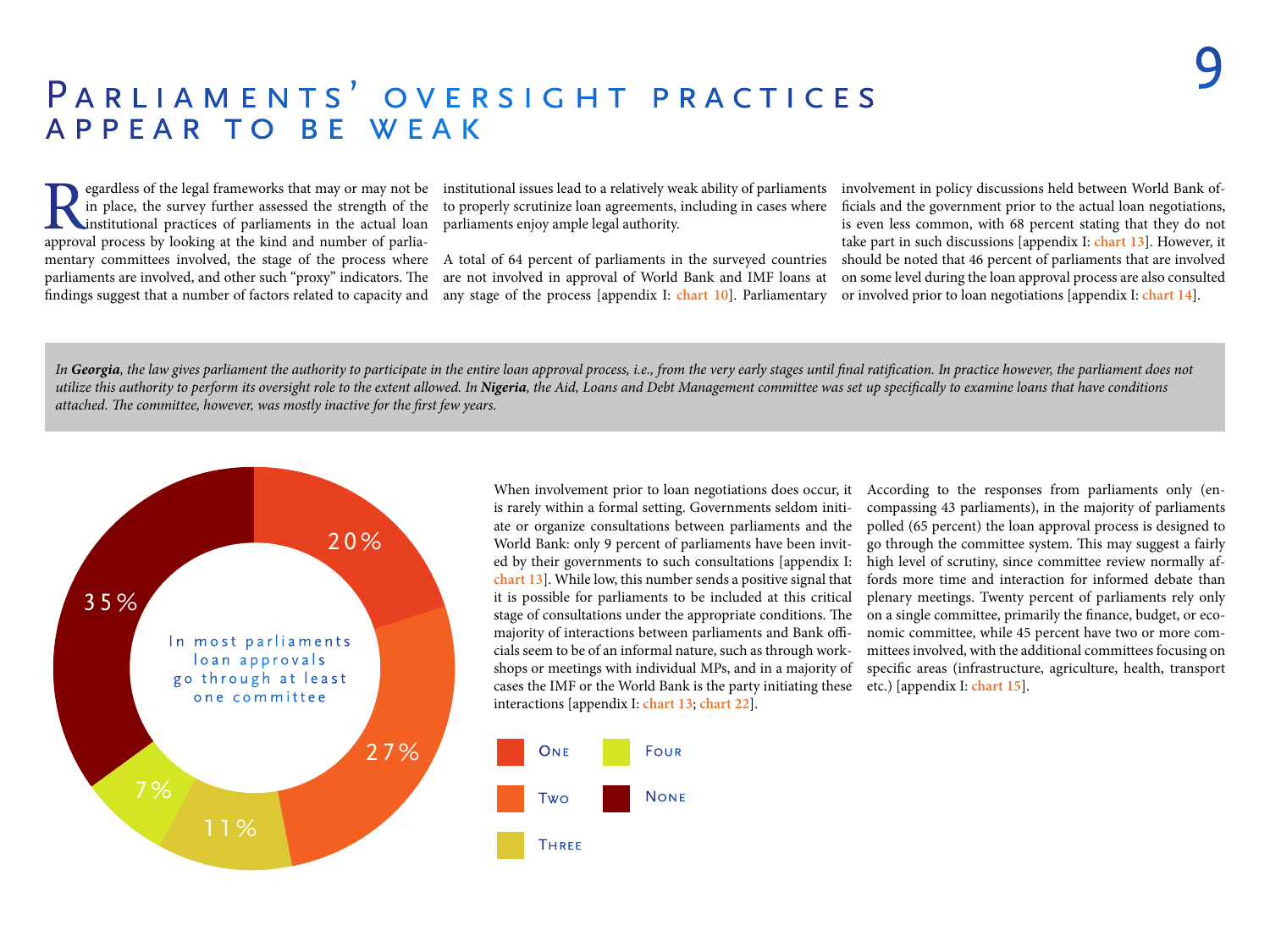*In Malawi, following, the rejection of an IDA loan for an Energy Infrastructure project by the Budget and Finance Committee, Bank officials began working more closely with MPs in various informal*  settings, such as workshops and joint field visits, which has since helped create more awareness in parliament of the Bank's development work. As a result of this closer cooperation, the parliament ap*proved a bill for additional World Bank financing to the Malawi Social Action Fund to rebuild schools in an area that was affected by the 2009 earthquake after an MP visited the area with the World Bank Country Manager.*

It is noteworthy that, despite these apparent weaknesses in practice, 26 percent of World Bank and IMF officials report delays or blockages in the loan approval process as a result of parliamentary involvement [appendix I: **chart 21**].

*In Uganda, most projects are delayed between three to nine months as a result of the parliamentary approval process. In one case, the Public Service Performance Enhancement Program was rejected and restructured into a smaller project as a pre-condition for parliamentary approval, which delayed the process by more than one year.*

- Does the involvement of more than one committee strength- What can governments, parliaments and World Bank do, en parliamentary oversight, and how?
- • Do informal consultations allow for sufficient in-depth parliamentary scrutiny of loan-financed projects and the like? And are they sufficiently utilized?
- respectively, to formalize consultations?
- • What are the respective merits of informal and formal consultations?
- • What circumstances lead to parliament not ratifying loans,

projects or policy advice?

• What is more likely to be the cause of parliamentary delays or blockages of loans?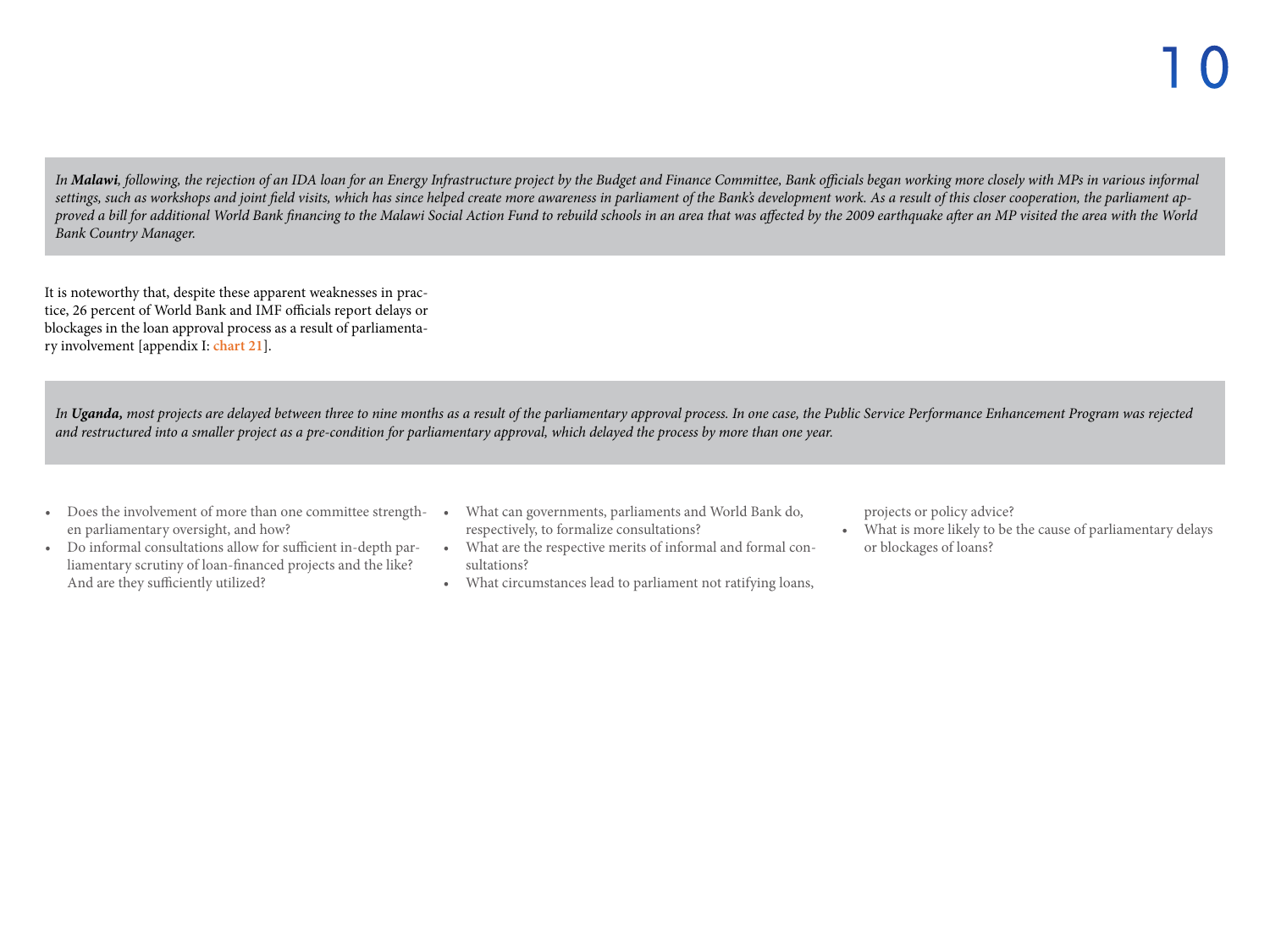### PARLIAMENTARY INVOLVEMENT IN IMF macroeconomic surveillance is limited

side from its role as a lender, the IMF's unique mandate is<br>to provide advice to governments with the aim of helping<br>them maintain or achieve macroeconomic stability. This<br>advice, commonly referred to as surveillance, is o advice, commonly referred to as surveillance, is often translated adoption of a new policy course. Ideally, the involvement of par-

to provide advice to governments with the aim of helping In many countries, parliaments are interested in being informed them maintain or achieve macroeconomic stability. This of the IMF policy advice to the government before it leads to the side from its role as a lender, the IMF's unique mandate is into government policy, including through the budget process.



process with both government and IMF officials present.<sup>10</sup>Howliaments in IMF surveillance should take place through a formal ever, only 8 percent of countries surveyed appear to have such formal processes in place. It is more common (23 percent) for IMF officials alone to prompt meetings, most likely with the relevant parliamentary committee, to provide background information or further clarification. Relatively more common still (36 percent) is the practice of informal meetings between IMF officials and individual MPs.

1 1

As previously noted, in most cases (94 percent), parliaments are allowed by law to amend the budget proposal. This gives parliaments an indirect way to question decisions that result from IMF surveillance. However, in many developing countries involvement of parliaments in the budget process remains weak, due to limited resources and insufficient time to conduct an in-depth review of the budget document. Parliamentary input in IMF surveillance through the budget process is likely to be more effective when parliaments are kept abreast of the discussions at an early stage.

- • How do governments include parliaments in surveillance talks with the IMF?
- How could parliaments be involved in such talks at an earlier stage?
- How effective is parliamentary input into IMF surveillance through the budgetary process?

 $^{\rm 10}$  It should be noted that while the IMF's mandate and accountability rests with the government of its member countries, it makes every attempt to also engage with parliamentarians and other constituencies. When such consultations occur, they are almost always voluntary or by mutual agreement. In many cases, IMF officials will address parliamentary briefings or committee meetings only upon permission by the government or in the presence of government representatives.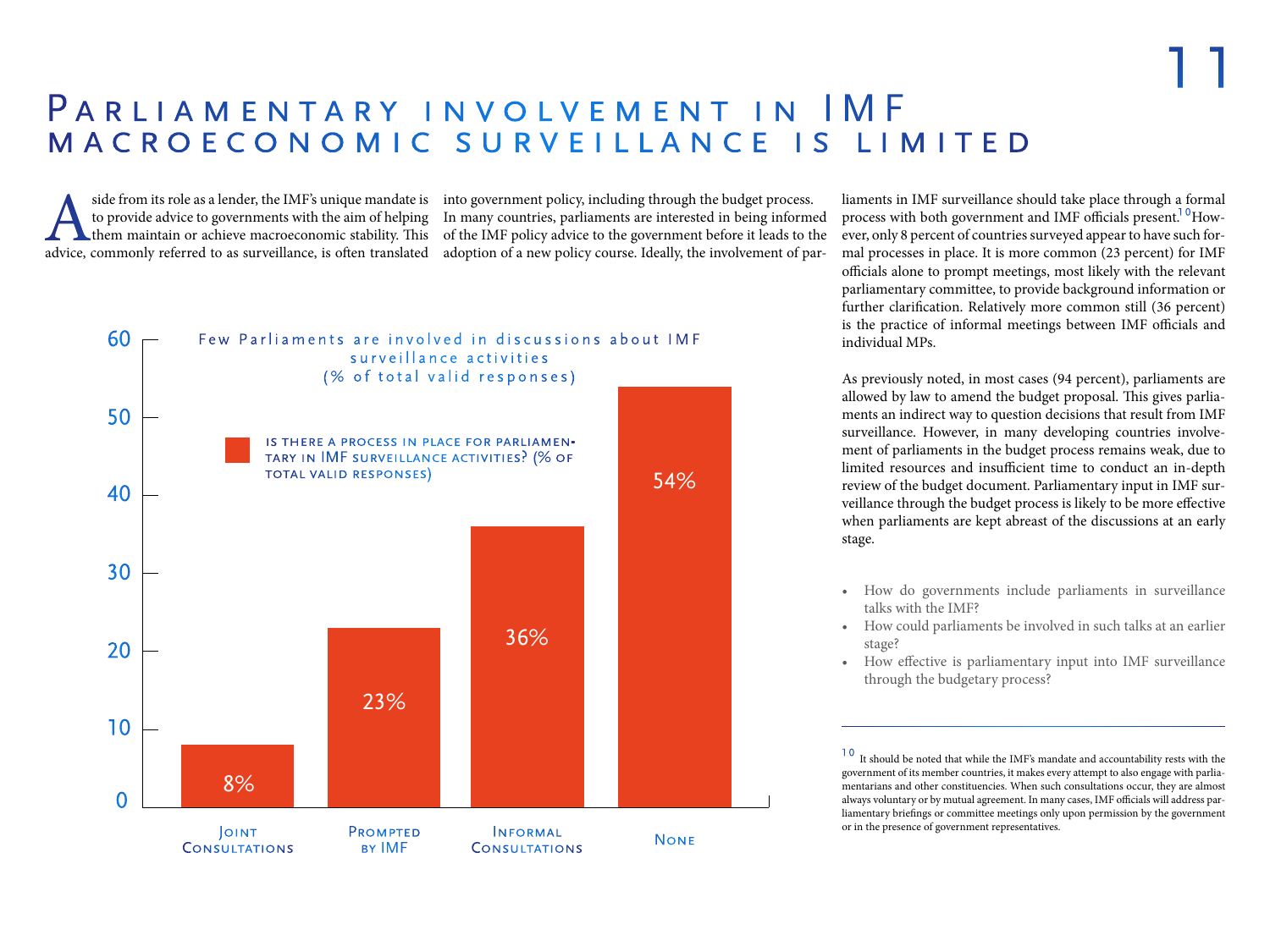### A LEGAL FRAMEWORK CORRELATES WITH STRONGER OVERSIGHT PRACTICES

s noted, 64 percent of parliaments in the countries surveyed are not involved at any stage of the loan approval<br>process. However, an important distinction must be made<br>between those countries with legal frameworks (59 perc veyed are not involved at any stage of the loan approval process. However, an important distinction must be made between those countries with legal frameworks (59 percent) and those without (41 percent). Among the countries where the law gives parliament ratification authority, a large number, 58 percent, are also involved in the loan approval process at some stage (i.e., either before, during, or in the final stages) [appendix I: **chart 12**]. This group is also more likely to have a stronger committee system in place, with 90 percent of the parliaments having one or more committees involved in the loan approval process [appendix I: **chart 16**]. In comparison, a mere 17 percent of parliaments in countries without such laws are involved at any stage of the process; and only 47 percent of those parliaments have committees involved in the loan approval process.

Finally, while few parliaments are required by law to approve the executive's Poverty Reduction Strategy Paper (PRSP), there appears to be a weak correlation between that process and the parliament's loan ratification authority. As noted, a strong majority of countries, 85 percent, have no laws giving parliament the authority to approve the PRSP before it is adopted [appendix I: chart 19].<sup>11</sup> Of the 14 countries surveyed where parliament is required by law to approve the PRSP, 12 also require parliament to ratify loans [appendix I: **chart 20**]. This suggests that in these countries at least a legal culture of parliamentary oversight of development processes has taken root.

Parliaments that are required to ratify loans are also more likely to be involved in the loan approval process



 $^{\text{11}}$  The making of a PRSP constitutes another important process involving discussions between the government and the development partners in the country. While PRSPs are not directly related to loans, the study asked a question about them as a gauge of parliamentary ownership of development-related processes.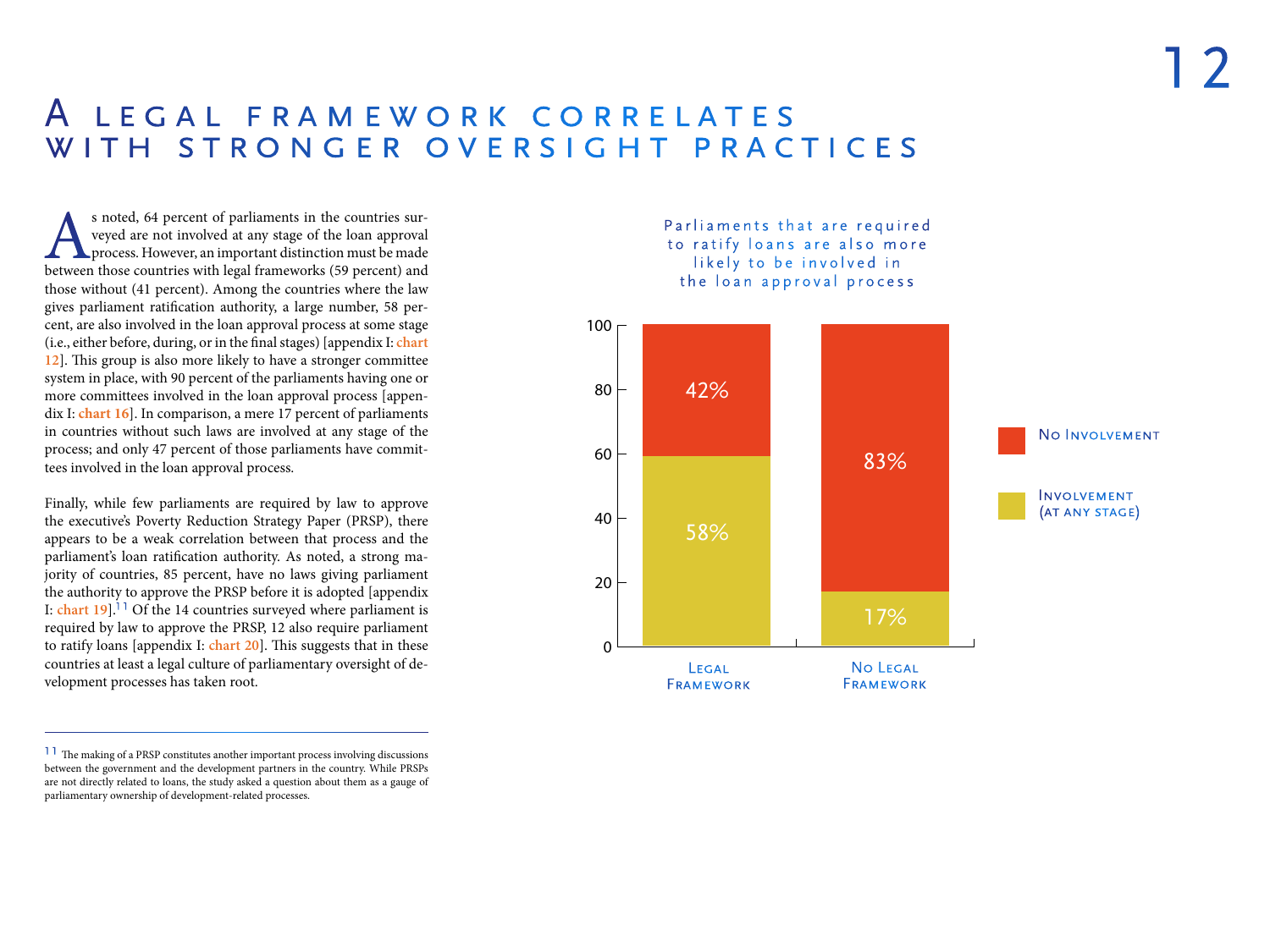*In Mongolia, the government has no power to negotiate loans with the Bank without the authorization from at least three standing committees of the parliament. After the Board approval and signing of the legal agreement between the government and the Bank, the parliament has to ratify the loan agreement. Without ratification the loan cannot become effective.*

- • Should parliamentary budget oversight include involvement in PRSP discussions or approval?
- How can parliaments improve actual loan oversight practices short of acquiring full-fledged ratification authority? Which formal or informal mechanisms could be used?
- • How difficult is it for parliaments to acquire the legal authority to ratify loans?

### Parliaments that are required to ratify loans are significantly more likely to also involve committees

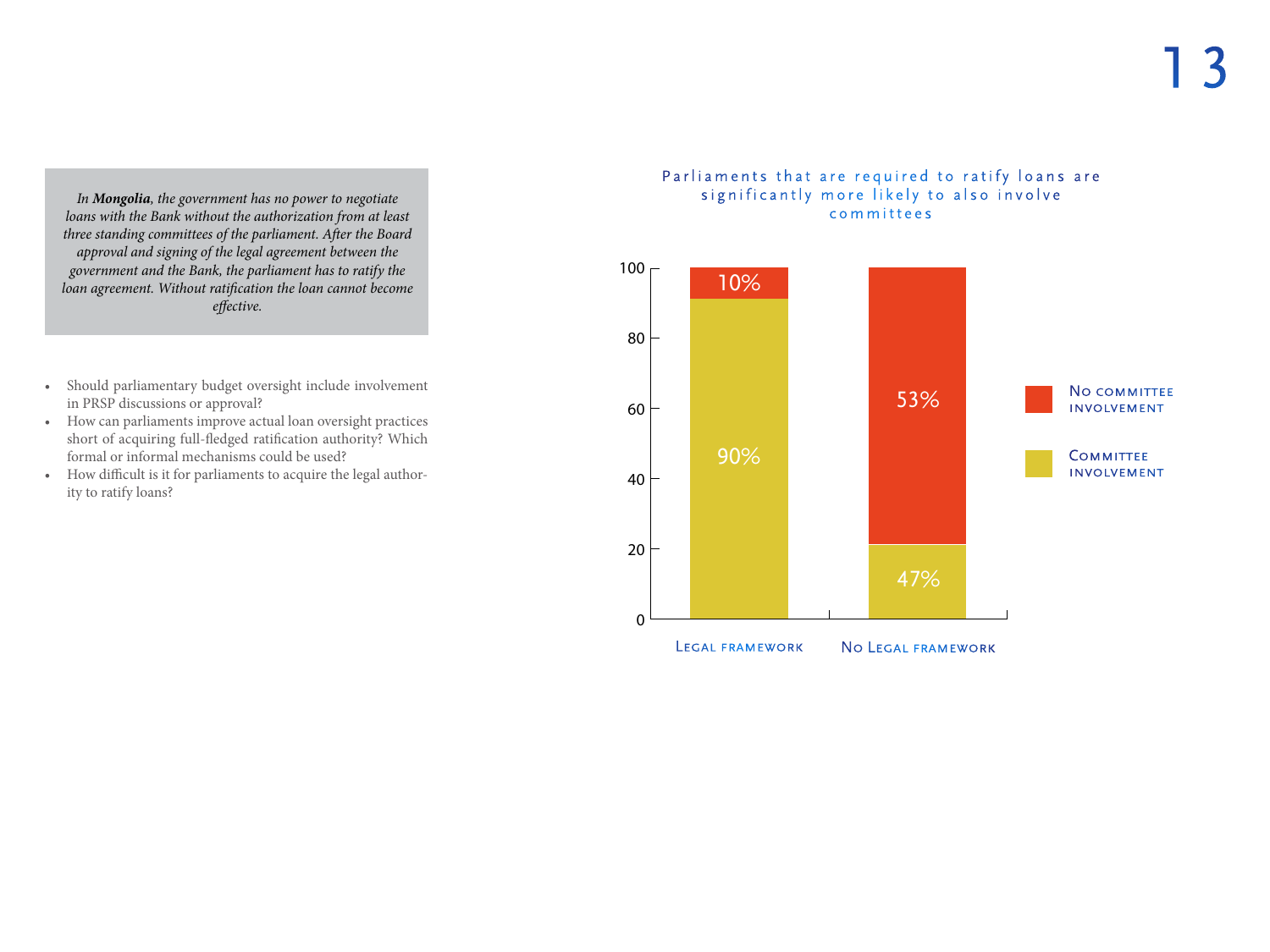# **CONCLUSION**

This study provides additional information about the extent to which parliaments may assume ownership over development processes in their countries. The findings indicate that a slight majority of parliaments are charged w to which parliaments may assume ownership over development processes in their countries. The findings indicate that a slight majority of parliaments are charged with ratifying loan agreements, and that existing legal frameworks are generally applied. Such laws appear to support a stronger involvement of parliaments throughout the loan approval process.

However, the data also indicate scope for considerable improvement to both legal frameworks and their application in practice. Almost half of the countries surveyed have no law requiring parliaments to ratify loans and related activities, and oversight practices in those parliaments are significantly weaker than in countries where a legal framework exists. In those cases especially, more frequent and structured dialogues between Bank officials and parliamentarians may go a long way toward strengthening ownership. Governments and parliaments themselves play the key roles in strengthening the oversight role of parliaments, and

should look to best practices in other countries. Best practices would likely include a strong legal framework for ratifying World Bank projects or implementing IMF macroeconomic recommendations, as well as for influencing other key policy or budget decisions; early involvement of parliament in these processes; the engagement of multiple committees; and the ability to make amendments to government propositions.

IFIs can also take actions to strengthen the oversight processes, technical capacity and knowledge level of parliaments, by pro-actively engaging in policy discussions and consultations with parliaments; and by working towards more openness and accountability in both their own projects and lending, and in budget processes in general. The recent World Bank decision to only provide budget support to countries publishing their budgets (or in exceptional cases, promising to do so within 12 months) goes very much in that direction. The IPU, for its part, will continue to support the capacities of parliaments to play their oversight, leg-

islative and representational roles in all areas of development policy, including the negotiation and approval of loan agreements.

The picture that emerges from this study suggests a situation in flux, with many parliaments clearly making progress in some oversight areas while lagging behind in others. More studies will be needed to dig deeper into the findings of this first survey. In particular, there is a need to better understand how parliamentary loan ratification authority is formulated in the various countries, as well as how parliaments actually apply their oversight. A second global survey may also be useful a few years from now to monitor progress in each parliament and better identify overall trends.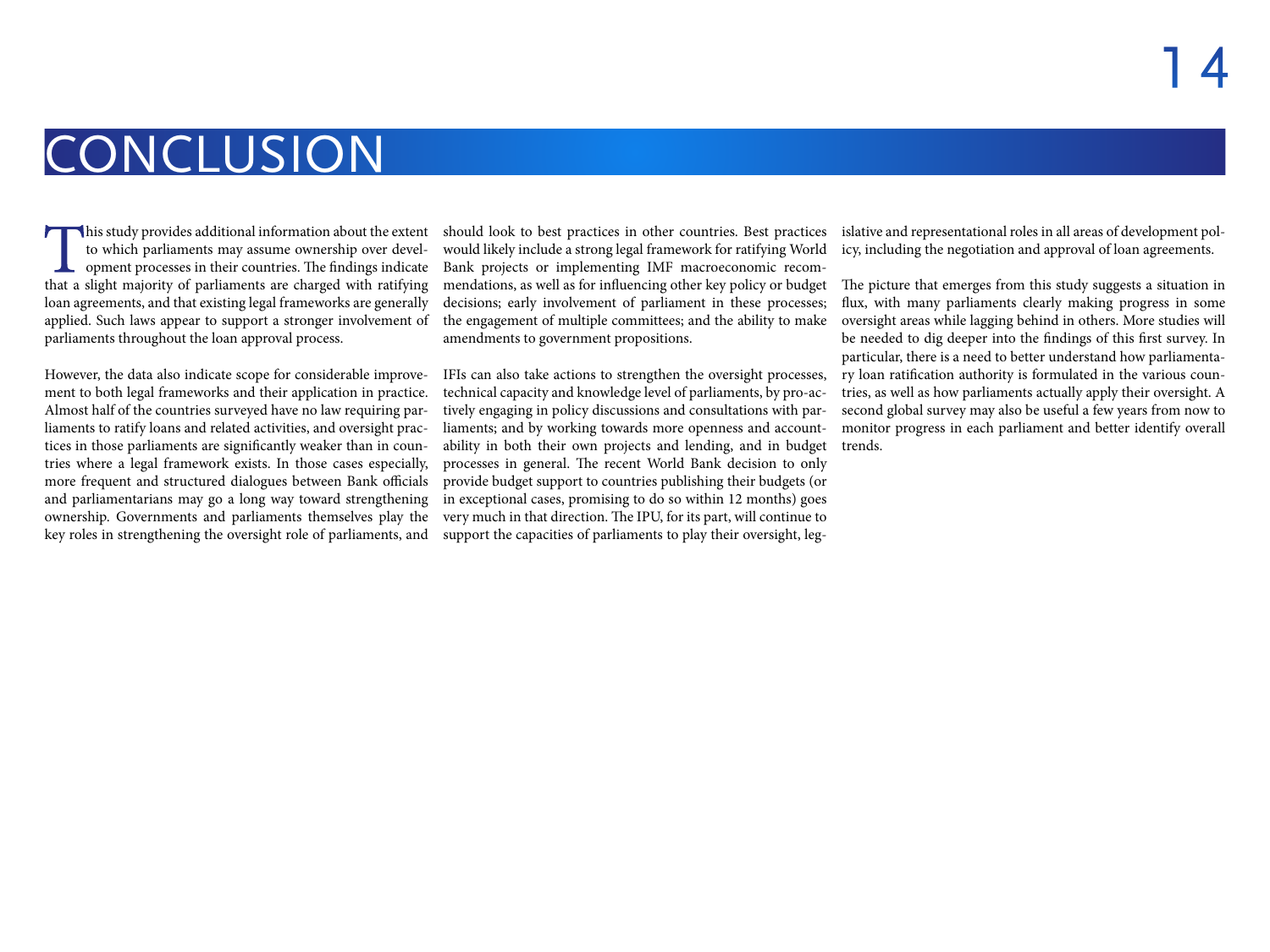# **APPENDICES**

### Appendix I: Aggregate findings

Methodology: In case of significant response discrepancies among sources, attempts were made to reconcile the discrepancies. Whenever that was not possible, responses are dealt with as indicated in italic below each graph





#### **Total number of country responses: 99**

#### **Overall response rate: 72%**

The survey was sent to a total of 137 countries, which have received World Bank or IMF loans and/or are subject to IMF surveillance activities (see **appendix III** for regional groupings).

#### **The regional response rates are as follows:**

- Americas (67%)
- Arab states (55%)
- Asia- Pacific (75%)
- Europe  $(77%)$
- • Sub-Saharan Africa (76%)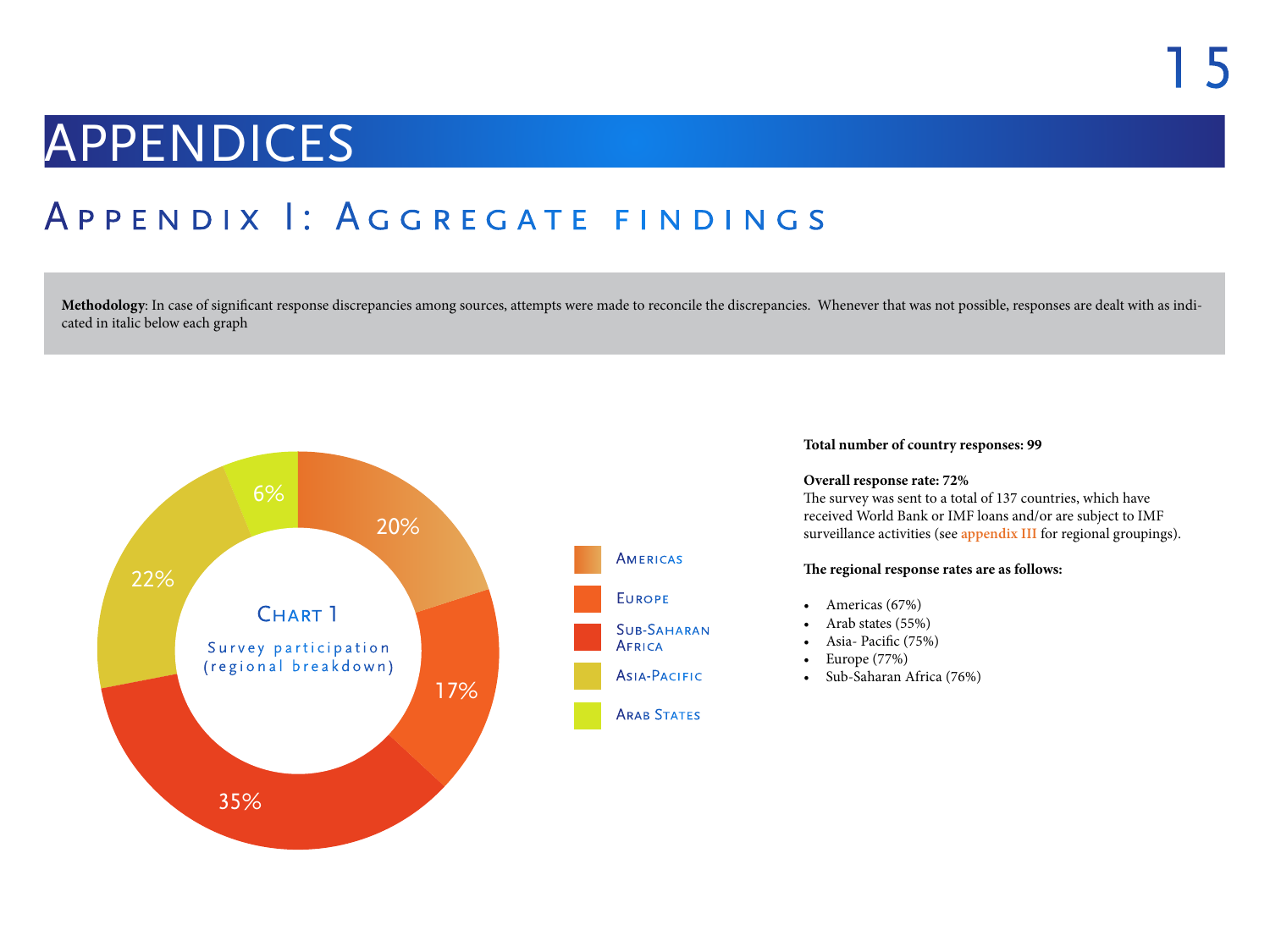### **QUESTION 1**: **IS PARLIAMENT REQUIRED BY LAW TO RATIFY LOANS OR CREDITS NEGOTIATED BY THE GOVERNMENT?**

(Total number of country responses: 99. Responses were solicited from parliaments, the World Bank, and the IMF)<sup>13</sup>



<sup>12</sup> This number includes the West Bank, which has not had a functioning parliament since 2006, and Somalia, which has a non-elected Transitional Federal Parliament.

<sup>13</sup> It should be noted however that some discrepancy was evident in the data provided by the three institutions. Only data that could be reconciled is reflected in Chart 2.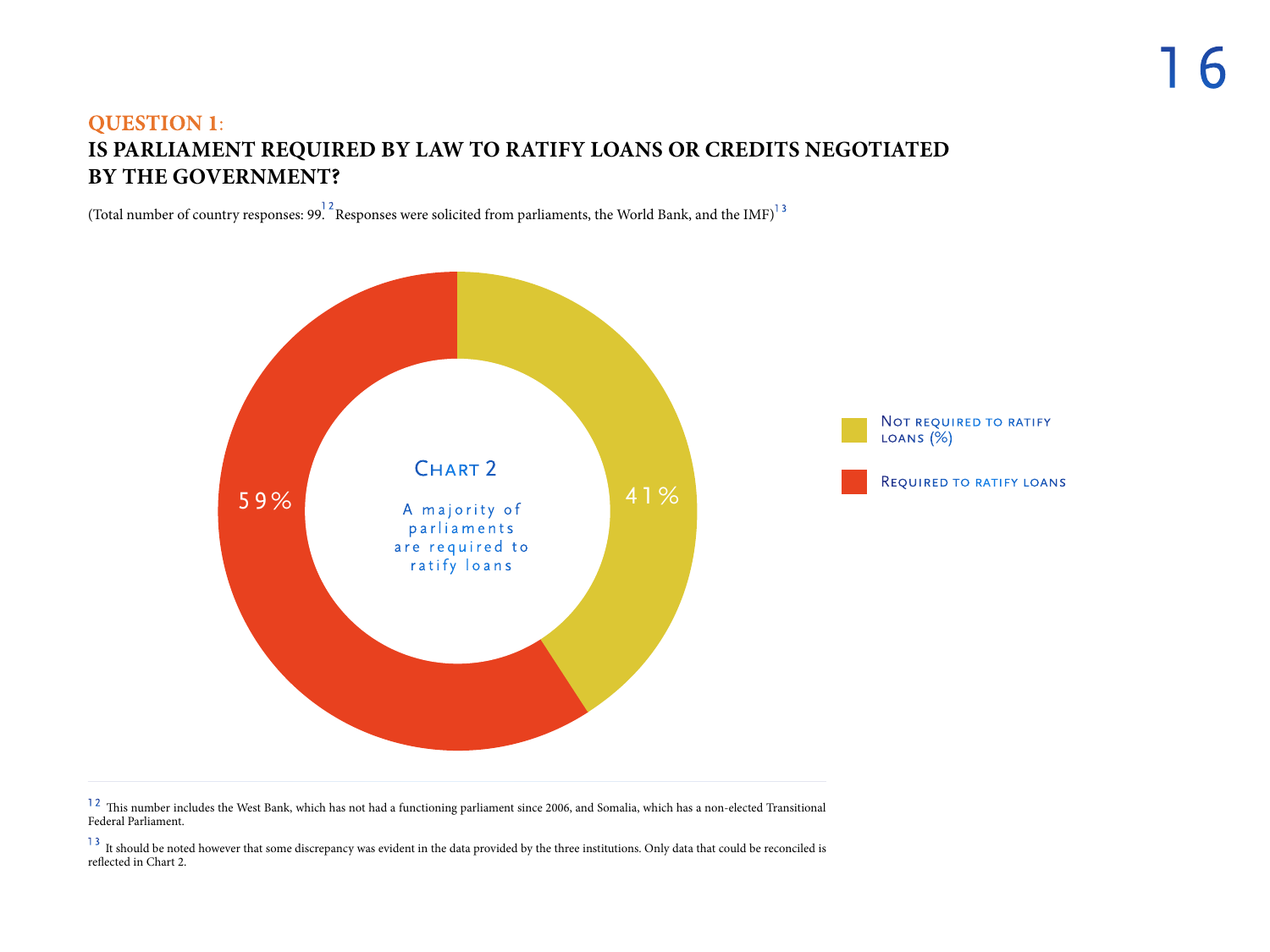### Benchmark I: Break-down of Q1 by region:



### CHART<sub>3</sub>

POURCENTAGE OF COUNTRIES WITH L E G A L F R A M E W O R K IN PLACE [break-down by region]



CHART<sub>4</sub>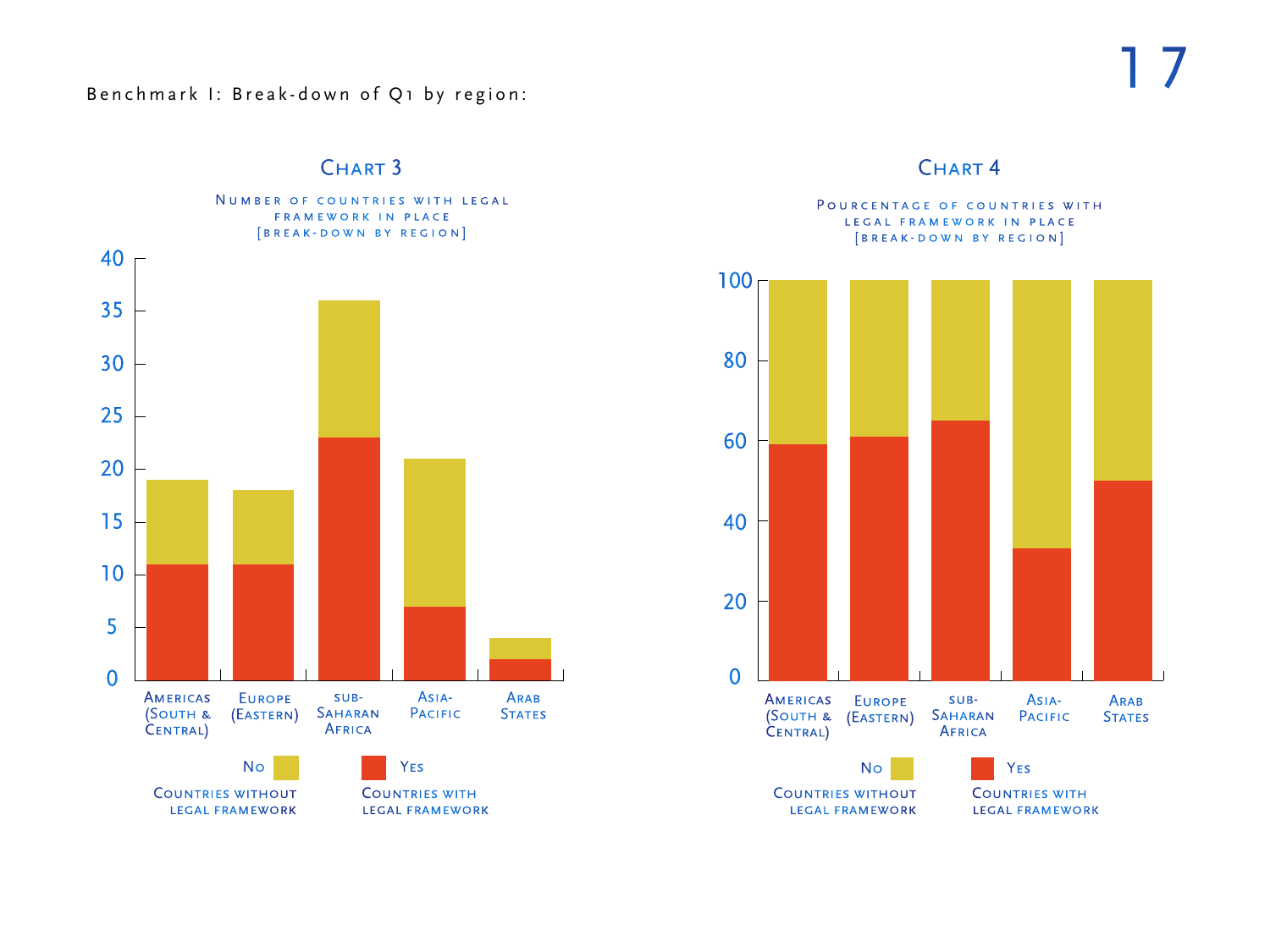Benchmark II: Break-down of Q1 by income levels:



CHART 5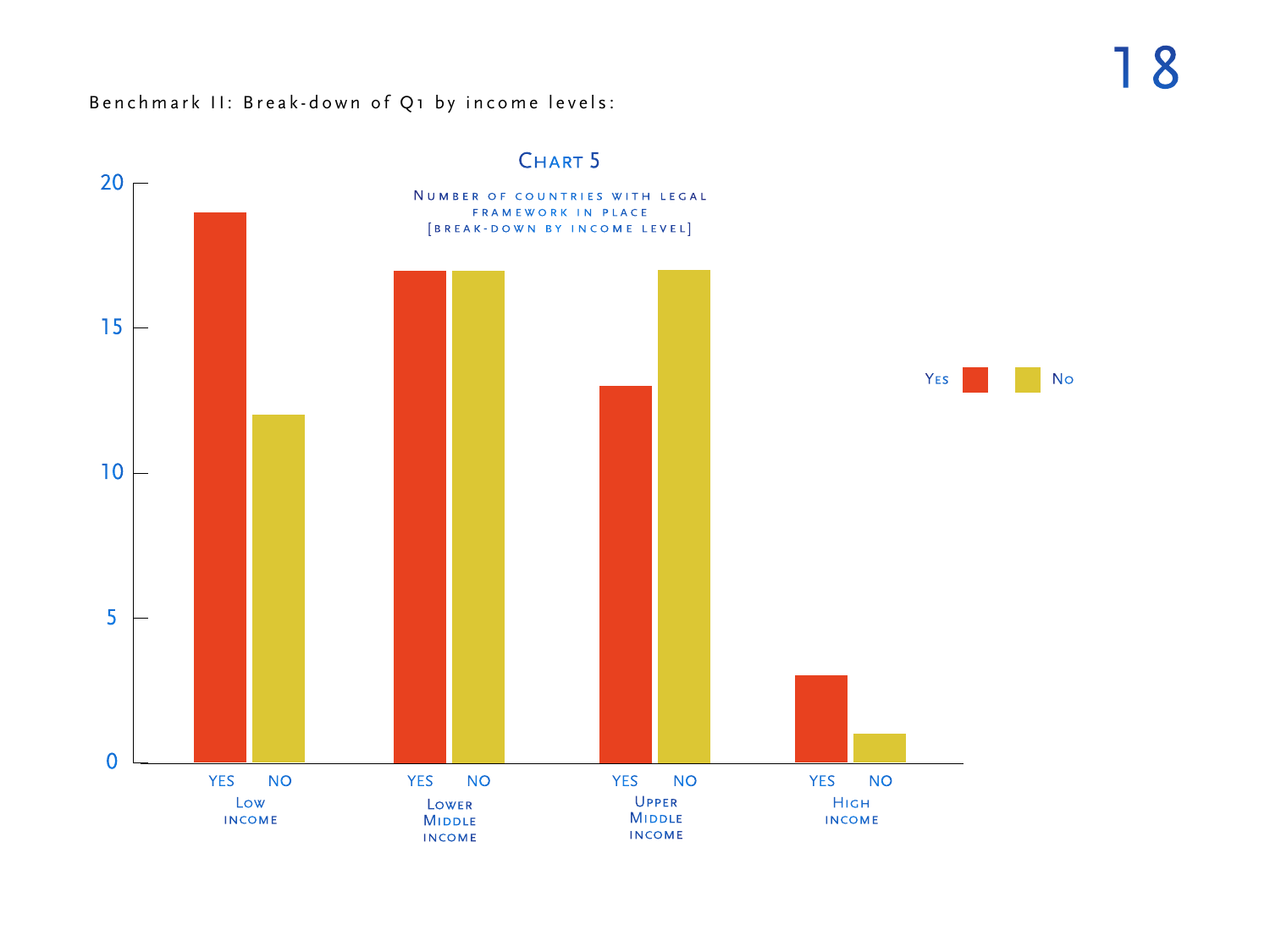### **QUESTION 1A**: **DOES THE LAW LIMIT THE ROLE OF PARLIAMENT TO EITHER ACCEPT OR REJECT THE LOAN AGREEMENT, OR CAN THE PARLIAMENT REQUEST AMENDMENTS TO THE LOAN AGREEMENT?**

(Total number of country responses: 55. Responses were solicited from parliaments and the World Bank)

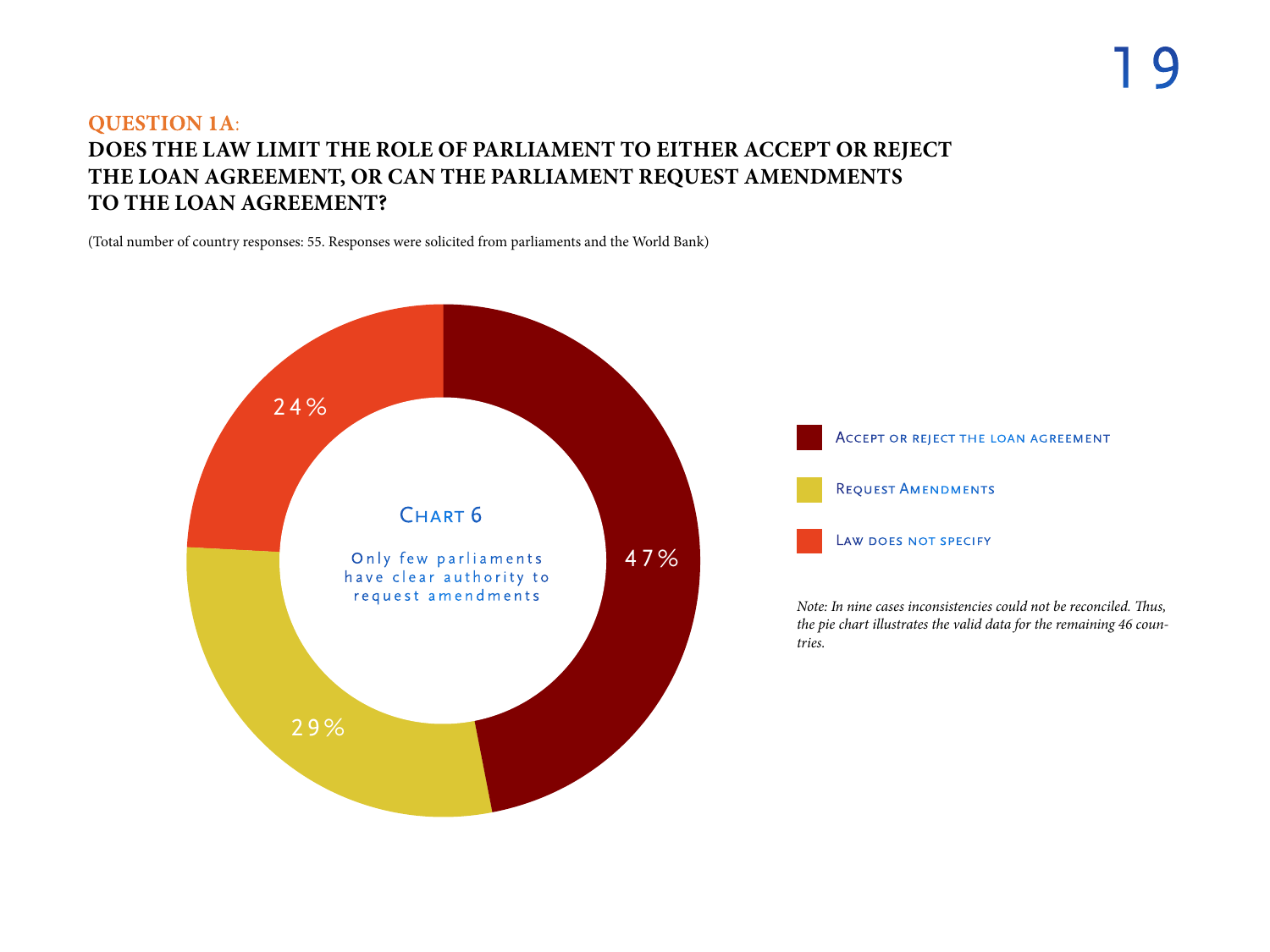### **QUESTION 1B**: **ARE THERE EXCEPTIONS TO THE LAW WHICH ALLOW LOANS TO BECOME EFFECTIVE WITHOUT HAVING BEEN SUBJECT TO PARLIAMENTARY RATIFICATION?**

(Total number of country responses: 53. Responses were solicited from parliaments, the World Bank, and the IMF)

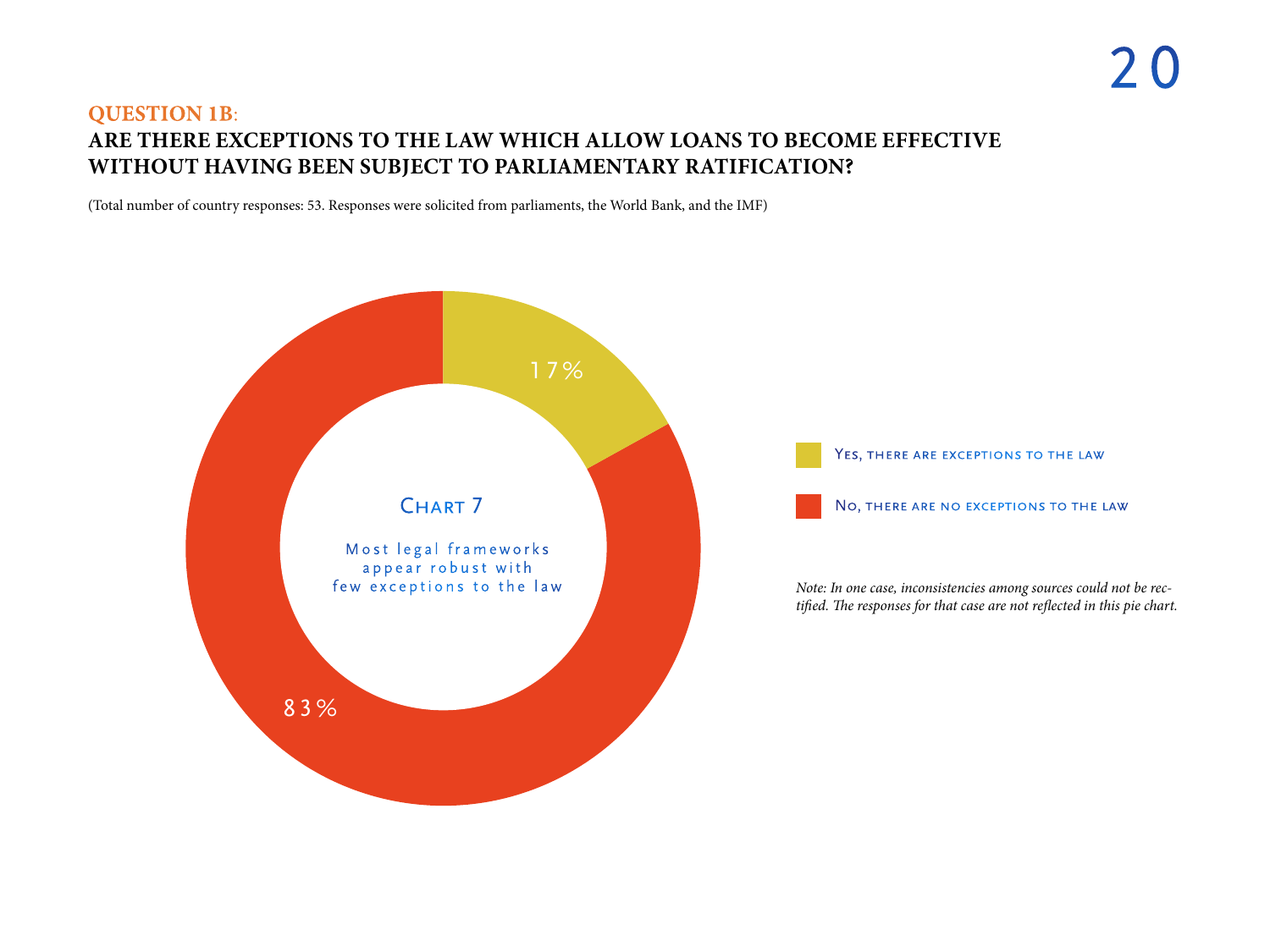### **QUESTION 1C**: **IF THERE ARE EXCEPTIONS, ARE THEY OFTEN INVOKED?**

(Total number of country responses: 9. Responses were solicited from parliaments, the World Bank, and the IMF)  $^\dagger$ 

Four state that exceptions are invoked **regularly**. Three state that exceptions are **not often** invoked. One states that exceptions are **never** invoked. In one case, the responses from the different resources could not be rectified.

 $14$  Malawi and Mali state that exceptions are invoked often, but stated in 1b/1a that there were no exceptions in place.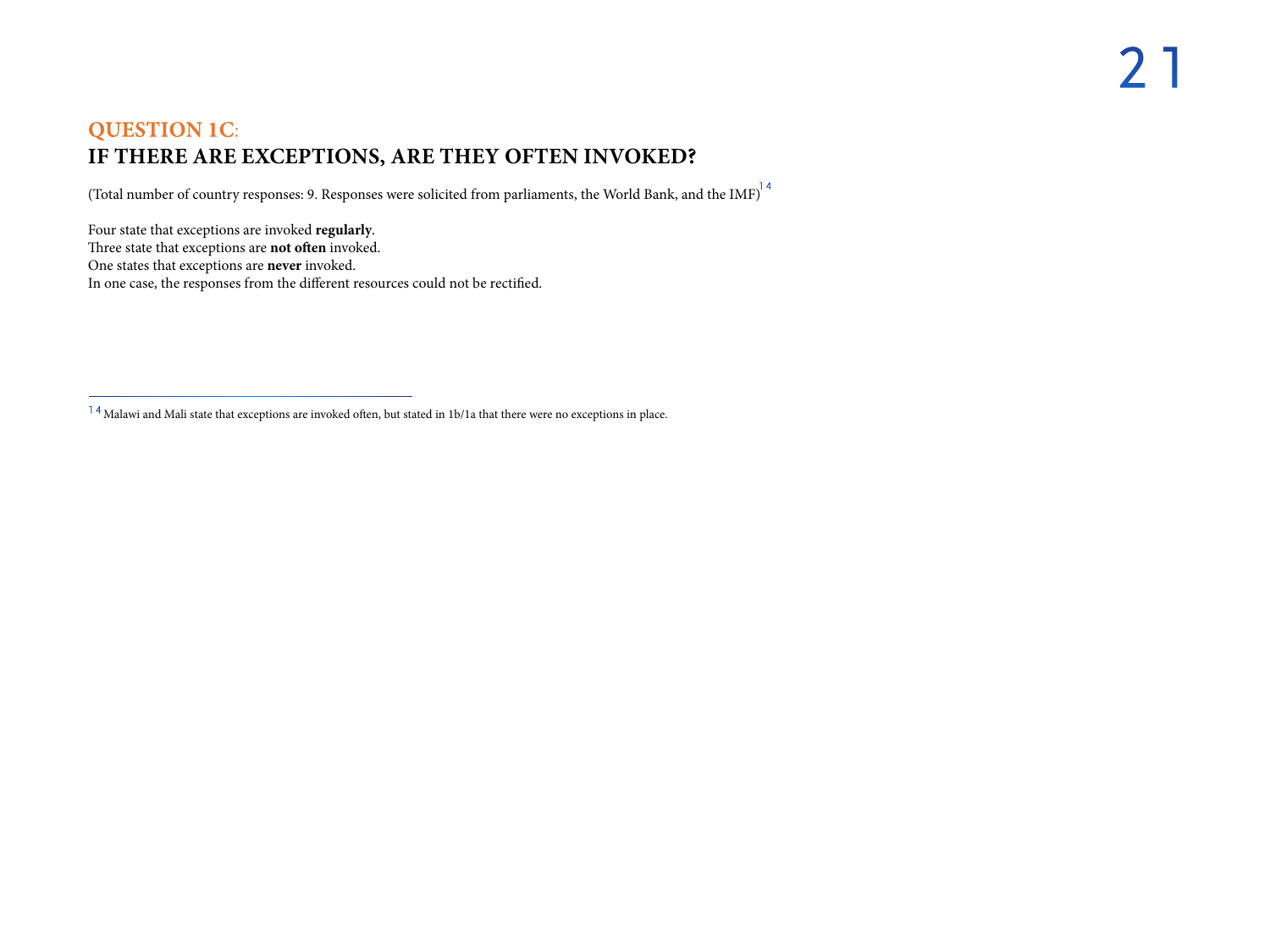### **QUESTION 1D**: **DOES THE LAW REQUIRE PARLIAMENT TO RATIFY EVERY LOAN AGREEMENT SEPARATELY OR CAN PARLIAMENT RATIFY ALL PROJECTED BORROWING AS A PACKAGE?**

(Total number of country responses: 44. Responses were solicited from parliaments and the World Bank)

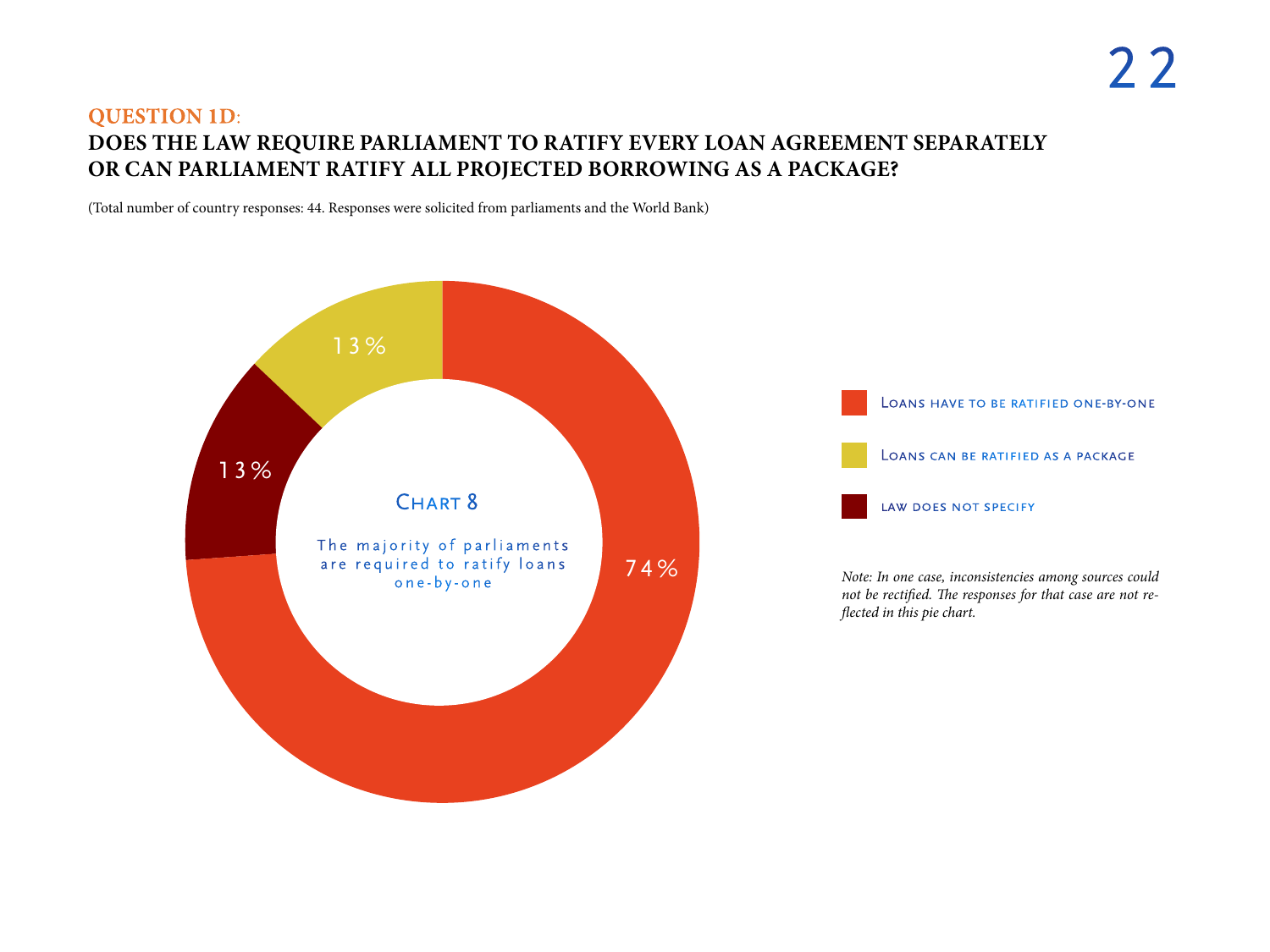# 2 3

### **QUESTION 1E**: **ARE ALL LENDING INSTRUMENTS SUBJECT TO THE SAME LEGISLATIVE PROCESS? (GRANTS VS. LOANS; DPLS VS. INVESTMENT LENDING; IN BLEND COUNTRIES: IBRD VS. IDA)**

(Total number of country responses: 45)

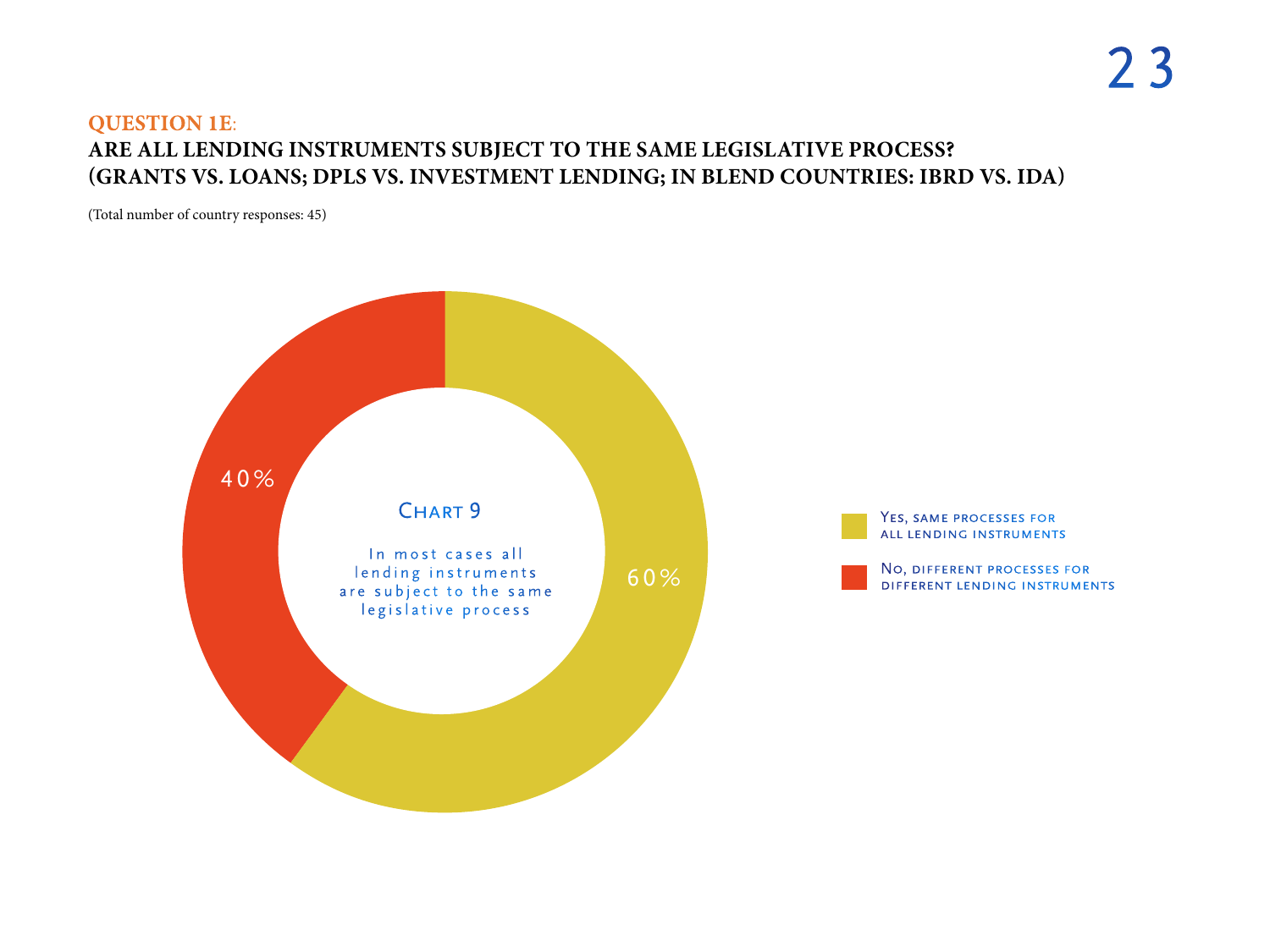### **QUESTION 2**: **IS PARLIAMENT INVOLVED AT ANY STAGE OF THE LOAN APPROVAL PROCESS? (CHECK AS MANY AS APPLY)**

(Total number of country responses: 95. Responses were solicited from parliaments, the World Bank, and the IMF)

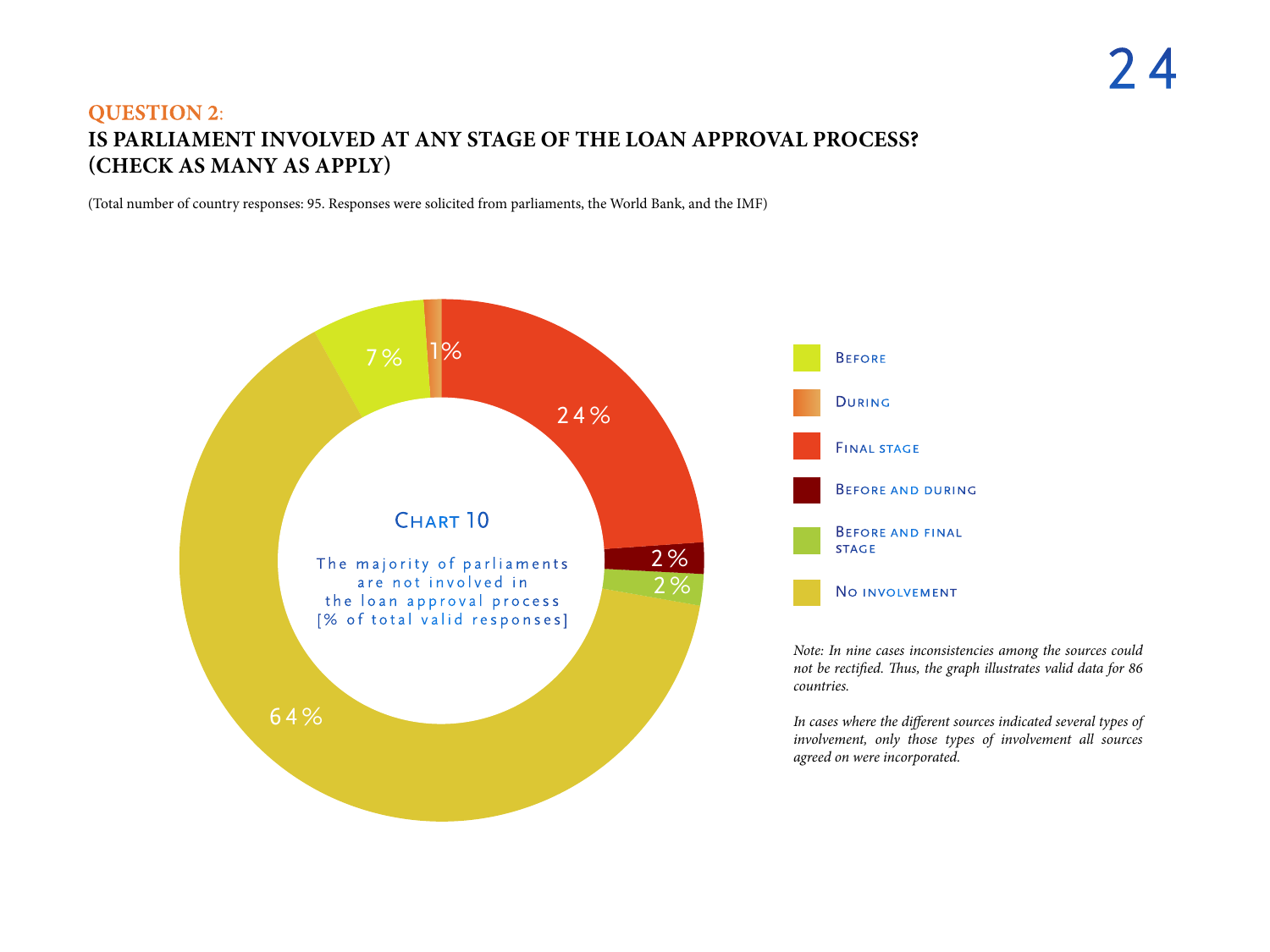### Breakdown of responses by source (Parliament, WB representative, IMF representative; all 134 responses are incorporated)



### CHART 11

Parliaments are more likely to claim involvement in the loan approval process



No, parliaments are not involved in the loan approval process

YES, PARLIAMENTS ARE INVOLVED in the loan approval process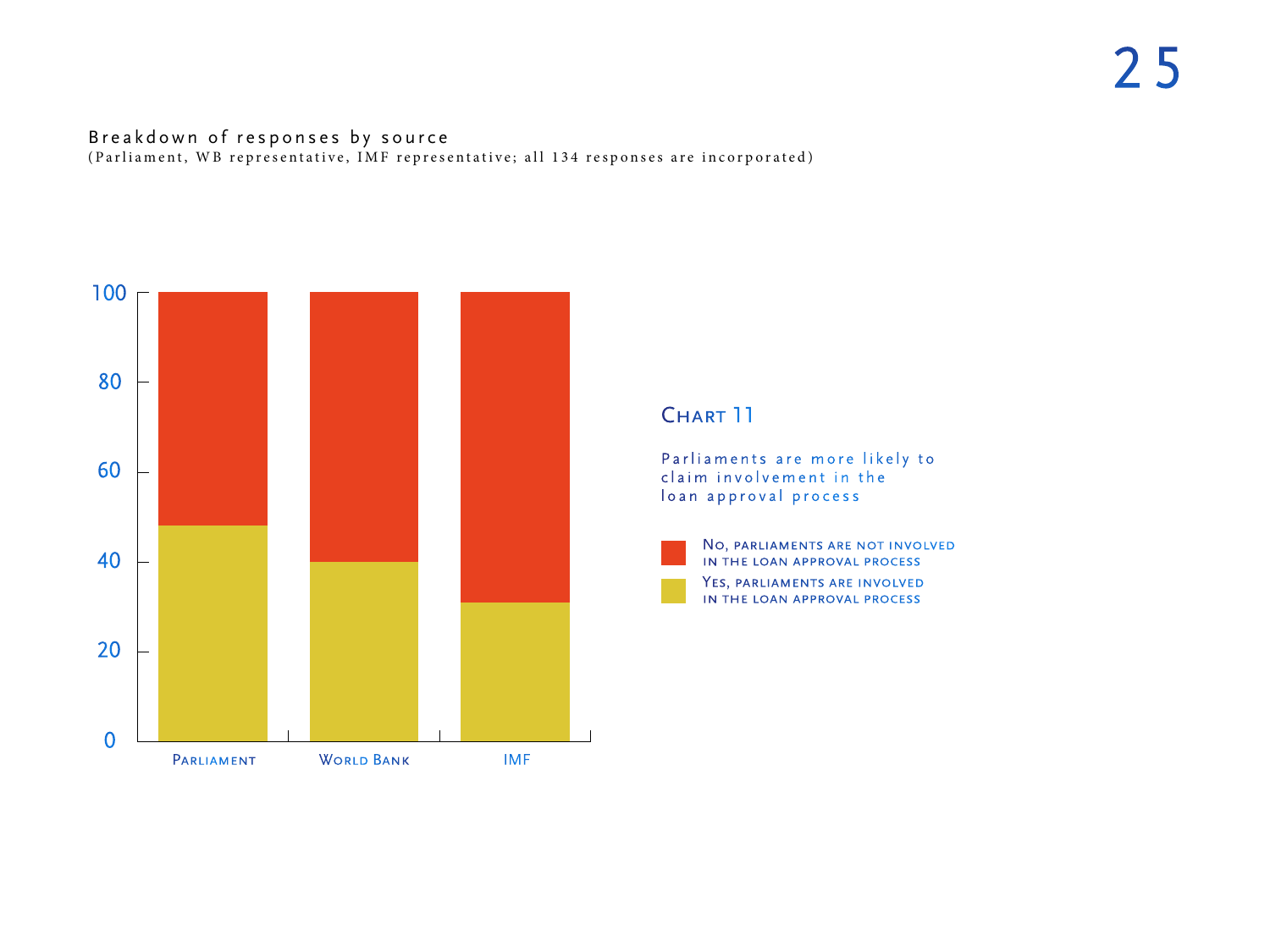### Breakdown of involvement (at any stage v. no involvement) by countries with and without legal framework (The graph below is based on an analysis of the data received for Q2 and Q1)



### CHART 12

Parliaments that are required to ratify loans are also more likely to be involved in the loan approval process



No Involvement



Involvement at any stage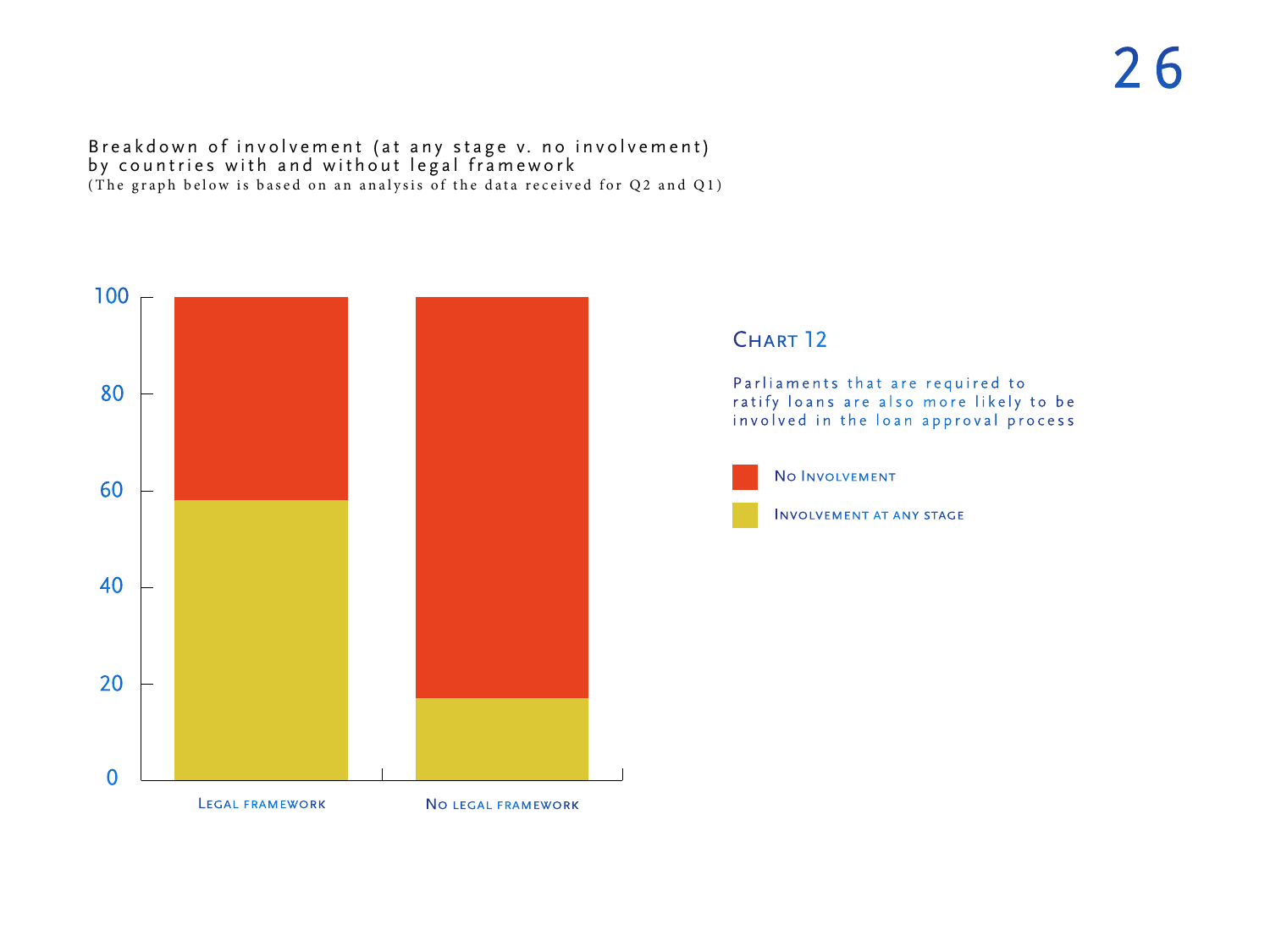### **QUESTION 3**: **IF THERE IS A PROCESS IN PLACE WHICH ALLOWS FOR PARLIAMENTARY INVOLVEMENT IN POLICY DIALOGUE PRIOR TO LOAN NEGOTIATIONS, PLEASE INDICATE WHICH OF THE FOLLOWING APPLIES (CHECK AS MANY AS APPLY)**

(Total number of country responses: 90. Responses were solicited from parliaments and the World Bank)



### CHART 13

Few parliaments are involved in formal pre-negotiation policy dialogues [% of total valid responses]

*Note: In nine cases inconsistencies among the sources could not be rectified. Thus, the graph illustrates the valid data for 78 countries.*

*In cases where one of the different sources indicated several types of involvement, only those types of involvement that all sources agreed on were incorporated.*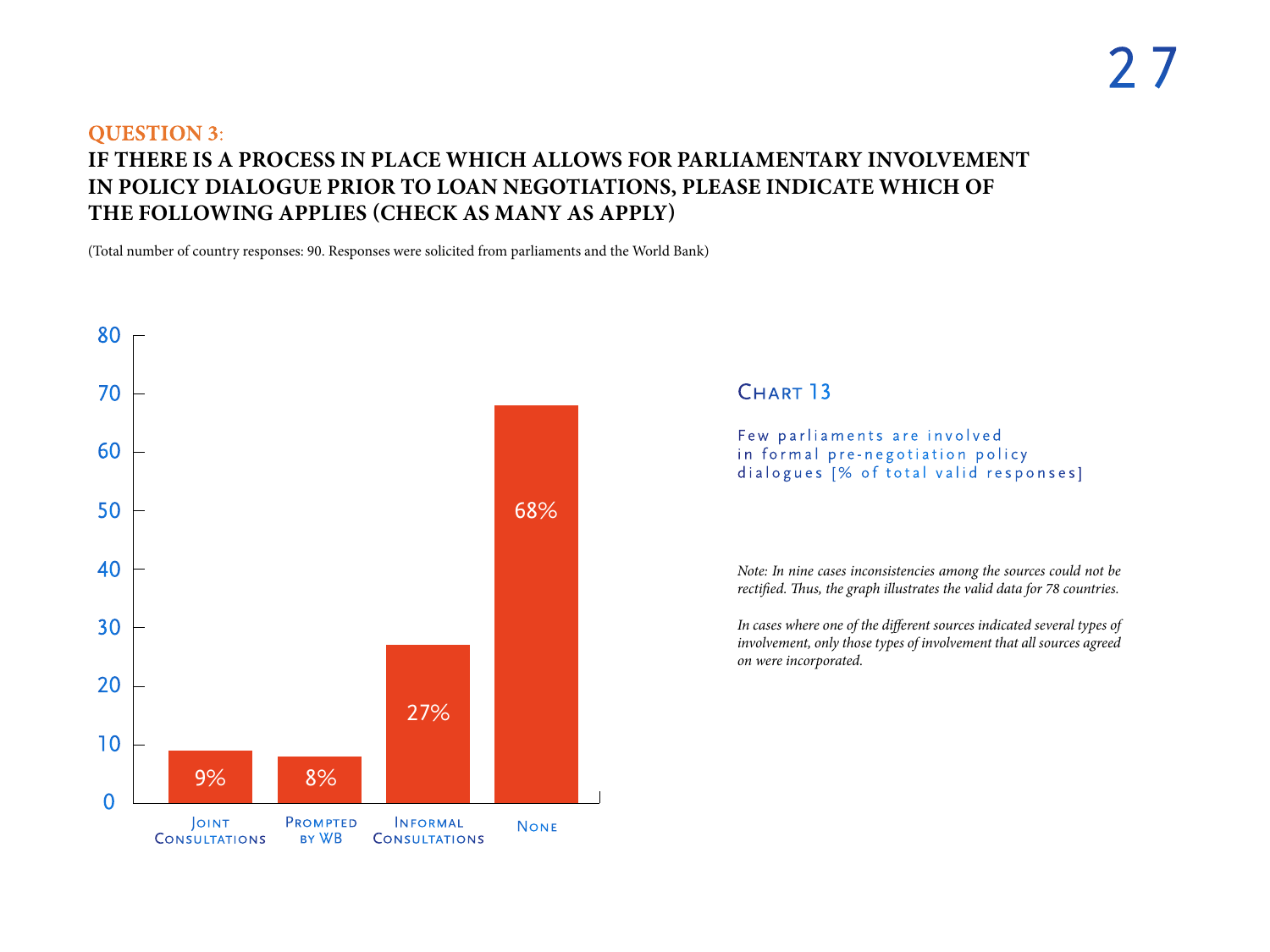Breakdown of involvement (at any stage v. no involvement) in pre-negotiation policy dialogue by parliamentary involvement in loan approval process (at any stage v. none) (The graph below is based on an analysis of the data received for Q2 and Q3)



### CHART 14

Parliaments that are involved in the lo an approval process are more likely to have been involved in pre-negotia tion policy dialogues



Involvement in pre-negotiation policy dialogues

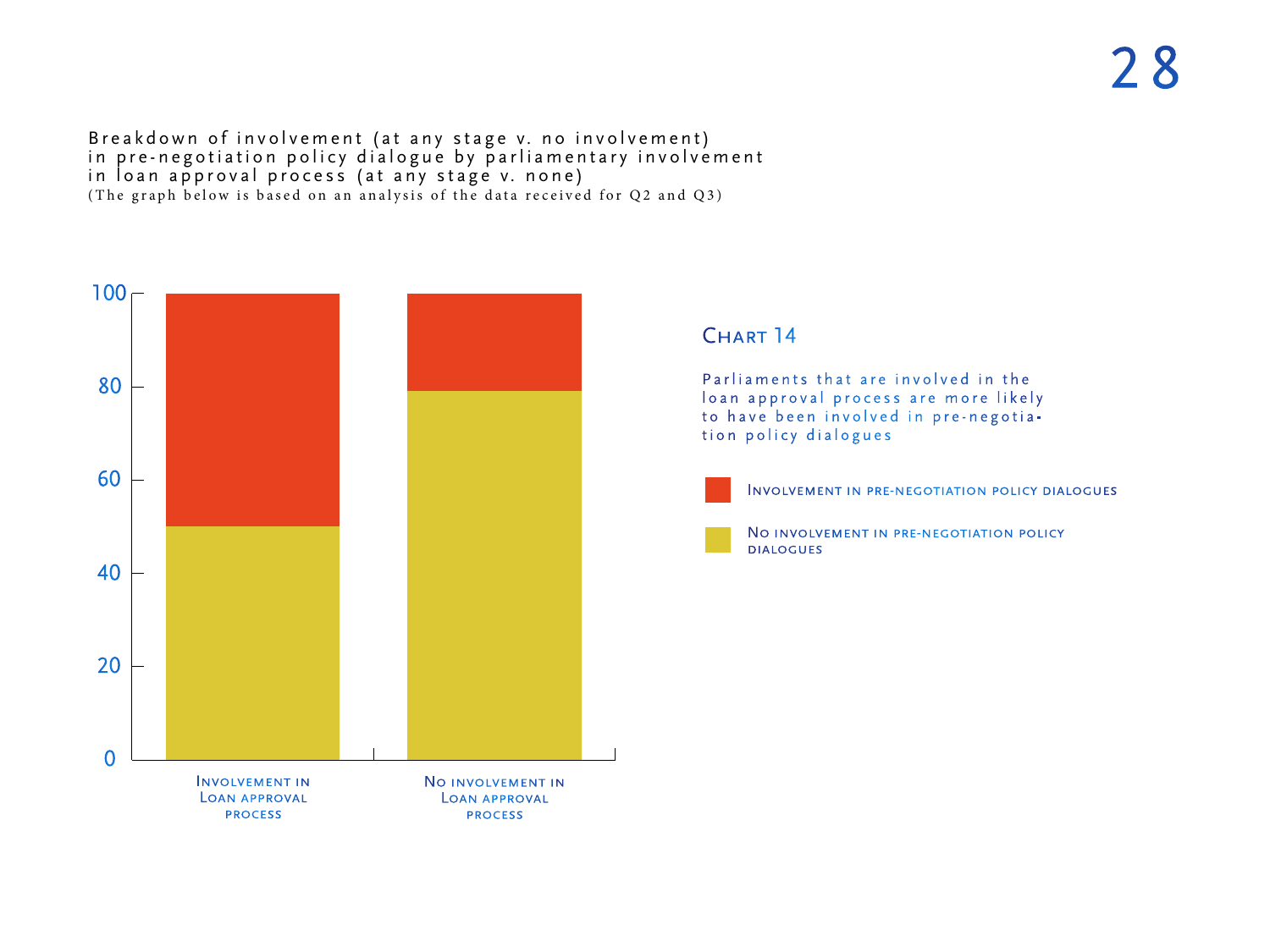### **QUESTION 4**: **WHICH PARLIAMENTARY COMMITTEE(S) IS NORMALLY INVOLVED IN LOAN APPROVALS AT ANY STAGE OF THE PROCESS?**

(Total number of country responses: 45. Responses were solicited from parliaments, the World Bank, and the IMF)

Committees that are generally involved in loan approvals are finance, budget, foreign affairs, but portfolio committees (e.g., health, education) may also be involved.

Breakdown of responses by number of committees involved in the loan approval process





 $15$  The 65% of parliaments where committees are involved in the loan approval process indicates a higher involvement rate than indicated in the previous paragraph [chart 10]. Indeed, the responses from the three different institutions to the question whether parliament was involved in the loan approval process at any stage differed significantly: 48% of parliaments, 40% of WB representatives, and 31% of IMF representatives stated that parliaments were involved. The reasons for these inconsistencies, where they could not be rectified, have to be addressed in future studies. In order to provide the most accurate picture of committee involvement, only the responses from parliaments are reflected here, as committee involvement is an internal process of parliament which outside institutions may not be intimately familiar with. Thus, the 65% committee involvement reflects the responses from parliaments only. It should be noted that all but one of the parliaments that stated they were involved at some stage of the loan approval process also indicated committee involvement, and all parliaments that stated they were not involved in the loan approval process also stated that no committee was involved in the process (the inconsistency in the percentage of parliaments that indicated involvement and parliaments that indicate committee participation is a result of the fact that less parliaments responded to the question pertaining to the latter).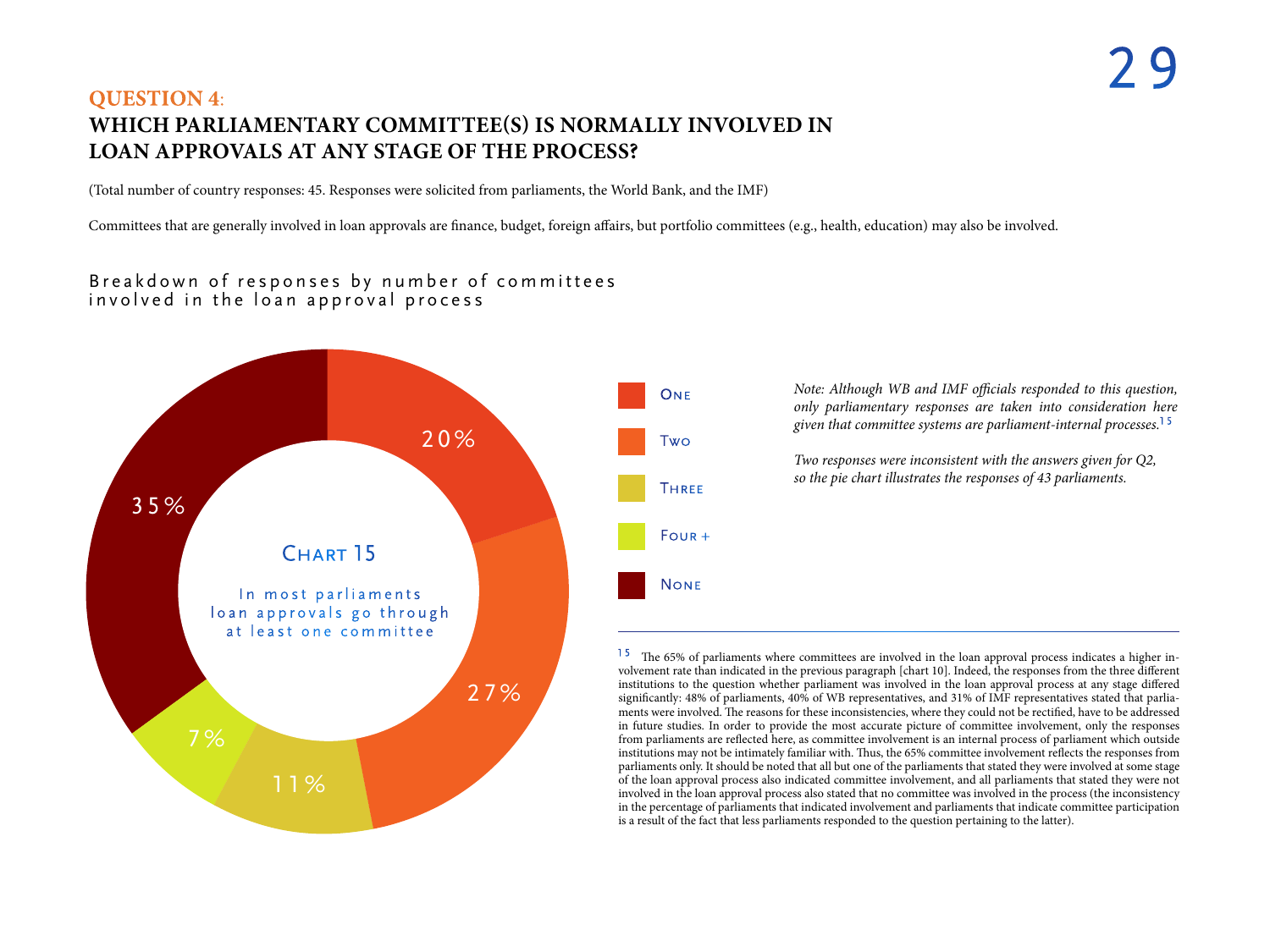# 3 0

### Breakdown of parliaments with committee systems in place for loan approvals (at least one v. none) by countries with and without legal framework (The graph below is based on an analysis of the data received for Q4 – total # of committees v. none – and Q1)



LEGAL FRAMEWORK NO LEGAL FRAMEWORK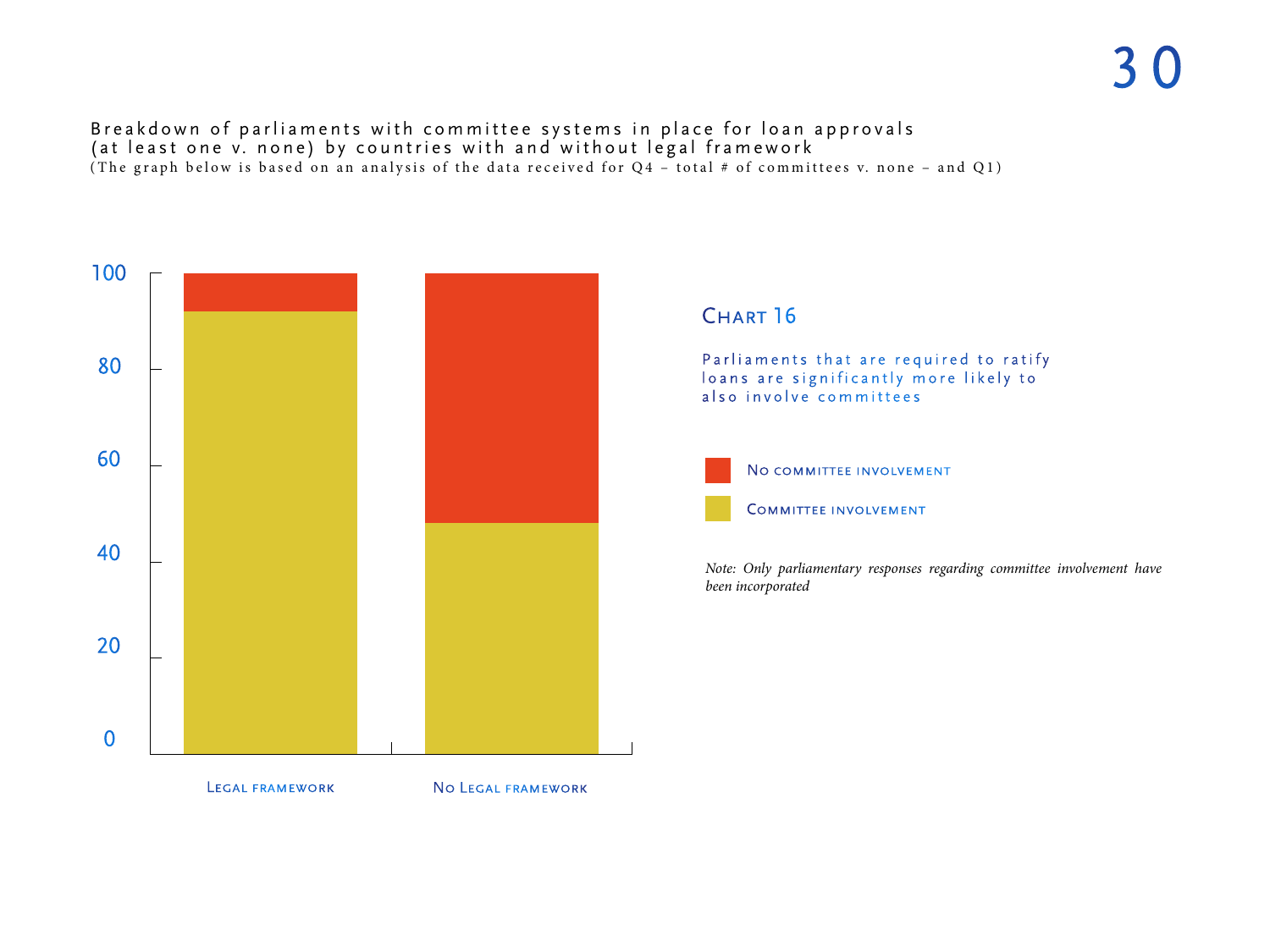# 3 1

Breakdown of parliaments with committee systems in place for loan approvals (at least one v. none) by parliamentary involvement (any type of involvement v. none) (The graph below is based on an analysis of the data received for  $Q4$  - total # of committees v. none - and Q2; only parliamentary responses are taken into consideration)

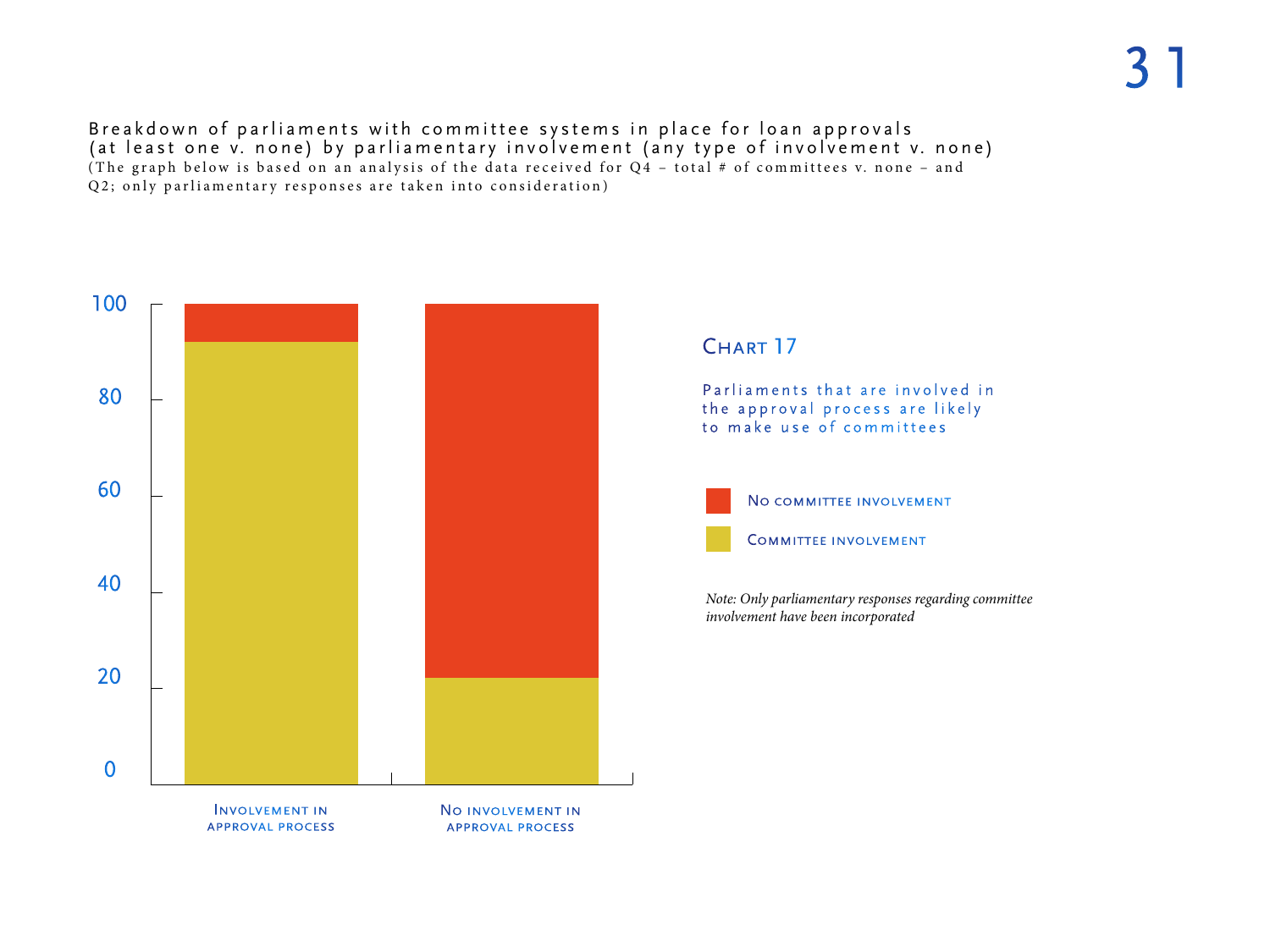### **QUESTION 5**: **DOES THE LAW ASSIGN PARLIAMENT THE AUTHORITY TO APPROVE THE BANK'S COUNTRY ASSISTANCE STRATEGY (CAS), COUNTRY PARTNERSHIP STRATEGY (CPS) OR INTERIM STRATEGY NOTE (ISN), AS THE CASE MAY BE, BEFORE IT IS ADOPTED BY THE GOVERNMENT?**

(Total number of country responses: 82. Responses were solicited from parliaments and the World Bank)

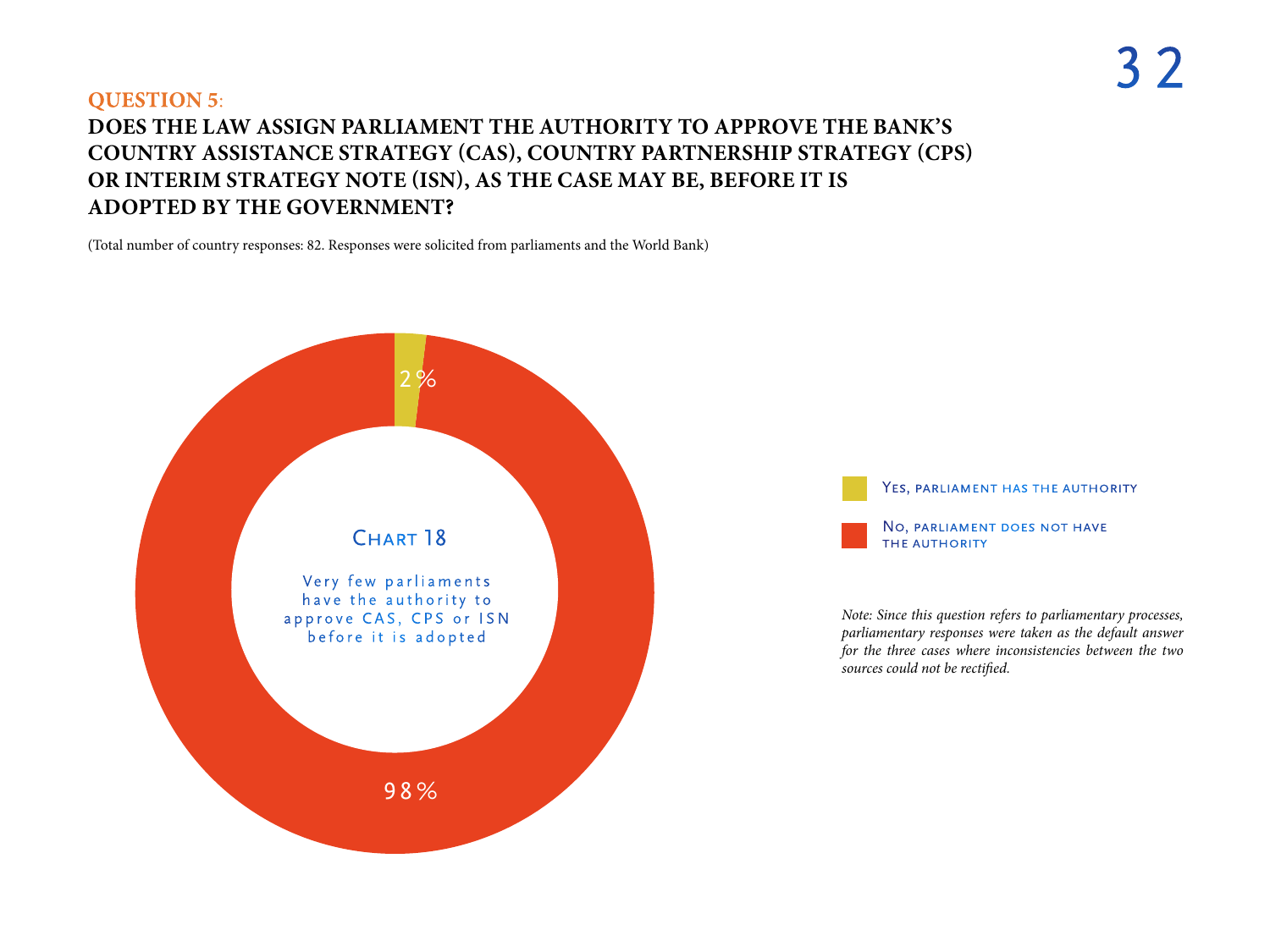### **QUESTION 6**: **DOES THE LAW ASSIGN PARLIAMENT THE AUTHORITY TO APPROVE POVERTY REDUCTION STRATEGY PAPERS (PRSP) BEFORE THEY ARE ADOPTED BY THE GOVERNMENT?**

(Total number of country responses: 92. Responses were solicited from parliaments and the World Bank)

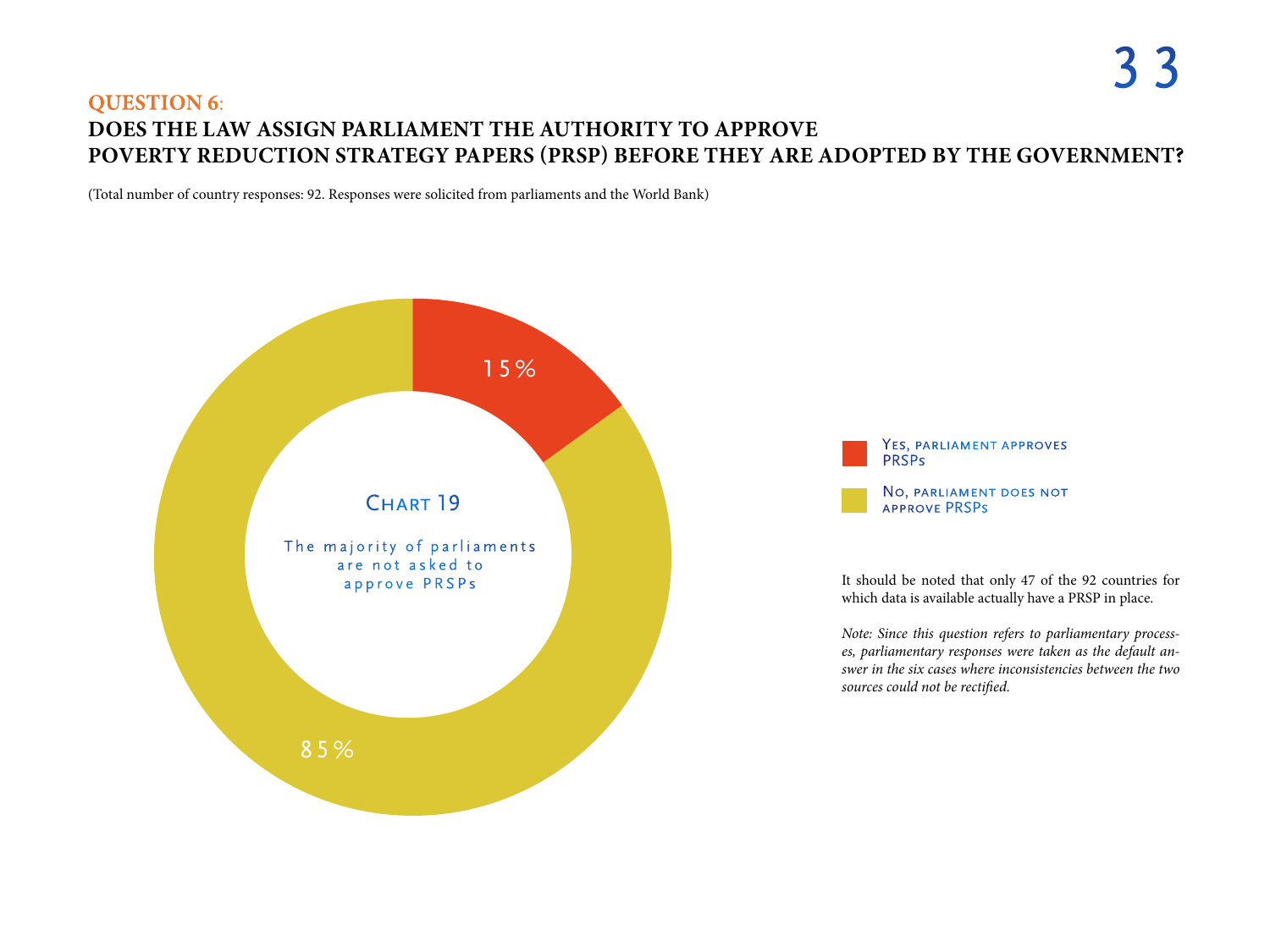Breakdown of countries into those where parliament does or does not have legal authority to approve PRSPs by countries with and without legal framework (The graph below is based on an analysis of the data received for Q6 and Q1)



CHART 20

Parliaments that are required to ratify loans are more likely to have the authority to approve PRSPs



No PRSP approval

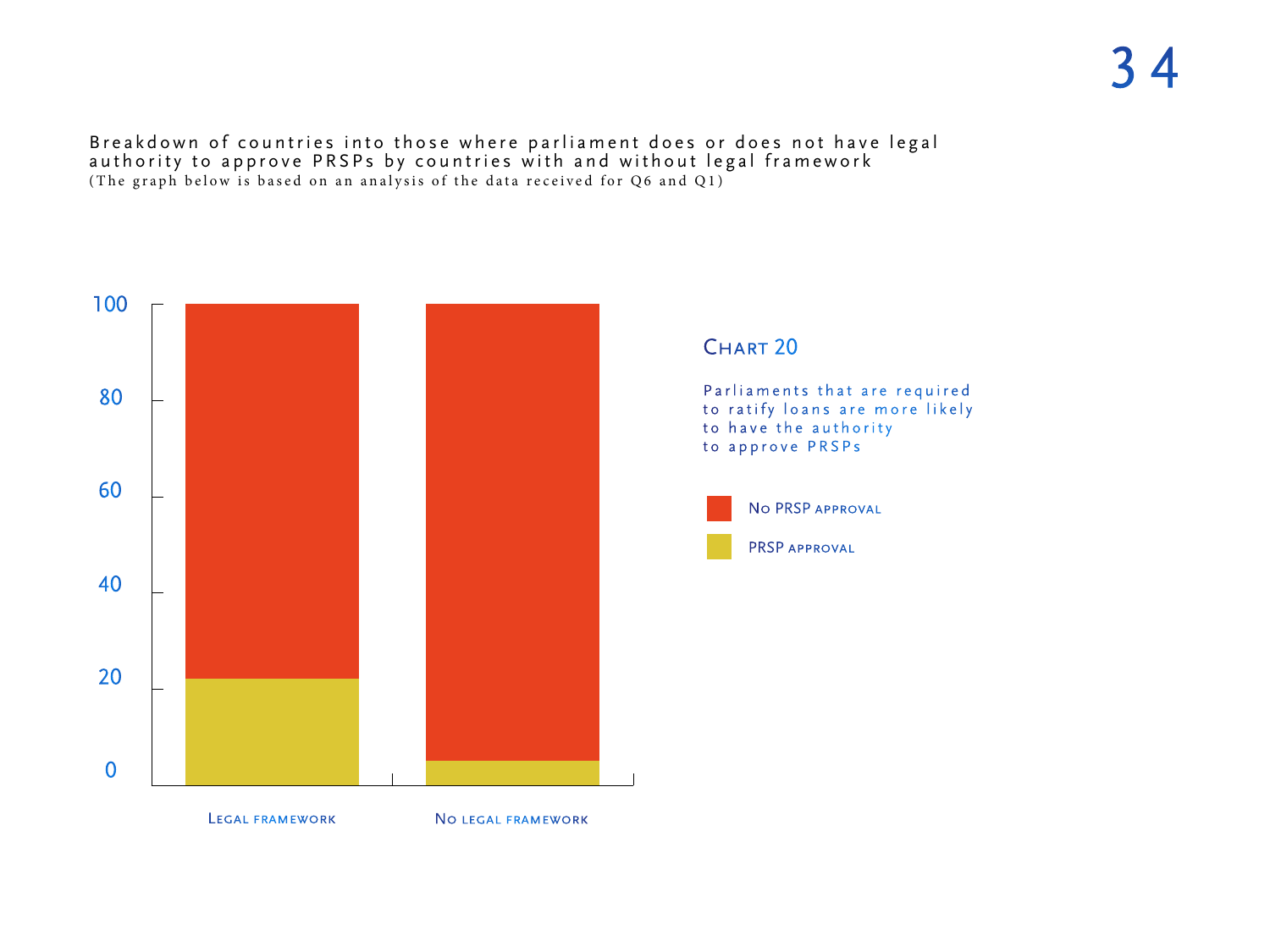### **QUESTION 7**: **HAS YOUR COUNTRY OFFICE EVER EXPERIENCED ANY DELAYS OR BLOCKAGES DURING THE NEGOTIATION AND/OR RATIFICATION PROCESS BECAUSE OF PARLIAMENT?**

(Total number of office responses: 90. Responses were solicited from the World Bank and the IMF)

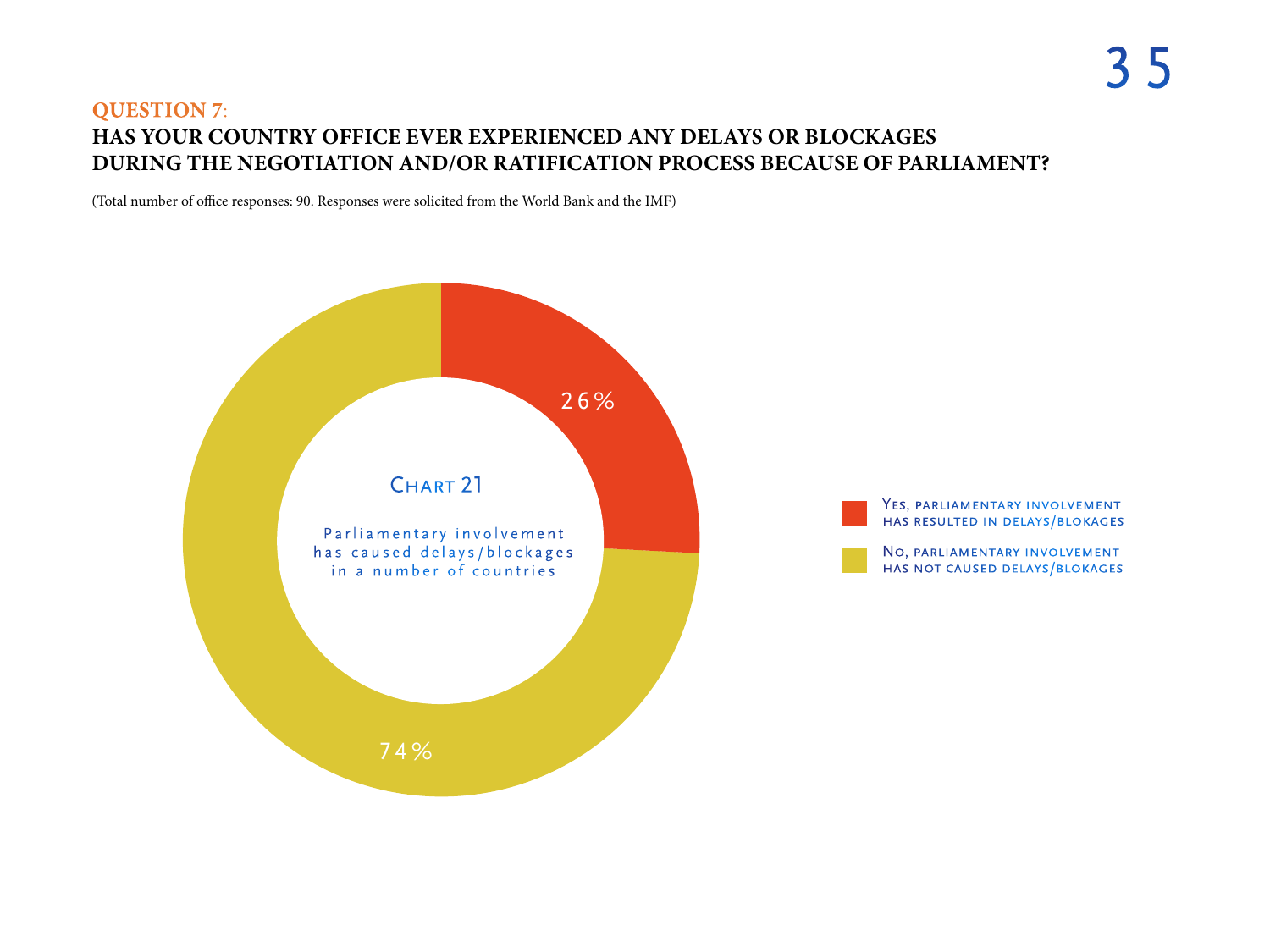### **QUESTION 8**: **IF THERE IS A PROCESS IN PLACE WHICH ALLOWS FOR PARLIAMENTARY INVOLVEMENT IN THE CONTEXT OF REGULAR IMF SURVEILLANCE ACTIVITIES OF GOVERNMENT MACROECONOMIC POLICY, PLEASE INDICATE WHICH OF THE FOLLOWING APPLIES [CHECK AS MANY AS APPLY]:**

(Total number of country responses: 56. Responses were solicited from parliaments and the IMF)



### CHART<sub>22</sub>

Few parliaments are involved in discussions about IMF surveillance activities [% of total valid responses]

is there a process in place for parliamen- tary in IMF surveillance activities? (% of total valid responses)

*Note: In seven cases inconsistencies between the sources could not be reconciled. Thus, the graph represents the valid data for 49 countries*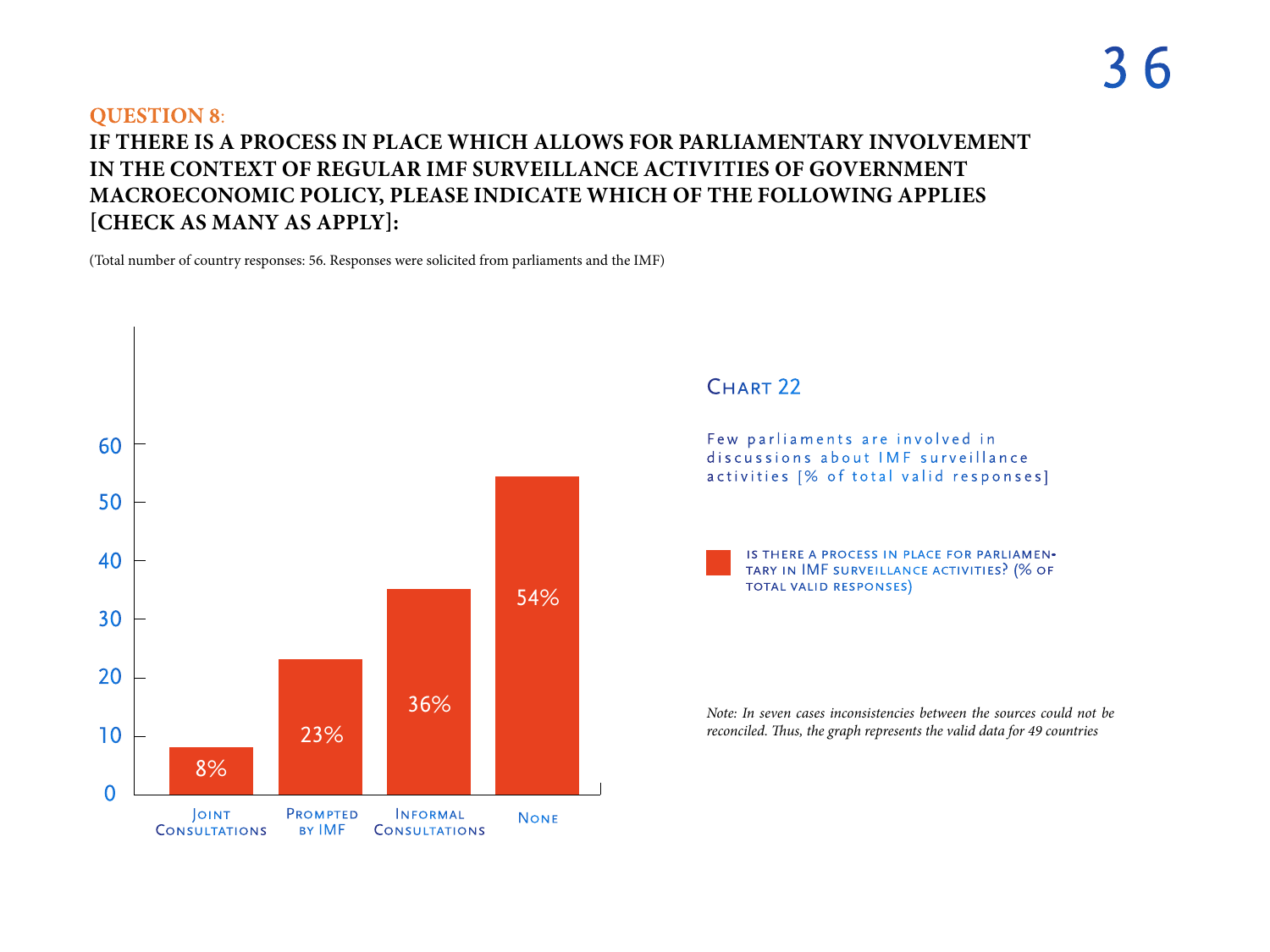### **QUESTION 9**: **DOES THE LAW LIMIT THE ROLE OF PARLIAMENT TO EITHER ACCEPT OR REJECT THE BUDGET LAW, OR CAN THE PARLIAMENT REQUEST AMENDMENTS TO THE BUDGET?**

(Total number of country responses: 59. Responses were solicited from parliaments and the IMF)

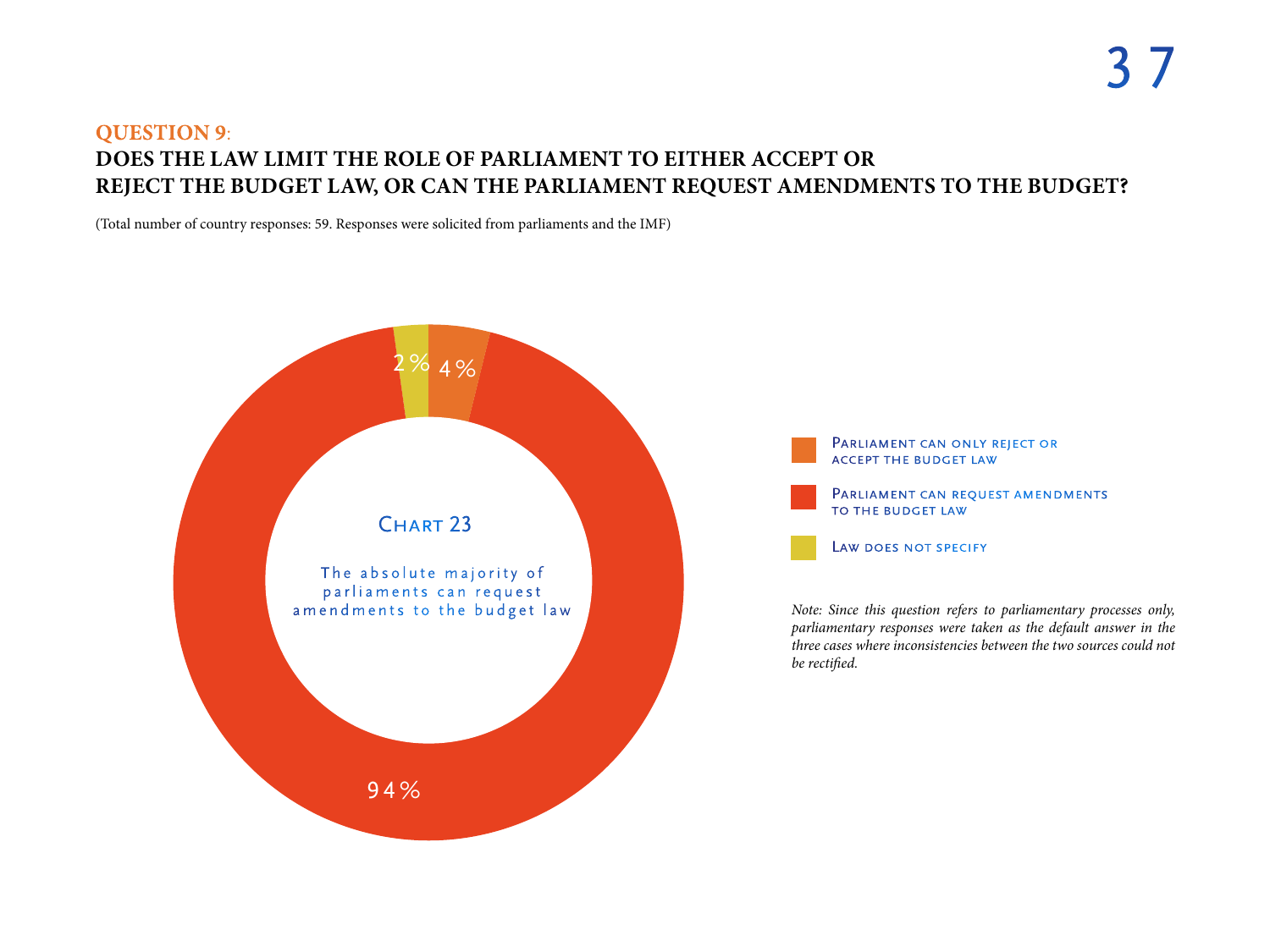### Appendix II: Country Overview

| $\#$            | <b>QUESTION</b><br>[For complete questions, as stated on the survey, please refer to the corresponding questions in Appendix 1]                                                              |                                                    |                               | <b>RESPONSE COLOR SCHEME</b> |                      |  |  |
|-----------------|----------------------------------------------------------------------------------------------------------------------------------------------------------------------------------------------|----------------------------------------------------|-------------------------------|------------------------------|----------------------|--|--|
|                 |                                                                                                                                                                                              |                                                    | Inconclusive                  | Not Applicable               |                      |  |  |
| $\mathbf{1}$    | Is parliament required to ratify loans or credits negotiated by the government?                                                                                                              | <b>YES</b>                                         |                               | NO <sub>1</sub>              |                      |  |  |
| lА              | Does the law limit the role of parliament to either accept or reject the loan agreement, or can the parlia-<br>ment request amendments?                                                      | Amend Loan                                         | <b>Accept or reject</b>       |                              | Law does not specify |  |  |
| 1 <sub>B</sub>  | Are there exceptions to the law which allow loans to become effective without having been subject to<br>parliamentary ratification?                                                          | <b>NO</b>                                          |                               |                              | <b>YES</b>           |  |  |
| 1c              | If there are exceptions, are they often invoked?                                                                                                                                             | <b>Never</b>                                       | Rarely                        |                              | Often                |  |  |
| 1p              | Does the law require parliament to ratify every loan agreement separately or can parliament ratify all<br>projected borrowing as a package?                                                  | Loan by loan                                       | As a package                  | Law does not specify         |                      |  |  |
| 1E              | Are all lending instruments subject to the same legislative process?                                                                                                                         | <b>YES</b>                                         |                               |                              | <b>NO</b>            |  |  |
| $2^{\circ}$     | Is parliament involved at any stage of the loan approval process? [check as many as apply]                                                                                                   | Before negotiations<br>start                       | During<br>negotiation         | At the<br>final stages       | None                 |  |  |
| $\mathbf{3}$    | If there is a process in place for parliamentary involvement prior to loan negotiations? [check as many as<br>apply]                                                                         | Joint meeting with<br>WB and govern-<br>ment       | <b>WB</b> prompts<br>meeting  | Informal<br>meeting          | None                 |  |  |
| $\overline{4}$  | Is at least one committee involved in loan approvals at any stage of the process?                                                                                                            | <b>YES</b>                                         |                               | NO <sub>1</sub>              |                      |  |  |
| 5               | Is parliament authorized to approve the Bank's development strategies?                                                                                                                       | <b>YES</b>                                         |                               | NO <sub>1</sub>              |                      |  |  |
| 6               | Is parliament authorized to approve the PRSP?                                                                                                                                                | <b>YES</b>                                         |                               | NO <sub>1</sub>              |                      |  |  |
| $7\overline{ }$ | Has your country office experienced any delays or blockages because of parliamentary intervention?                                                                                           | <b>YES</b>                                         |                               | NO <sub>1</sub>              |                      |  |  |
| 8               | Is there a process in place which allows for parliamentary involvement in the context of regular IMF<br>surveillance activities of government macroeconomic policy? [check as many as apply] | Joint meeting with<br><b>IMF</b> and<br>government | <b>IMF</b> prompts<br>meeting | Informal<br>meeting          | None                 |  |  |
| 9               | Does the law limit the role of parliament to either accept or reject the budget law, or can it request<br>amendments to the budget?                                                          | Amend law                                          | <b>Accept or reject</b>       | Law does not specify         |                      |  |  |

1, 1b, 1c, and 2: responses were solicited from all three sources;

- 1A, 1D, 3, 5, and 6: responses were solicited from parliaments and the WB only;
- 1e: responses were solicited from WB officials only;
- 4: only parliamentary responses are reflected in the data;
- 7: responses were solicited from WB and IMF only;
- 8 and 9: responses were solicited from parliaments and the IMF only.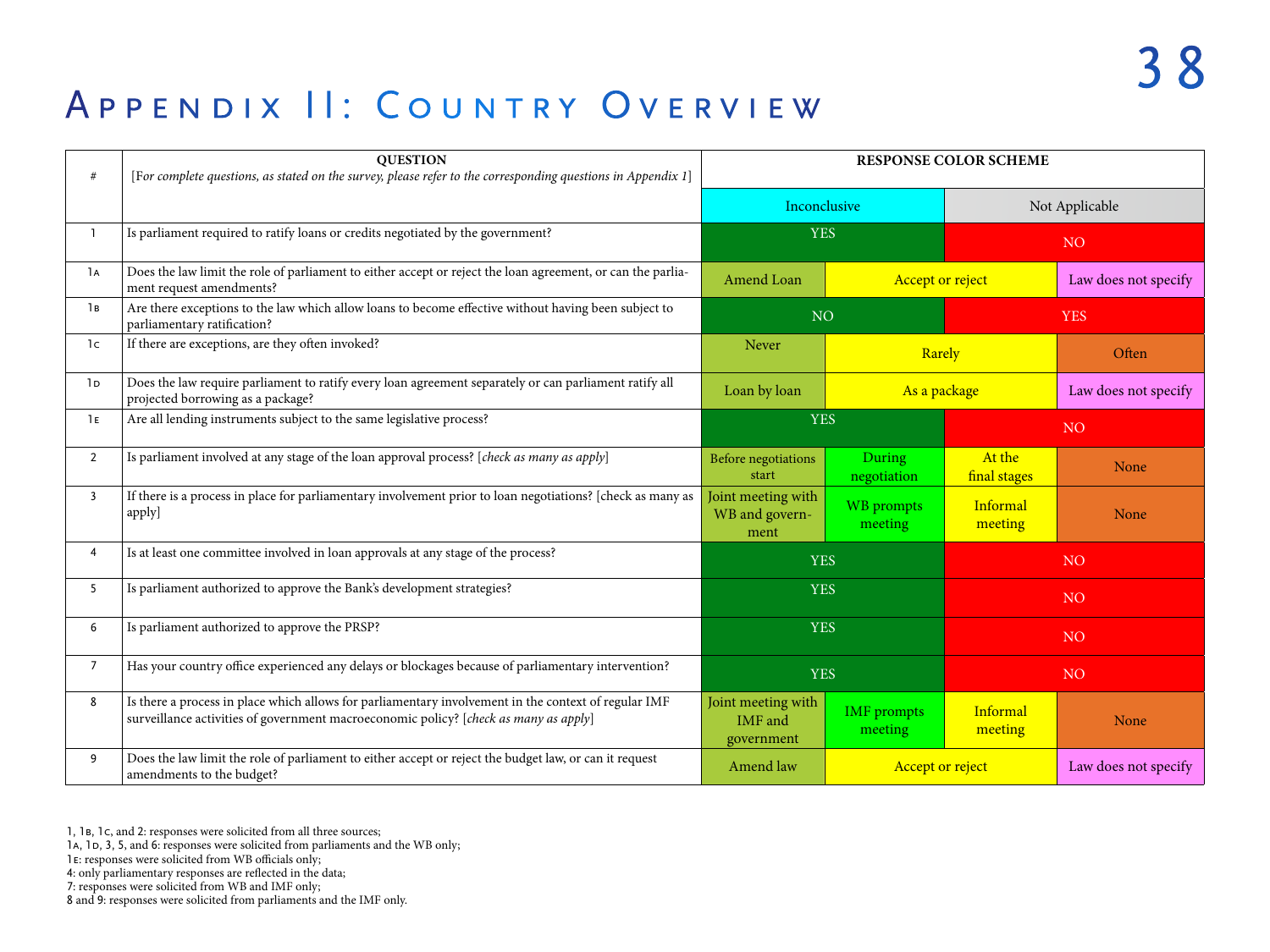| <b>COUNTRY</b>         | Q <sub>1</sub> | Q <sub>1</sub> A                                  | QIB                                               | Q <sub>1c</sub>                                   | QID                                               | QIE                                               | Q <sub>2</sub>          | Q <sub>3</sub>                                    | Q <sub>4</sub>                                    | Q <sub>5</sub> | Q <sub>6</sub> | Q7<br>IMF<br><b>WB</b>                            | Q <sub>8</sub>                                    | Q <sub>9</sub>                                    |
|------------------------|----------------|---------------------------------------------------|---------------------------------------------------|---------------------------------------------------|---------------------------------------------------|---------------------------------------------------|-------------------------|---------------------------------------------------|---------------------------------------------------|----------------|----------------|---------------------------------------------------|---------------------------------------------------|---------------------------------------------------|
| Afghanistan            | $\bullet$      | $\bullet$                                         | $\bullet$                                         | $\begin{array}{c} \bullet \\ \bullet \end{array}$ | $\bullet$                                         | $\bullet$                                         |                         | $\bullet$                                         | $\bullet$                                         | $\bullet$      | D              |                                                   | $\bullet$                                         | O                                                 |
| Albania                | $\bullet$      | $\bullet$                                         | $\bullet$                                         |                                                   | $\bullet$                                         | $\bullet$                                         | $\bullet$               | $\blacksquare$                                    | $\bullet$                                         | D              | $\bullet$      |                                                   | $\bullet$                                         | $\bullet$                                         |
| Angola                 | D              | $\begin{array}{c} \bullet \\ \bullet \end{array}$ | $\begin{array}{c} \bullet \\ \bullet \end{array}$ | $\begin{array}{c} \bullet \\ \bullet \end{array}$ | $\begin{array}{c} \bullet \\ \bullet \end{array}$ |                                                   | $\bullet$               | $\bullet$                                         | $\begin{array}{c} \bullet \\ \bullet \end{array}$ | $\bullet$      | D              | a di                                              |                                                   | $\bullet$                                         |
| Antigua &<br>Barbuda   | $\bullet$      | $\bullet$                                         | $\bullet$                                         | $\bullet$                                         | $\bullet$                                         | $\bullet$                                         | $\bullet$               | $\bullet$                                         | $\begin{array}{c} \bullet \\ \bullet \end{array}$ | $\bullet$      | $\bullet$      | $\bullet$                                         | $\begin{array}{c} \bullet \\ \bullet \end{array}$ | $\begin{array}{c} \bullet \\ \bullet \end{array}$ |
| Argentina              |                | $\begin{array}{c} \bullet \\ \bullet \end{array}$ | $\begin{array}{c} \bullet \\ \bullet \end{array}$ | $\begin{array}{c} \bullet \\ \bullet \end{array}$ | $\begin{array}{c} \bullet \\ \bullet \end{array}$ | $\begin{array}{c} \bullet \\ \bullet \end{array}$ | $\bullet$               | $\bullet$                                         | $\begin{array}{c} \bullet \\ \bullet \end{array}$ | $\bullet$      | $\bullet$      | D                                                 |                                                   | $\bullet$                                         |
| Armania                | D              | $\bigcirc$                                        | $\bullet$                                         | $\begin{array}{c} \bullet \\ \bullet \end{array}$ | $\bullet$                                         |                                                   |                         | $\bullet$                                         | $\bullet$                                         | $\blacksquare$ | $\blacksquare$ |                                                   | $\mathcal{L}$                                     | $\begin{array}{c} \bullet \\ \bullet \end{array}$ |
| Bangladesh             | $\bullet$      | $\begin{array}{c} \bullet \\ \bullet \end{array}$ |                                                   | $\begin{array}{c} \bullet \\ \bullet \end{array}$ | $\begin{array}{c} \bullet \\ \bullet \end{array}$ | $\begin{array}{c} \bullet \\ \bullet \end{array}$ | $\bullet$               | $\bullet$                                         | $\begin{array}{c} \bullet \\ \bullet \end{array}$ | $\blacksquare$ | <b>D</b>       | $\blacksquare$                                    | $\bullet$<br>$\bullet$                            | $\bullet$                                         |
| <b>Belarus</b>         |                | $\begin{array}{c} \bullet \\ \bullet \end{array}$ | $\begin{array}{c} \bullet \\ \bullet \end{array}$ | $\begin{array}{c} \bullet \\ \bullet \end{array}$ | $\bullet$                                         | $\begin{array}{c} \bullet \\ \bullet \end{array}$ | $\bullet$               | $\bullet$                                         | $\begin{array}{c} \bullet \\ \bullet \end{array}$ | $\bullet$      | <b>D</b>       | $\blacksquare$                                    |                                                   | $\begin{array}{c} \bullet \\ \bullet \end{array}$ |
| <b>Belize</b>          | $\bullet$      | $\bullet$                                         | $\bullet$                                         | $\begin{array}{c} \bullet \\ \bullet \end{array}$ | $\bullet$                                         | $\bullet$                                         | $\bullet$               | $\bullet$                                         | $\begin{array}{c} \bullet \\ \bullet \end{array}$ | $\bullet$      | $\bullet$      | $\blacksquare$                                    |                                                   | $\begin{array}{c} \bullet \\ \bullet \end{array}$ |
| Benin                  |                | $\bullet$                                         | $\bullet$                                         | $\begin{array}{c} \bullet \\ \bullet \end{array}$ | $\bullet$                                         | $\bullet$                                         | $\bullet$               | $\bullet$                                         | $\begin{array}{c} \bullet \\ \bullet \end{array}$ | $\bullet$      | $\bullet$      | $\bullet$                                         | $\begin{array}{c} \bullet \\ \bullet \end{array}$ | $\begin{array}{c} \bullet \\ \bullet \end{array}$ |
| Bhutan                 |                | $\begin{array}{c} \bullet \\ \bullet \end{array}$ | $\begin{array}{c} \bullet \\ \bullet \end{array}$ |                                                   | $\begin{array}{c} \bullet \\ \bullet \end{array}$ | $\begin{array}{c} \bullet \\ \bullet \end{array}$ | $\bullet$               | $\qquad \qquad \blacksquare$                      | $\bullet$                                         | $\bullet$      | D              |                                                   | $\begin{array}{c} \bullet \\ \bullet \end{array}$ | $\bullet$                                         |
| <b>Bolivia</b>         | <b>D</b>       | $\bullet$                                         | $\bullet$                                         | $\begin{array}{c} \bullet \\ \bullet \end{array}$ | $\bullet$                                         | $\bullet$                                         | $\bullet$               | $\bullet$                                         | $\begin{array}{c} \bullet \\ \bullet \end{array}$ | D              | D              |                                                   | $\bullet$<br>$\bullet$                            | $\bullet$                                         |
| Bosnia-<br>Herzegovina | a a            | $\blacksquare$                                    | $\bullet$                                         | $\bullet$                                         | $\bullet$                                         | $\bullet$                                         | $\bullet$               | $\blacksquare$                                    | $\bullet$                                         | $\bullet$      | $\bullet$      |                                                   | $\bullet$                                         | $\bullet$                                         |
| <b>Brazil</b>          | H)             | $\bullet$                                         | $\bullet$                                         | $\begin{array}{c} \bullet \\ \bullet \end{array}$ | $\bullet$                                         |                                                   | $\bullet$               | $\bullet$<br>$\bullet$                            | $\begin{array}{c} \bullet \\ \bullet \end{array}$ | $\bullet$      | a b            | $\blacksquare$                                    | $\begin{array}{c} \bullet \\ \bullet \end{array}$ | $\begin{array}{c} \bullet \\ \bullet \end{array}$ |
| <b>Bulgaria</b>        |                | $\bigcirc$                                        | $\bullet$                                         | $\begin{array}{c} \bullet \\ \bullet \end{array}$ | $\bullet$                                         | $\bullet$                                         | $\bullet$               | $\bullet$                                         | $\bullet$                                         | $\bullet$      | u.             |                                                   | $\bullet$                                         | $\bullet$                                         |
| Burkina Faso           |                |                                                   |                                                   |                                                   |                                                   |                                                   |                         |                                                   |                                                   |                |                |                                                   | œ                                                 |                                                   |
| Burundi                | $\bullet$      | $\bullet$                                         | $\bullet$                                         |                                                   | $\bullet$                                         |                                                   | $\overline{\mathbf{C}}$ | $\bullet$                                         | $\bullet$                                         | $\bullet$      | U              | $\begin{array}{c} \bullet \\ \bullet \end{array}$ | $\bullet$                                         | $\bullet$                                         |
| Cambodia               | D              | $\begin{array}{c} \bullet \\ \bullet \end{array}$ | $\bullet$                                         | $\begin{array}{c} \bullet \\ \bullet \end{array}$ | $\bullet$                                         | $\bullet$                                         | $\bullet$               | $\bullet$                                         | $\begin{array}{c} \bullet \\ \bullet \end{array}$ | $\bullet$      | D              | $\bullet$                                         | $\begin{array}{c} \bullet \\ \bullet \end{array}$ | $\begin{array}{c} \bullet \\ \bullet \end{array}$ |
| Cameroon               |                |                                                   |                                                   |                                                   |                                                   |                                                   | $\bullet$               | $\begin{array}{c} \bullet \\ \bullet \end{array}$ | $\begin{array}{c} \bullet \\ \bullet \end{array}$ | $\bullet$      | a l            |                                                   |                                                   |                                                   |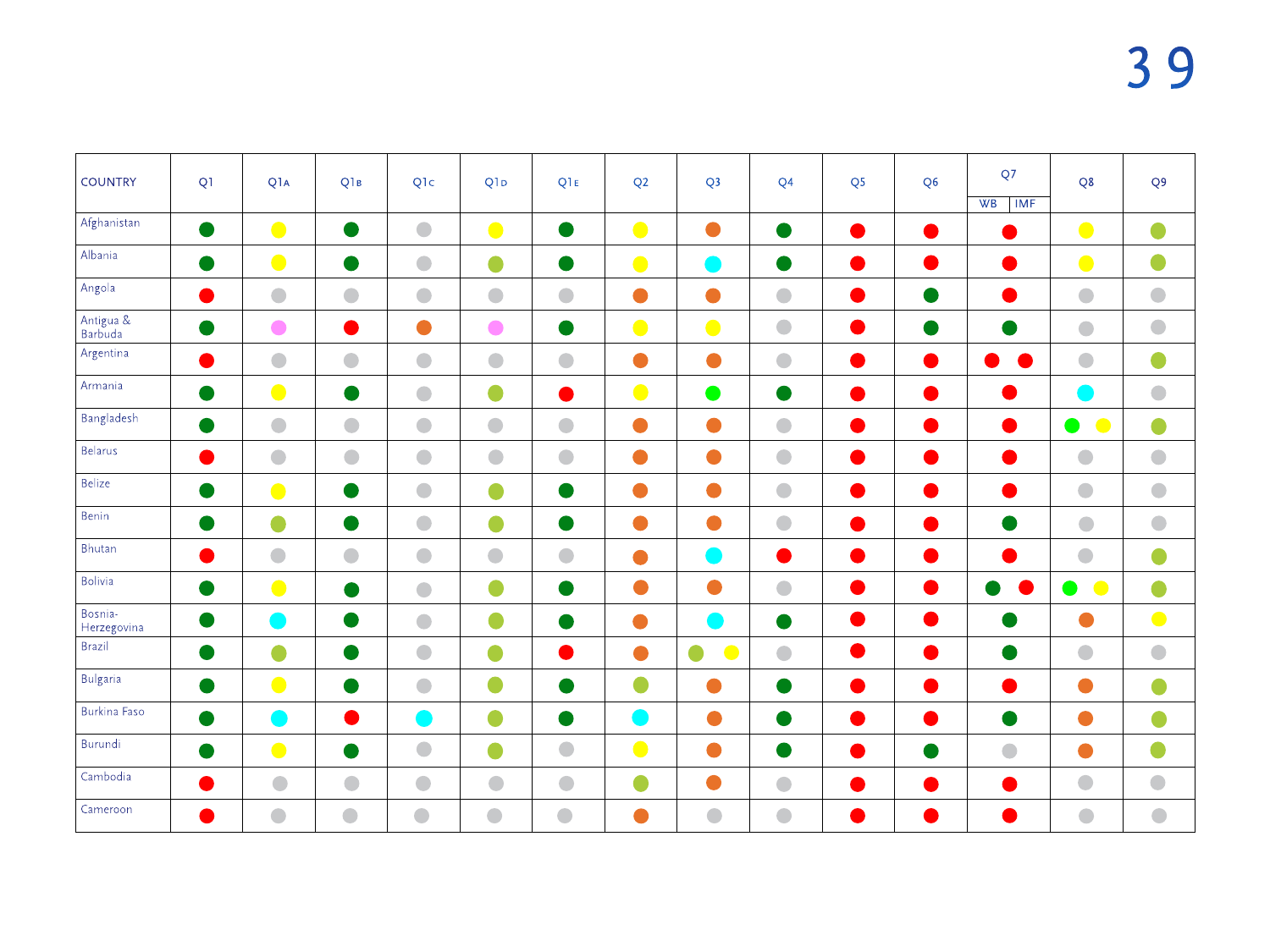| <b>COUNTRY</b>                   | Q1             | Q <sub>1</sub> A                                  | Q <sub>1B</sub>                                   | QIc                                               | QID                                               | QIE                                               | Q <sub>2</sub>         | Q <sub>3</sub>                                    | Q <sub>4</sub>                                    | Q <sub>5</sub> | Q <sub>6</sub>                                    | Q7<br>WB<br>IMF                                   | Q <sub>8</sub>                                    | Q <sub>9</sub>                                    |
|----------------------------------|----------------|---------------------------------------------------|---------------------------------------------------|---------------------------------------------------|---------------------------------------------------|---------------------------------------------------|------------------------|---------------------------------------------------|---------------------------------------------------|----------------|---------------------------------------------------|---------------------------------------------------|---------------------------------------------------|---------------------------------------------------|
| Cape Verde                       | $\bullet$      | $\bullet$                                         | $\bullet$                                         | $\begin{array}{c} \bullet \\ \bullet \end{array}$ | $\bullet$                                         | $\bullet$                                         | $\bullet$              | $\bullet$                                         | $\bullet$                                         |                |                                                   |                                                   | $\begin{array}{c} \bullet \\ \bullet \end{array}$ | $\begin{array}{c} \bullet \\ \bullet \end{array}$ |
| Central<br>African Republic      |                | $\begin{array}{c} \bullet \\ \bullet \end{array}$ | $\begin{array}{c} \bullet \\ \bullet \end{array}$ | $\begin{array}{c} \bullet \\ \bullet \end{array}$ | $\bullet$                                         | $\bullet$                                         | $\bullet$              | $\bullet$                                         | $\bullet$                                         | $\bullet$      | D                                                 | $\begin{array}{c} \bullet \\ \bullet \end{array}$ | $\bullet$                                         | $\bullet$                                         |
| Chad                             |                | $\begin{array}{c} \bullet \\ \bullet \end{array}$ | $\begin{array}{c} \bullet \\ \bullet \end{array}$ | $\begin{array}{c} \bullet \\ \bullet \end{array}$ | $\bullet$                                         | $\begin{array}{c} \bullet \\ \bullet \end{array}$ | $\bullet$              | $\bullet$                                         | $\bullet$                                         |                | a b                                               |                                                   | $\begin{array}{c} \bullet \\ \bullet \end{array}$ | $\begin{array}{c} \bullet \\ \bullet \end{array}$ |
| Chile                            |                | $\bullet$                                         | $\bullet$                                         | $\begin{array}{c} \bullet \\ \bullet \end{array}$ | $\bullet$                                         | $\bullet$                                         | $\bullet$              | $\begin{array}{c} \bullet \\ \bullet \end{array}$ | $\bullet$                                         | $\bullet$      | D                                                 |                                                   | $\bullet$                                         | $\bullet$                                         |
| China                            |                | $\bullet$                                         | $\begin{array}{c} \bullet \\ \bullet \end{array}$ | $\begin{array}{c} \bullet \\ \bullet \end{array}$ | $\begin{array}{c} \bullet \\ \bullet \end{array}$ | $\begin{array}{c} \bullet \\ \bullet \end{array}$ | $\bullet$              | $\bullet$                                         | $\begin{array}{c} \bullet \\ \bullet \end{array}$ | $\bullet$      | $\blacksquare$                                    |                                                   | $\begin{array}{c} \bullet \\ \bullet \end{array}$ | $\bullet$                                         |
| Colombia                         |                | $\bullet$                                         | $\bullet$                                         | $\begin{array}{c} \bullet \\ \bullet \end{array}$ | $\bullet$                                         | $\bullet$                                         | C.                     | $\bullet$                                         | $\begin{array}{c} \bullet \\ \bullet \end{array}$ | $\bullet$      | $\bullet$                                         |                                                   | $\bullet$<br>$\bullet$                            | $\begin{array}{c} \bullet \\ \bullet \end{array}$ |
| Congo Republic                   | $\bullet$      | $\bullet$                                         | $\bullet$                                         | $\begin{array}{c} \bullet \\ \bullet \end{array}$ | $\bullet$                                         | $\bullet$                                         | $\bullet$              | $\bullet$                                         | $\bullet$                                         | $\bullet$      | $\bullet$                                         |                                                   | $\bullet$                                         | $\bullet$                                         |
| Congo (Demo-<br>cratic Republic) | $\bullet$      | $\begin{array}{c} \bullet \\ \bullet \end{array}$ | $\begin{array}{c} \bullet \\ \bullet \end{array}$ | $\begin{array}{c} \bullet \\ \bullet \end{array}$ | $\begin{array}{c} \bullet \\ \bullet \end{array}$ | $\bullet$                                         | $\bullet$              |                                                   |                                                   | $\bullet$      | $\begin{array}{c} \bullet \\ \bullet \end{array}$ | $\begin{array}{c} \bullet \\ \bullet \end{array}$ | $\bullet$<br>$\bullet\bullet$                     | $\bullet$                                         |
| Costa Rica                       | $\blacksquare$ | $\bullet$                                         | $\bullet$                                         | $\begin{array}{c} \bullet \\ \bullet \end{array}$ | $\bullet$                                         | $\begin{array}{c} \bullet \\ \bullet \end{array}$ | $\bullet$              | $\bullet$                                         | $\bullet$                                         |                | a b                                               | $\bullet$                                         | $\bullet$                                         | $\bullet$                                         |
| Croatia                          | $\bullet$      | $\bullet$                                         | $\bullet$                                         |                                                   | $\bullet$                                         | $\begin{array}{c} \bullet \\ \bullet \end{array}$ | $\bullet$              | $\bullet$                                         | $\bullet$                                         |                | D                                                 | $\bullet$                                         | $\bullet$                                         | $\bullet$                                         |
| Djibouti                         | D              | $\bullet$                                         | $\bullet$                                         | $\begin{array}{c} \bullet \\ \bullet \end{array}$ | $\bullet$                                         | $\begin{array}{c} \bullet \\ \bullet \end{array}$ | $\bullet$              | $\begin{array}{c} \bullet \\ \bullet \end{array}$ | $\begin{array}{c} \bullet \\ \bullet \end{array}$ | a d            | $\bullet$                                         |                                                   | $\qquad \qquad \blacksquare$                      | $\bullet$                                         |
| Dominican<br>Republic            | D              | $\bullet$                                         | $\bullet$                                         | $\begin{array}{c} \bullet \\ \bullet \end{array}$ | $\bullet$                                         | $\bullet$                                         | $\bullet$              | $\bullet$                                         | $\begin{array}{c} \bullet \\ \bullet \end{array}$ | H.             | $\blacksquare$                                    |                                                   | $\begin{array}{c} \bullet \\ \bullet \end{array}$ | $\begin{array}{c} \bullet \\ \bullet \end{array}$ |
| East Timor                       | $\bullet$      | $\bullet$                                         | $\bullet$                                         | $\begin{array}{c} \bullet \\ \bullet \end{array}$ | $\begin{array}{c} \bullet \\ \bullet \end{array}$ | $\bullet$                                         | $\bullet$              | $\bullet$                                         | $\begin{array}{c} \bullet \\ \bullet \end{array}$ | Ð              | a b                                               |                                                   | $\begin{array}{c} \bullet \\ \bullet \end{array}$ | $\begin{array}{c} \bullet \\ \bullet \end{array}$ |
| El Salvador                      | ×,             | $\bullet$                                         | $\begin{array}{c} \bullet \\ \bullet \end{array}$ | $\begin{array}{c} \bullet \\ \bullet \end{array}$ | $\begin{array}{c} \bullet \\ \bullet \end{array}$ | $\begin{array}{c} \bullet \\ \bullet \end{array}$ | $\bullet$              | $\begin{array}{c} \bullet \\ \bullet \end{array}$ | $\bullet$                                         | $\bullet$      | D                                                 |                                                   | $\bullet$ $\bullet$                               | $\bullet$                                         |
| Eritrea                          |                | $\begin{array}{c} \bullet \\ \bullet \end{array}$ | $\begin{array}{c} \bullet \\ \bullet \end{array}$ | $\begin{array}{c} \bullet \\ \bullet \end{array}$ | $\begin{array}{c} \bullet \\ \bullet \end{array}$ | $\begin{array}{c} \bullet \\ \bullet \end{array}$ | $\bullet$              | $\bullet$                                         | $\begin{array}{c} \bullet \\ \bullet \end{array}$ |                | D                                                 |                                                   | $\begin{array}{c} \bullet \\ \bullet \end{array}$ | $\begin{array}{c} \bullet \\ \bullet \end{array}$ |
| Ethiopia                         | D              | $\mathcal{L}$                                     | $\bullet$                                         | $\bullet$                                         | $\bullet$                                         | $\bullet$                                         | <b>Service Service</b> | $\bullet$                                         | $\bullet$                                         |                | $\bullet$                                         |                                                   | $\bullet$                                         | $\bullet$                                         |
| Gabon                            |                | $\begin{array}{c} \bullet \\ \bullet \end{array}$ | $\begin{array}{c} \bullet \\ \bullet \end{array}$ |                                                   |                                                   | $\begin{array}{c} \bullet \\ \bullet \end{array}$ | $\bullet$              | $\bullet$                                         | $\begin{array}{c} \bullet \\ \bullet \end{array}$ |                |                                                   | $\bullet$                                         | $\begin{array}{c} \bullet \\ \bullet \end{array}$ | $\begin{array}{c} \bullet \\ \bullet \end{array}$ |
| Gambia                           | <b>D</b>       | - 1                                               | $\qquad \qquad \blacksquare$                      |                                                   |                                                   |                                                   | $\bullet$              | $\bullet$                                         |                                                   |                |                                                   |                                                   | $\bullet$                                         | $\bullet$                                         |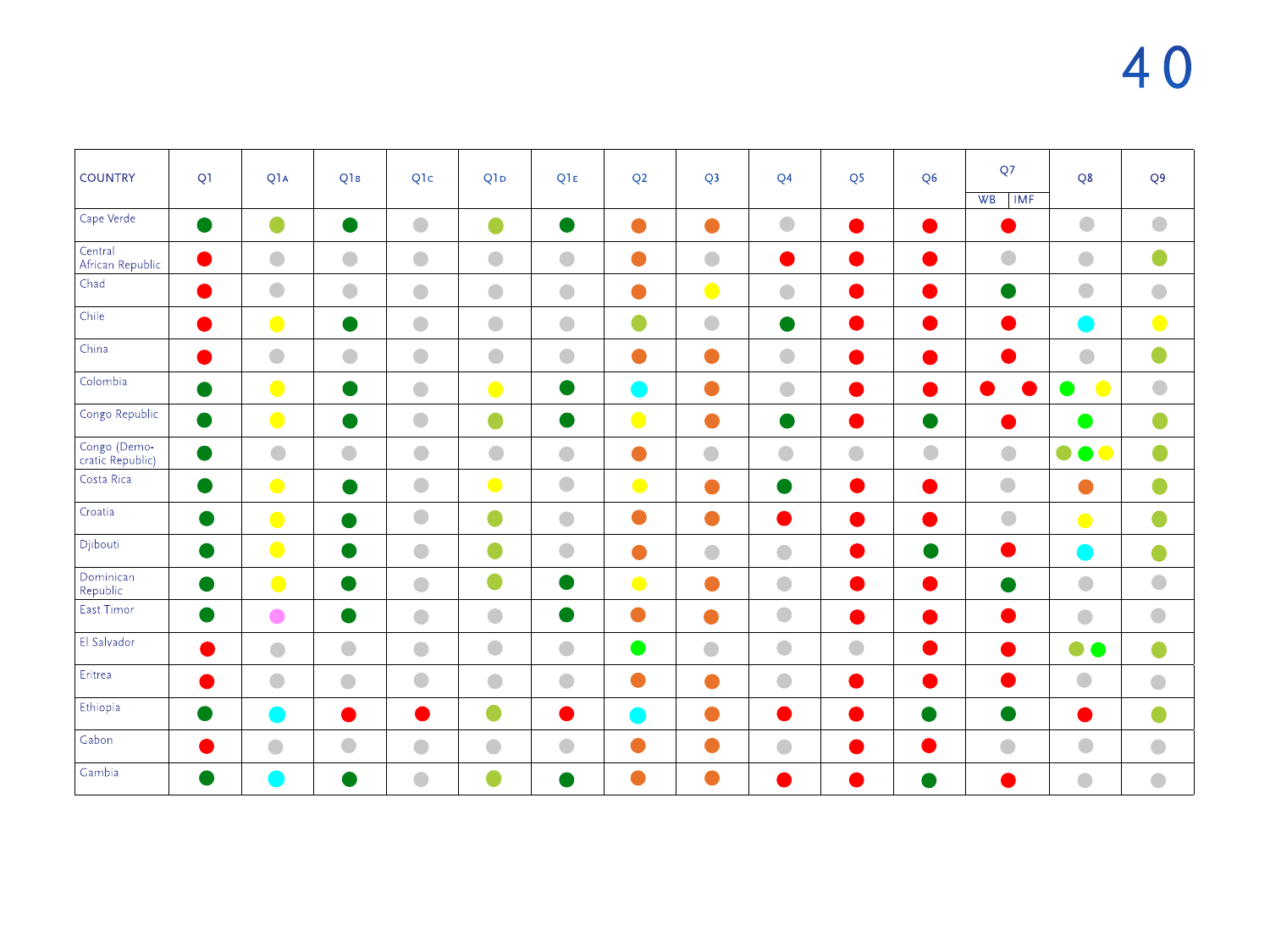| <b>COUNTRY</b>   | Q <sub>1</sub> | QIA                                               | Q <sub>1</sub> B                                  | Q <sub>1c</sub>                                   | QID                                               | QIE                                               | Q <sub>2</sub>              | Q <sub>3</sub>             | Q <sub>4</sub>                                    | Q <sub>5</sub> | Q <sub>6</sub>                                    | Q7<br><b>WB</b><br><b>IMF</b>                     | Q <sub>8</sub>                                    | Q <sub>9</sub>                                    |
|------------------|----------------|---------------------------------------------------|---------------------------------------------------|---------------------------------------------------|---------------------------------------------------|---------------------------------------------------|-----------------------------|----------------------------|---------------------------------------------------|----------------|---------------------------------------------------|---------------------------------------------------|---------------------------------------------------|---------------------------------------------------|
| Georgia          |                | C.                                                | $\bullet$                                         | $\bullet$                                         | $\bullet$                                         | $\bullet$                                         | $\bullet$<br>$\blacksquare$ | $\bullet$<br>$\bullet$     | $\bullet$                                         |                |                                                   |                                                   | $\overline{\phantom{a}}$                          | $\bullet$                                         |
| Ghana            | $\bullet$      |                                                   | $\bullet$                                         | $\begin{array}{c} \bullet \\ \bullet \end{array}$ | $\bullet$                                         | D                                                 |                             | $\bullet$                  | $\bullet$                                         | $\blacksquare$ | a B                                               |                                                   | $\bullet$                                         | $\bullet$                                         |
| Guyana           |                | $\begin{array}{c} \bullet \\ \bullet \end{array}$ | $\begin{array}{c} \bullet \\ \bullet \end{array}$ | $\begin{array}{c} \bullet \\ \bullet \end{array}$ | $\begin{array}{c} \bullet \\ \bullet \end{array}$ | $\begin{array}{c} \bullet \\ \bullet \end{array}$ | $\bullet$                   | $\bullet$                  | $\begin{array}{c} \bullet \\ \bullet \end{array}$ | $\blacksquare$ | $\begin{array}{c} \bullet \\ \bullet \end{array}$ |                                                   | $\begin{array}{c} \bullet \\ \bullet \end{array}$ | $\begin{array}{c} \bullet \\ \bullet \end{array}$ |
| India            |                | $\begin{array}{c} \bullet \\ \bullet \end{array}$ | $\begin{array}{c} \bullet \\ \bullet \end{array}$ | $\begin{array}{c} \bullet \\ \bullet \end{array}$ |                                                   | $\begin{array}{c} \bullet \\ \bullet \end{array}$ | $\bullet$                   | $\bullet$                  | $\begin{array}{c} \bullet \\ \bullet \end{array}$ | u.             | a)                                                | $\begin{array}{c} \bullet \\ \bullet \end{array}$ | $\bullet$                                         | $\bullet$                                         |
| Indonesia        | $\bullet$      | $\bullet$                                         | $\bullet$                                         | $\bullet$                                         | $\bullet$                                         | $\bullet$                                         | $\bullet$                   | $\bullet$                  | O                                                 | D              | $\bullet$                                         | Ð                                                 | $\begin{array}{c} \bullet \\ \bullet \end{array}$ | $\begin{array}{c} \bullet \\ \bullet \end{array}$ |
| Jamaica          |                | $\begin{array}{c} \bullet \\ \bullet \end{array}$ | $\begin{array}{c} \bullet \\ \bullet \end{array}$ | $\begin{array}{c} \bullet \\ \bullet \end{array}$ | $\bullet$                                         | $\begin{array}{c} \bullet \\ \bullet \end{array}$ | $\bullet$                   | $\bullet$                  | $\bullet$                                         | $\bullet$      |                                                   |                                                   | $\bullet$                                         | $\bullet$                                         |
| Kyrgyzstan       | $\bullet$      | $\bullet$                                         | $\bullet$                                         | $\begin{array}{c} \bullet \\ \bullet \end{array}$ | $\bullet$                                         | $\bullet$                                         | $\bullet$<br>$\bullet$      | $\bullet$                  | $\begin{array}{c} \bullet \\ \bullet \end{array}$ | n.             | D                                                 | $\bullet$                                         | $\bullet$                                         | $\bullet$                                         |
| Lao PRR          |                | $\bullet$                                         | $\begin{array}{c} \bullet \\ \bullet \end{array}$ | $\begin{array}{c} \bullet \\ \bullet \end{array}$ |                                                   | $\begin{array}{c} \bullet \\ \bullet \end{array}$ | $\bullet$                   | $\bullet$                  | $\bullet$                                         |                | ×.                                                | $\begin{array}{c} \bullet \\ \bullet \end{array}$ | $\bullet$                                         | $\bullet$                                         |
| Lebanon          | $\bullet$      | $\bullet$                                         | $\bullet$                                         | $\begin{array}{c} \bullet \\ \bullet \end{array}$ | $\bullet$                                         | D                                                 | $\bullet$                   | $\overline{\phantom{a}}$   | $\bullet$                                         | Ð              | a s                                               |                                                   | $\bullet$                                         | $\bullet$                                         |
| Liberia          |                | $\bullet$                                         | $\bullet$                                         | $\bullet$                                         | $\bullet$                                         | <b>D</b>                                          | $\bullet$                   | $\bullet$                  | $\begin{array}{c} \bullet \\ \bullet \end{array}$ |                |                                                   |                                                   | $\bullet$                                         | $\begin{array}{c} \bullet \\ \bullet \end{array}$ |
| Macedonia        |                | $\bullet$                                         | $\bullet$                                         | $\bullet$                                         | $\bullet$                                         | D                                                 | $\bullet$                   | г.                         | $\bullet$                                         | D              | ×.                                                |                                                   | $\bullet$                                         | $\bullet$                                         |
| Madagascar       | $\bullet$      | e e                                               | $\bullet$                                         | $\begin{array}{c} \bullet \\ \bullet \end{array}$ | $\bullet$                                         | D                                                 | $\bullet$                   | $\bullet$                  | $\bullet$                                         |                |                                                   |                                                   | $\bullet$                                         | $\bullet$                                         |
| Malawi           | $\bullet$      | $\bullet$                                         | $\bullet$                                         | $\begin{array}{c} \bullet \\ \bullet \end{array}$ | $\bullet$                                         | $\bullet$                                         | C.                          | $\mathcal{L}(\mathcal{A})$ | $\bullet$                                         | $\blacksquare$ | ×.                                                |                                                   | $\bullet$                                         | $\bullet$                                         |
| Malaysia         |                | $\begin{array}{c} \bullet \\ \bullet \end{array}$ |                                                   | $\begin{array}{c} \bullet \\ \bullet \end{array}$ | $\bullet$                                         | $\begin{array}{c} \bullet \\ \bullet \end{array}$ | $\bullet$                   | $\bullet$                  | $\begin{array}{c} \bullet \\ \bullet \end{array}$ | D              | r i                                               | $\begin{array}{c} \bullet \\ \bullet \end{array}$ | $\bullet$                                         | $\bullet$                                         |
| Maldives         | $\bullet$      | $\bullet$                                         | $\bullet$                                         | $\bullet$                                         | $\bullet$                                         | $\begin{array}{c} \bullet \\ \bullet \end{array}$ | $\bullet$                   | $\bullet$                  | $\bullet$                                         | $\bullet$      |                                                   |                                                   | $\bullet$<br>$\bullet$                            | $\bullet$                                         |
| Mali             | $\bullet$      | $\overline{\mathbf{C}}$                           | $\bullet$                                         | $\begin{array}{c} \bullet \\ \bullet \end{array}$ | $\bullet$                                         | $\bullet$                                         | o a                         | - 1                        | $\bullet$                                         | a a l          |                                                   |                                                   | $\bullet$<br>$\bullet$                            | $\bullet$                                         |
| Mauritania       |                | C.                                                | $\blacksquare$                                    | $\bullet$                                         | $\bullet$                                         | $\bullet$                                         | $\bullet$                   | $\bullet$                  | $\bullet$                                         |                |                                                   |                                                   | $\bullet$                                         | $\bullet$                                         |
| <b>Mauritius</b> |                | $\bullet$                                         | $\bullet$                                         | $\blacksquare$                                    | $\bullet$                                         | $\bullet$                                         | $\bullet$                   | $\bullet$                  | $\bullet$                                         |                |                                                   |                                                   | $\bullet$                                         | $\bullet$                                         |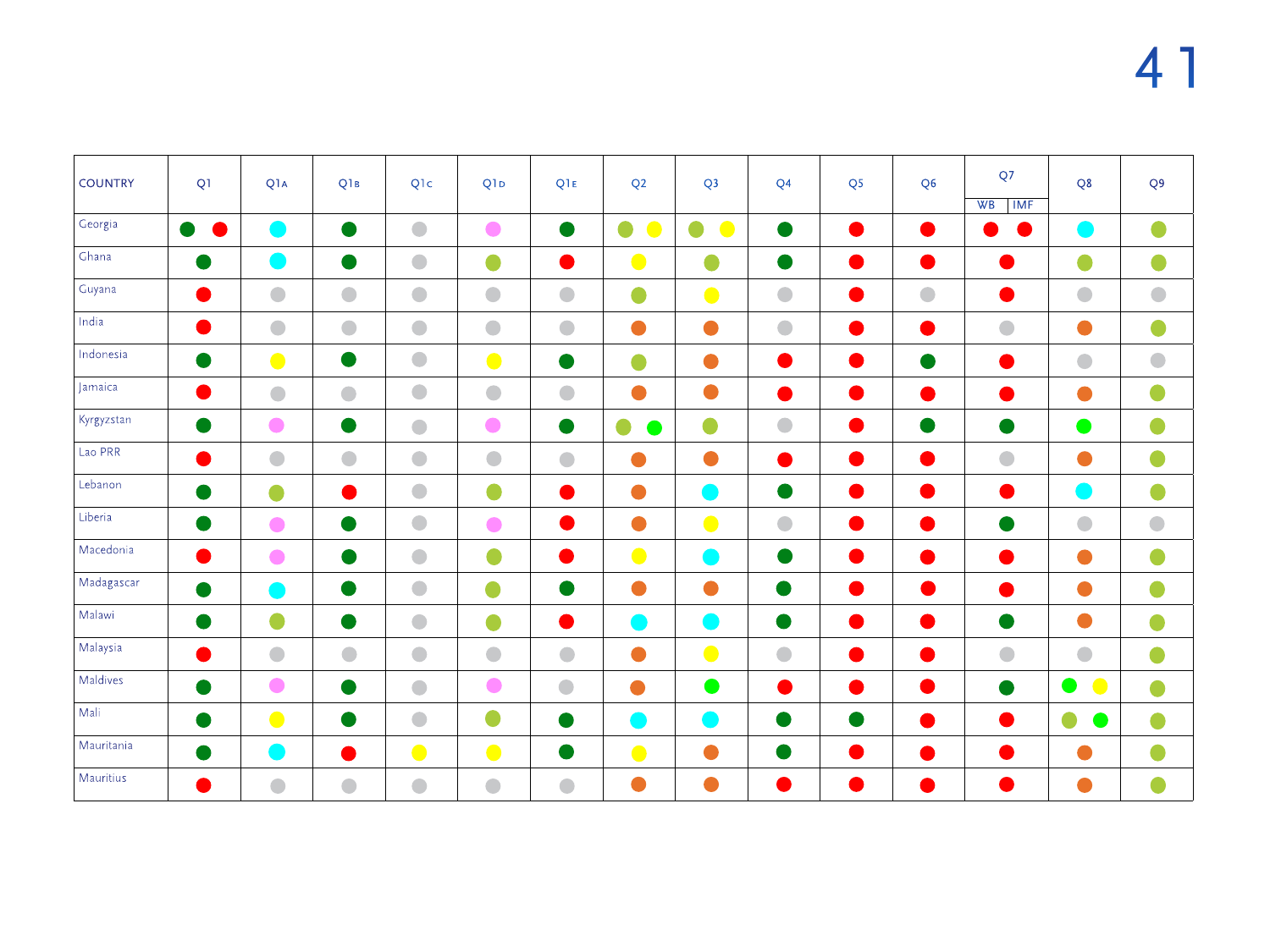# 4 2

| <b>COUNTRY</b>        | Q <sub>1</sub> | <b>Q</b> <sub>1</sub> A                           | Q <sub>1B</sub>                                   | QIC                                               | QID                                               | QIE                                               | Q <sub>2</sub>                                    | Q <sub>3</sub>                                    | Q <sub>4</sub>                                    | Q <sub>5</sub> | Q <sub>6</sub>                                    | Q7<br>W B<br><b>IMF</b>                           | Q <sub>8</sub>                                    | Q <sub>9</sub>                                    |
|-----------------------|----------------|---------------------------------------------------|---------------------------------------------------|---------------------------------------------------|---------------------------------------------------|---------------------------------------------------|---------------------------------------------------|---------------------------------------------------|---------------------------------------------------|----------------|---------------------------------------------------|---------------------------------------------------|---------------------------------------------------|---------------------------------------------------|
| Mexico                |                | $\begin{array}{c} \bullet \\ \bullet \end{array}$ | $\begin{array}{c} \bullet \\ \bullet \end{array}$ | $\begin{array}{c} \bullet \\ \bullet \end{array}$ | $\bullet$                                         |                                                   | $\bullet$                                         | $\bullet$                                         | $\begin{array}{c} \bullet \\ \bullet \end{array}$ |                | a)                                                | ×.                                                | $\bullet$                                         | $\bullet$                                         |
| Moldova               | $\bullet$      |                                                   | $\bullet$                                         | $\begin{array}{c} \bullet \\ \bullet \end{array}$ | $\bullet$                                         | D                                                 |                                                   | $\bullet$                                         | $\bullet$                                         |                | $\bullet$                                         |                                                   | $\bullet$                                         | $\bullet$                                         |
| Mongolia              | $\bullet$      | $\bullet$                                         | $\bullet$                                         | $\begin{array}{c} \bullet \\ \bullet \end{array}$ | $\bullet$                                         | a b                                               | $\bullet$                                         |                                                   | $\bullet$                                         |                | D                                                 |                                                   | $\bullet$                                         | $\bullet$                                         |
| Montenegro            | $\bullet$      | $\begin{array}{c} \bullet \\ \bullet \end{array}$ |                                                   | $\begin{array}{c} \bullet \\ \bullet \end{array}$ | $\begin{array}{c} \bullet \\ \bullet \end{array}$ | $\begin{array}{c} \bullet \\ \bullet \end{array}$ | $\bullet$                                         | $\bullet$                                         | $\bullet$                                         |                | $\bullet$                                         |                                                   | $\bullet$                                         | $\bullet$                                         |
| Morocco               |                | $\bullet$                                         | $\begin{array}{c} \bullet \\ \bullet \end{array}$ | $\begin{array}{c} \bullet \\ \bullet \end{array}$ | $\begin{array}{c} \bullet \\ \bullet \end{array}$ | $\begin{array}{c} \bullet \\ \bullet \end{array}$ | $\bullet$                                         | $\bullet$                                         | $\begin{array}{c} \bullet \\ \bullet \end{array}$ |                | a a                                               | $\begin{array}{c} \bullet \\ \bullet \end{array}$ |                                                   | $\begin{array}{c} \bullet \\ \bullet \end{array}$ |
| Mozambique            |                | $\begin{array}{c} \bullet \\ \bullet \end{array}$ | $\begin{array}{c} \bullet \\ \bullet \end{array}$ | $\begin{array}{c} \bullet \\ \bullet \end{array}$ | $\bullet$                                         | $\begin{array}{c} \bullet \\ \bullet \end{array}$ | $\bullet$                                         | $\bullet$                                         | $\begin{array}{c} \bullet \\ \bullet \end{array}$ |                | $\bullet$                                         | $\bullet$                                         | $\begin{array}{c} \bullet \\ \bullet \end{array}$ | $\begin{array}{c} \bullet \\ \bullet \end{array}$ |
| Nepal                 |                | $\begin{array}{c} \bullet \\ \bullet \end{array}$ | $\begin{array}{c} \bullet \\ \bullet \end{array}$ | $\begin{array}{c} \bullet \\ \bullet \end{array}$ |                                                   | $\begin{array}{c} \bullet \\ \bullet \end{array}$ |                                                   | $\bullet$                                         | $\begin{array}{c} \bullet \\ \bullet \end{array}$ |                | $\bullet$                                         | $\bullet$                                         | $\bullet$<br>$\bullet$                            | $\bullet$                                         |
| Nicaragua             |                | $\begin{array}{c} \bullet \\ \bullet \end{array}$ | $\begin{array}{c} \bullet \\ \bullet \end{array}$ | $\begin{array}{c} \bullet \\ \bullet \end{array}$ | $\begin{array}{c} \bullet \\ \bullet \end{array}$ | $\begin{array}{c} \bullet \\ \bullet \end{array}$ | $\begin{array}{c} \bullet \\ \bullet \end{array}$ | $\begin{array}{c} \bullet \\ \bullet \end{array}$ | $\begin{array}{c} \bullet \\ \bullet \end{array}$ | $\bullet$      | $\begin{array}{c} \bullet \\ \bullet \end{array}$ | $\begin{array}{c} \bullet \\ \bullet \end{array}$ |                                                   | $\begin{array}{c} \bullet \\ \bullet \end{array}$ |
| Niger                 | $\bullet$      | O                                                 | $\bullet$                                         | $\begin{array}{c} \bullet \\ \bullet \end{array}$ | $\bullet$                                         | a d                                               | $\bullet$                                         | $\bullet$                                         | $\begin{array}{c} \bullet \\ \bullet \end{array}$ |                | a b                                               | $\bullet$                                         |                                                   | $\begin{array}{c} \bullet \\ \bullet \end{array}$ |
| Nigeria               |                | $\bullet$                                         | $\bullet$                                         | $\bullet$                                         | $\bullet$                                         | a b                                               | $\bullet$                                         | $\bullet$                                         | $\begin{array}{c} \bullet \\ \bullet \end{array}$ |                | D                                                 | $\bullet$                                         | $\begin{array}{c} \bullet \\ \bullet \end{array}$ | $\begin{array}{c} \bullet \\ \bullet \end{array}$ |
| Pakistan              |                | $\bullet$                                         | $\begin{array}{c} \bullet \\ \bullet \end{array}$ | $\begin{array}{c} \bullet \\ \bullet \end{array}$ | $\bullet$                                         | $\begin{array}{c} \bullet \\ \bullet \end{array}$ | $\bullet$                                         | $\bullet$                                         | $\bullet$                                         |                | $\bullet$                                         | o de la provi                                     | e d                                               | $\bullet$                                         |
| Papua New<br>Guinea   | $\bullet$      | $\bullet$                                         | $\begin{array}{c} \bullet \\ \bullet \end{array}$ | $\begin{array}{c} \bullet \\ \bullet \end{array}$ | $\bullet$                                         | $\begin{array}{c} \bullet \\ \bullet \end{array}$ | $\bullet$                                         | $\bullet$                                         | $\begin{array}{c} \bullet \\ \bullet \end{array}$ |                | $\bullet$                                         |                                                   | $\begin{array}{c} \bullet \\ \bullet \end{array}$ | $\begin{array}{c} \bullet \\ \bullet \end{array}$ |
| Paraguay              |                | $\bullet$                                         | $\bullet$                                         | $\begin{array}{c} \bullet \\ \bullet \end{array}$ | $\bullet$                                         | $\bullet$                                         |                                                   | $\bullet$                                         | $\begin{array}{c} \bullet \\ \bullet \end{array}$ |                | D                                                 |                                                   | $\bullet$                                         | $\bullet$                                         |
| Peru                  |                | $\bullet$                                         | $\begin{array}{c} \bullet \\ \bullet \end{array}$ | $\begin{array}{c} \bullet \\ \bullet \end{array}$ | $\begin{array}{c} \bullet \\ \bullet \end{array}$ | $\begin{array}{c} \bullet \\ \bullet \end{array}$ | $\bullet$                                         | $\bullet$                                         | $\begin{array}{c} \bullet \\ \bullet \end{array}$ |                | $\bullet$                                         | D                                                 | $\begin{array}{c} \bullet \\ \bullet \end{array}$ |                                                   |
| Philippines           |                | $\bullet$                                         | $\begin{array}{c} \bullet \\ \bullet \end{array}$ | $\begin{array}{c} \bullet \\ \bullet \end{array}$ | $\bullet$                                         | $\bullet$                                         | $\bullet$<br>$\bullet$                            | $\bullet$                                         | $\bullet$                                         |                | a)                                                | $\bullet$                                         | $\bullet$                                         | $\bullet$                                         |
| Poland                |                | $\bullet$                                         | $\begin{array}{c} \bullet \\ \bullet \end{array}$ | $\begin{array}{c} \bullet \\ \bullet \end{array}$ | $\bullet$                                         | $\begin{array}{c} \bullet \\ \bullet \end{array}$ |                                                   |                                                   | D                                                 |                |                                                   |                                                   | $\blacksquare$                                    |                                                   |
| Korea Republic        |                | $\bullet$                                         | $\begin{array}{c} \bullet \\ \bullet \end{array}$ |                                                   | $\begin{array}{c} \bullet \\ \bullet \end{array}$ |                                                   | $\bullet$<br>$\bullet$                            | $\bullet$                                         | $\bullet$                                         | Ð              | $\begin{array}{c} \bullet \\ \bullet \end{array}$ |                                                   | $\bullet$                                         | $\bullet$                                         |
| Romania               | $\bullet$      | $\bullet$                                         | $\bullet$                                         | $\bullet$                                         | $\bullet$                                         | $\begin{array}{c} \bullet \\ \bullet \end{array}$ |                                                   | $\bullet$                                         | $\bullet$                                         | u.             | $\bullet$                                         | $\begin{array}{c} \bullet \\ \bullet \end{array}$ | $\bullet$                                         | $\bullet$                                         |
| Russian<br>Federation | $\bullet$      | $\bullet$                                         | $\bullet$                                         |                                                   | $\bullet$                                         | $\bullet$                                         | $\bullet$                                         | $\bullet$ $\bullet$                               | $\begin{array}{c} \bullet \\ \bullet \end{array}$ | D              | D                                                 | $\bullet$                                         |                                                   |                                                   |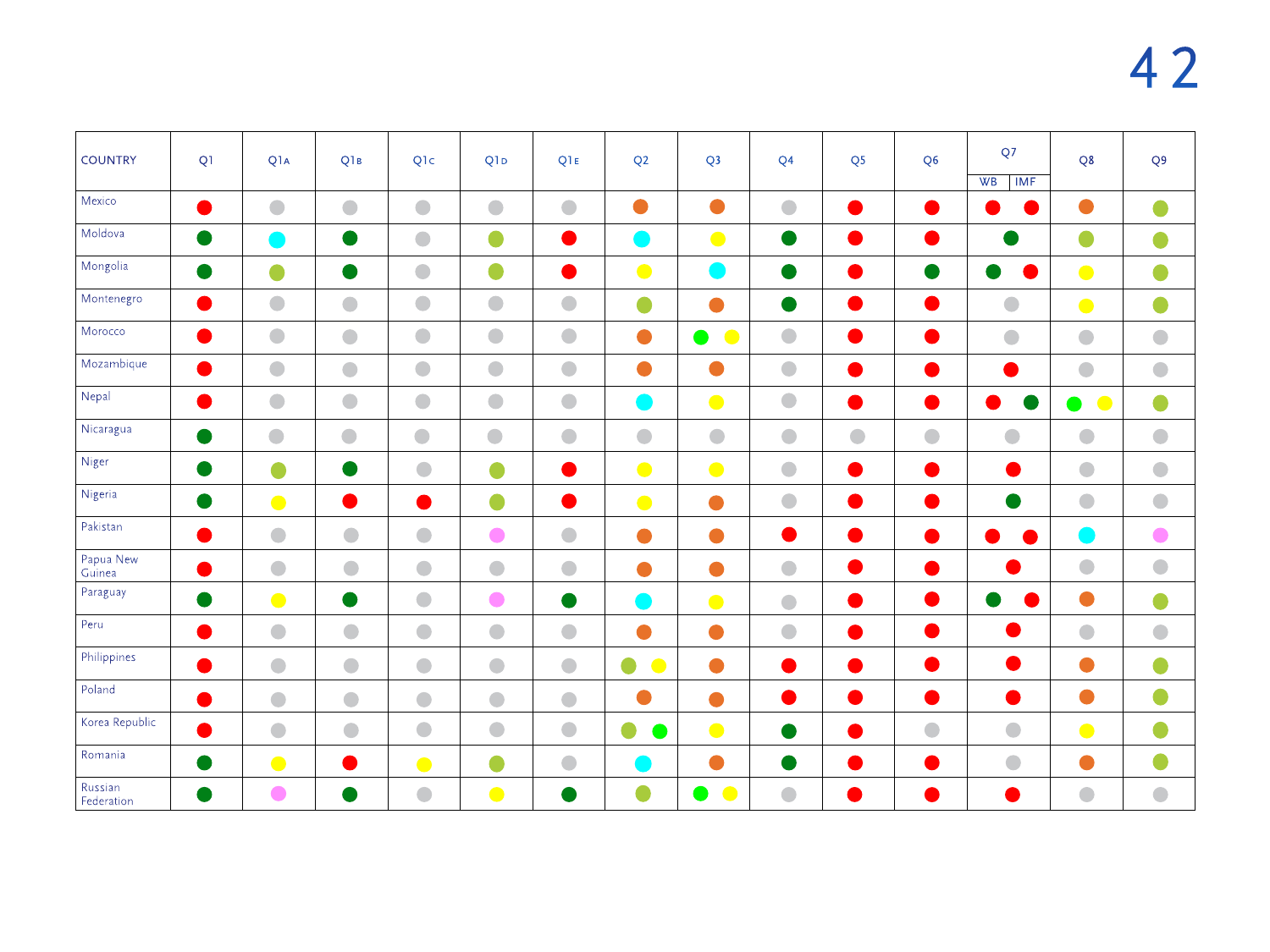| <b>COUNTRY</b>             | Q1             | QIA                                               | Q <sub>1B</sub>                                   | Q <sub>1c</sub>                                   | QID                                               | QIE                                               | Q <sub>2</sub>                                    | Q <sub>3</sub>          | Q <sub>4</sub>                                    | Q <sub>5</sub> | Q <sub>6</sub>                                    | Q7                                                | Q <sub>8</sub>                                    | Q <sub>9</sub>                                    |
|----------------------------|----------------|---------------------------------------------------|---------------------------------------------------|---------------------------------------------------|---------------------------------------------------|---------------------------------------------------|---------------------------------------------------|-------------------------|---------------------------------------------------|----------------|---------------------------------------------------|---------------------------------------------------|---------------------------------------------------|---------------------------------------------------|
| Rwanda                     |                |                                                   |                                                   |                                                   |                                                   |                                                   |                                                   |                         |                                                   |                |                                                   | $W$ B<br>IMF                                      |                                                   |                                                   |
|                            | $\bullet$      | $\bullet$                                         | $\bullet$                                         | $\begin{array}{c} \bullet \\ \bullet \end{array}$ | $\bullet$                                         | $\bullet$                                         | $\bullet$                                         | $\bullet$               | $\begin{array}{c} \bullet \\ \bullet \end{array}$ | a b            | $\bullet$                                         |                                                   | $\begin{array}{c} \bullet \\ \bullet \end{array}$ |                                                   |
| Sao Tome &<br>Principe     | $\bullet$      | $\bullet$                                         | $\bullet$                                         | $\begin{array}{c} \bullet \\ \bullet \end{array}$ | $\bullet$                                         | $\begin{array}{c} \bullet \\ \bullet \end{array}$ | $\bullet$                                         | $\bullet$               | $\bullet$                                         | <b>D</b>       | $\bullet$                                         | $\bullet$                                         | $\bullet$                                         | $\bullet$                                         |
| Senegal                    | $\blacksquare$ | $\begin{array}{c} \bullet \\ \bullet \end{array}$ | $\begin{array}{c} \bullet \\ \bullet \end{array}$ | $\begin{array}{c} \bullet \\ \bullet \end{array}$ | $\begin{array}{c} \bullet \\ \bullet \end{array}$ | $\begin{array}{c} \bullet \\ \bullet \end{array}$ | $\bullet$                                         | $\bullet$<br>$\bullet$  | $\bullet$                                         |                | D                                                 |                                                   | $\bullet$<br>$\bullet$                            | $\bullet$                                         |
| Serbia                     | $\bullet$      | $\bullet$                                         | w                                                 | $\begin{array}{c} \bullet \\ \bullet \end{array}$ | $\bullet$                                         | $\bullet$                                         | $\bullet$                                         | $\bullet$               | $\bullet$                                         |                | a)                                                |                                                   | $\bullet$                                         | $\bullet$                                         |
| Sierra Leone               | $\bullet$      | $\bullet$                                         | U                                                 | $\begin{array}{c} \bullet \\ \bullet \end{array}$ | $\bullet$                                         | $\bullet$                                         | $\bullet$                                         | $\bullet$               |                                                   |                | a)                                                |                                                   |                                                   |                                                   |
| Somalia                    | $\bullet$      | $\begin{array}{c} \bullet \\ \bullet \end{array}$ | $\begin{array}{c} \bullet \\ \bullet \end{array}$ | $\begin{array}{c} \bullet \\ \bullet \end{array}$ | $\begin{array}{c} \bullet \\ \bullet \end{array}$ |                                                   | $\begin{array}{c} \bullet \\ \bullet \end{array}$ |                         | $\begin{array}{c} \bullet \\ \bullet \end{array}$ |                | a)                                                | a b                                               | $\begin{array}{c} \bullet \\ \bullet \end{array}$ | $\begin{array}{c} \bullet \\ \bullet \end{array}$ |
| South Africa               | Œ              | $\begin{array}{c} \bullet \\ \bullet \end{array}$ | $\begin{array}{c} \bullet \\ \bullet \end{array}$ | $\begin{array}{c} \bullet \\ \bullet \end{array}$ | $\begin{array}{c} \bullet \\ \bullet \end{array}$ |                                                   | $\bullet$                                         |                         | $\begin{array}{c} \bullet \\ \bullet \end{array}$ |                | $\begin{array}{c} \bullet \\ \bullet \end{array}$ | $\begin{array}{c} \bullet \\ \bullet \end{array}$ | $\begin{array}{c} \bullet \\ \bullet \end{array}$ |                                                   |
| Sri Lanka                  | O              | $\begin{array}{c} \bullet \\ \bullet \end{array}$ | $\begin{array}{c} \bullet \\ \bullet \end{array}$ | $\begin{array}{c} \bullet \\ \bullet \end{array}$ | $\begin{array}{c} \bullet \\ \bullet \end{array}$ | $\begin{array}{c} \bullet \\ \bullet \end{array}$ | $\bullet$                                         | $\bullet$               | $\bullet$                                         |                | u)                                                | $\bullet$                                         | $\bullet$                                         | $\bullet$                                         |
| St. Kitts & Nevis          | $\bullet$      | $\bullet$                                         | $\bullet$                                         | $\begin{array}{c} \bullet \\ \bullet \end{array}$ | $\bullet$                                         | $\bullet$                                         | $\bullet$                                         | $\bullet$               | $\begin{array}{c} \bullet \\ \bullet \end{array}$ |                | a d                                               | D                                                 | $\begin{array}{c} \bullet \\ \bullet \end{array}$ | $\begin{array}{c} \bullet \\ \bullet \end{array}$ |
| St. Vincent &<br>Grenadine | D              |                                                   |                                                   | $\bullet$                                         | $\begin{array}{c} \bullet \\ \bullet \end{array}$ | $\begin{array}{c} \bullet \\ \bullet \end{array}$ | $\bullet$                                         | $\bullet$               | $\begin{array}{c} \bullet \\ \bullet \end{array}$ | D              | $\blacksquare$                                    | $\bullet$                                         | $\bullet$                                         | $\bullet$                                         |
| Sudan                      | $\bullet$      | $\bullet$                                         | $\bullet$                                         | $\bullet$                                         | $\bullet$                                         | $\bullet$                                         | $\bullet$                                         | $\bullet$               | $\bullet$                                         |                | $\blacksquare$                                    | $\bullet$                                         | $\bullet$                                         | $\bullet$                                         |
| Tanzania                   | Œ              | $\begin{array}{c} \bullet \\ \bullet \end{array}$ | $\begin{array}{c} \bullet \\ \bullet \end{array}$ | $\bullet$                                         | $\bullet$                                         | $\begin{array}{c} \bullet \\ \bullet \end{array}$ | $\bullet$                                         | $\bullet$               | $\begin{array}{c} \bullet \\ \bullet \end{array}$ |                |                                                   |                                                   | $\bullet$                                         | $\bullet$                                         |
| Thailand                   | $\bullet$      | $\bullet$                                         | $\bullet$                                         | $\begin{array}{c} \bullet \\ \bullet \end{array}$ | O                                                 | $\bullet$                                         | $\bullet$<br>$\bullet$                            | $\bullet$               | $\bullet$                                         | ×.             |                                                   |                                                   | $\bullet$                                         |                                                   |
| Togo                       | $\bullet$      | $\bullet$                                         | Ø                                                 | $\bullet$                                         | O                                                 | $\bullet$                                         | <b>Service Service</b>                            | $\bullet$               | $\bullet$                                         | - 1            | $\bullet$                                         |                                                   | $\bullet$                                         |                                                   |
| Tonga                      | $\bullet$      | $\bullet$                                         | U)                                                | $\bullet$                                         | $\begin{array}{c} \bullet \\ \bullet \end{array}$ | $\begin{array}{c} \bullet \\ \bullet \end{array}$ | $\bullet$                                         | $\bullet$               | $\bullet$                                         | m.             | $\bullet$                                         | $\bullet$                                         | $\bullet$                                         | $\bullet$                                         |
| Trinidad &<br>Tobago       | $\bullet$      | $\bullet$                                         | D                                                 | $\bullet$                                         | $\begin{array}{c} \bullet \\ \bullet \end{array}$ | $\bullet$                                         | $\bullet$                                         | $\bullet\bullet\bullet$ | $\begin{array}{c} \bullet \\ \bullet \end{array}$ |                | $\bullet$                                         |                                                   | $\begin{array}{c} \bullet \\ \bullet \end{array}$ | $\bullet$                                         |
| Turkey                     | e<br>Mari      | $\begin{array}{c} \bullet \\ \bullet \end{array}$ | $\bullet$                                         | $\bullet$                                         | $\bullet$                                         | $\begin{array}{c} \bullet \\ \bullet \end{array}$ | $\bullet$                                         | $\bullet$<br>$\bullet$  | $\begin{array}{c} \bullet \\ \bullet \end{array}$ | ×.             |                                                   |                                                   | $\begin{array}{c} \bullet \\ \bullet \end{array}$ | $\begin{array}{c} \bullet \\ \bullet \end{array}$ |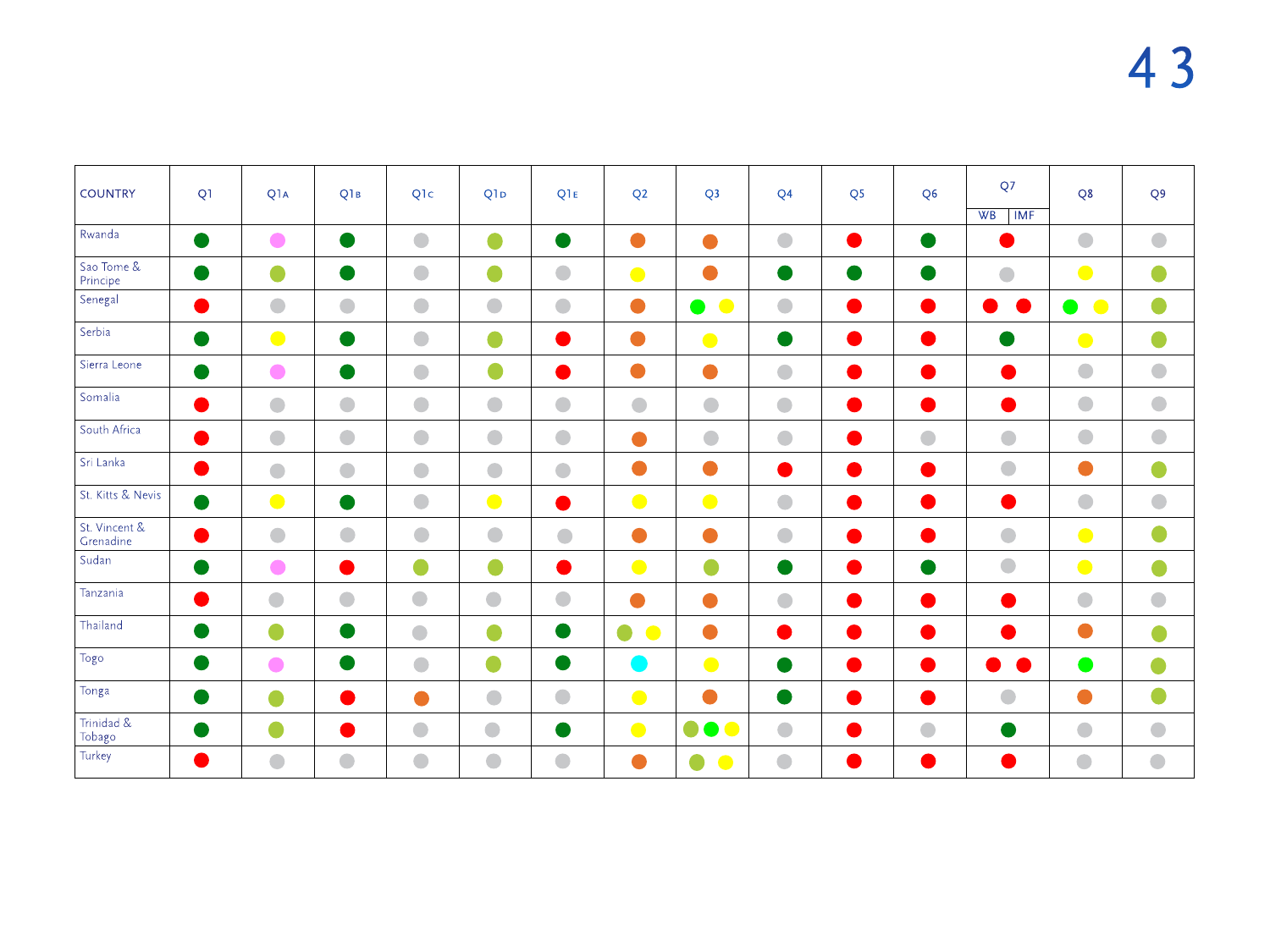| <b>COUNTRY</b> | Q <sub>1</sub> | Q <sub>1</sub> A | Q <sub>1</sub> B                                  | Q <sub>1c</sub>                                   | Q <sub>1</sub> <sub>D</sub> | QIE                                               | Q <sub>2</sub> | Q <sub>3</sub> | Q <sub>4</sub>                                    | Q <sub>5</sub> | Q <sub>6</sub> | Q7<br><b>WB</b><br><b>IMF</b> | Q <sub>8</sub> | Q <sub>9</sub> |
|----------------|----------------|------------------|---------------------------------------------------|---------------------------------------------------|-----------------------------|---------------------------------------------------|----------------|----------------|---------------------------------------------------|----------------|----------------|-------------------------------|----------------|----------------|
| Uganda         |                |                  | $\bullet$                                         | $\bullet$                                         |                             |                                                   |                |                | D                                                 |                |                |                               |                |                |
| Ukraine        |                |                  | a a s                                             | $\bullet$                                         |                             |                                                   |                | $\bullet$      | $\begin{array}{c} \bullet \\ \bullet \end{array}$ |                |                |                               | $\blacksquare$ | $\bullet$      |
| Uruguay        |                | $\blacksquare$   | $\begin{array}{c} \bullet \\ \bullet \end{array}$ | $\bullet$                                         | $\bullet$                   | $\bullet$                                         |                | $\bullet$      | $\begin{array}{c} \bullet \\ \bullet \end{array}$ |                | $\blacksquare$ | $\bullet$ $\bullet$           |                |                |
| Vietnam        |                | $\bullet$        | $\bullet$                                         | $\bullet$                                         | $\bullet$                   | $\begin{array}{c} \bullet \\ \bullet \end{array}$ |                |                | $\begin{array}{c} \bullet \\ \bullet \end{array}$ |                |                |                               |                | $\bullet$      |
| West Bank Gaza |                | $\sqrt{2}$       | $\begin{array}{c} \bullet \\ \bullet \end{array}$ | $\begin{array}{c} \bullet \\ \bullet \end{array}$ | $\bullet$                   | $\bullet$                                         |                |                | $\begin{array}{c} \bullet \\ \bullet \end{array}$ |                |                |                               |                | $\bullet$      |
| Yemen          |                |                  | $\bullet$                                         | $\bullet$                                         |                             |                                                   |                | <u>e a s</u>   | $\bullet$                                         |                |                |                               |                | $\bullet$      |
| Zambia         |                | $\blacksquare$   | $\begin{array}{c} \bullet \\ \bullet \end{array}$ | $\begin{array}{c} \bullet \\ \bullet \end{array}$ | $\bullet$                   | $\bullet$                                         |                | $\bullet$      | a a s                                             |                |                | $\bullet$                     |                |                |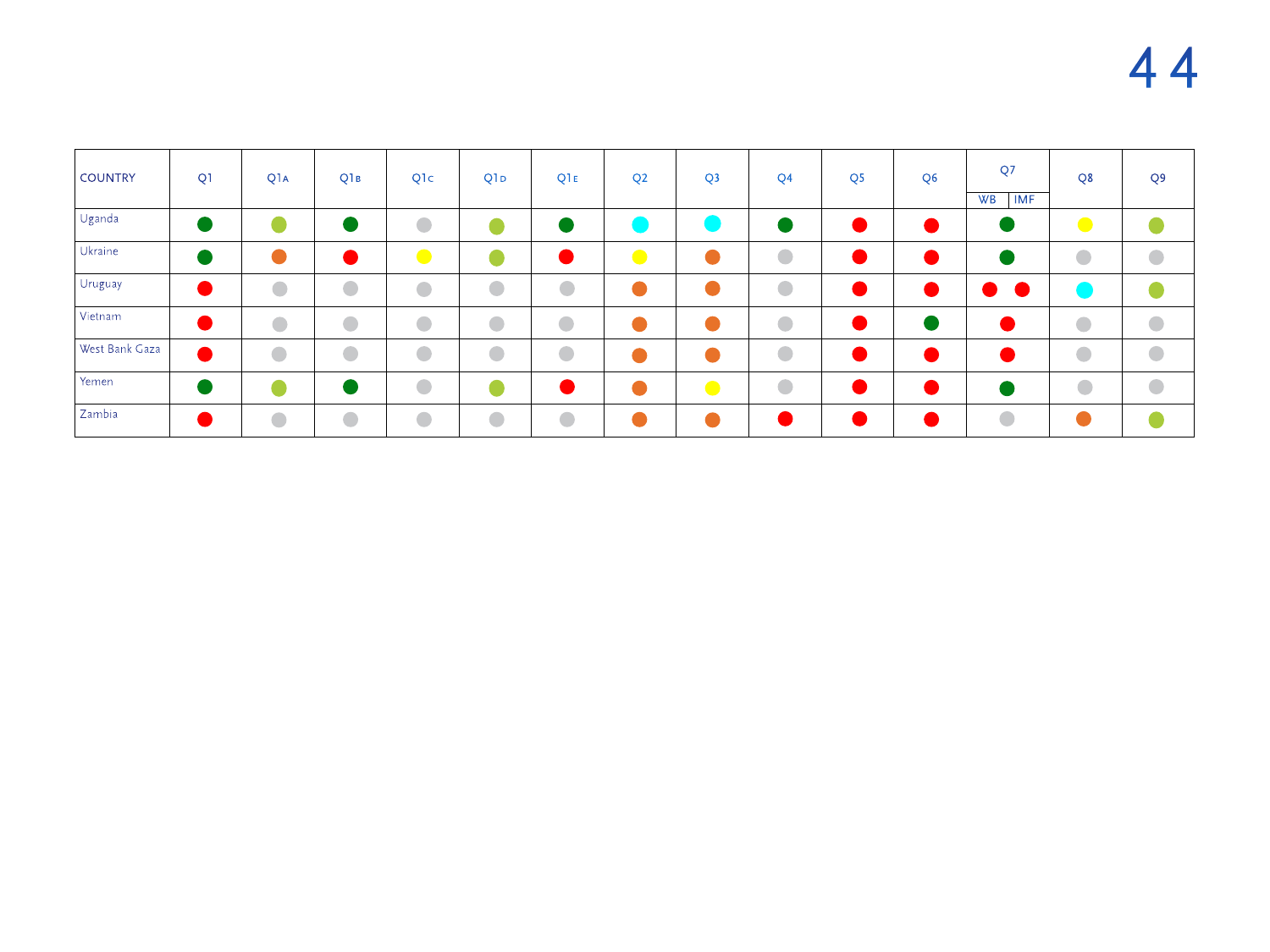### Appendix III: Regional Groupings

For the purpose of this study, countries were assigned to the following regional groups in keeping with IPU practice. Countries whose parliaments and WB/IMF officials were asked to respond to the survey are indicated in bold. Countries, for which responses are available are indicated in orange.

### AMERICAS:

Antigua and Barbuda, Argentina, Bahamas, Barbados, Belize, Bolivia, Brazil, Canada, Chile, Colombia, Costa Rica, Cuba, **Dominica**, Dominican Republic, **Ecuador**, El Salvador, Grenada, **Guatemala**, Guyana, **Haiti**, **Honduras**, Jamaica, Mexico, Nicaragua, **Panama**, Paraguay, Peru, Saint Kitts & Nevis, **Saint Lucia**, Saint Vincent and Grenadine, **Suriname**, Trinidad & Tobago, United States of America, Uruguay, **Venezuela**

### ARAB STATES:

**Algeria**, Bahrain, Djibouti, Egypt, **Iraq**, **Jordan**, Kuwait, Lebanon, **Libya**, Morocco, Oman, Qatar, Saudi Arabia, Sudan, **Syrian Arab Republic**, Tunisia, United Arab Emirates, Yemen, 1**Palestine** (West Bank Gaza)

### ASIA-PACIFIC:

Afghanistan, Australia, Bangladesh, Bhutan, Cambodia, China, Democratic People's Republic of Korea, India, Indonesia, **Iran (Islamic Republic of)**, Israel, Japan, **Kiribati**, Lao People's Democratic Republic, Malaysia, Maldives, **Marshall Islands**, **Micronesia (Federates States of)**, Mongolia, Myanmar, Nauru, Nepal, New Zealand, Pakistan, **Palau**, Papua New Guinea, Philippines, Republic of Korea, Samoa, Singapore, **Solomon Islands**, Sri Lanka, Thailand, Timor-Leste, Tonga, Tuvalu, **Vanuatu**, Viet Nam

### EUROPE:

Albania, Andorra, Armenia, Austria, **Azerbaijan**, Belarus, Belgium, Bosnia and Herzegovina, Bulgaria, Croatia, Cyprus, Czech Republic, Denmark, Estonia, Finland, France, Georgia, Germany, Greece, Hungary, Iceland, Ireland, Italy, **Kazakhstan**, Kyrgyzstan, Latvia, Liechtenstein, Lithuania, Luxembourg, Malta, Monaco, Montenegro, Netherlands, Norway, Poland, Portugal, Republic of Moldova, Romania, Russian Federation, San Marino, Serbia, Slovakia, Slovenia, Spain, Sweden, Switzerland, **Tajikistan**, The Former Yugoslav Republic of Macedonia, Turkey, **Turkmenistan**, Ukraine, United Kingdom, **Uzbekistan**

### SUB-SAHARAN AFRICA:

Angola, Benin, **Botswana**, Burkina Faso, Burundi, Cameroon, Cape Verde, Central African Republic, Chad, **Comoros**, Congo, **Cote d'Ivoire**, Democratic Republic of the Congo, Djibouti, **Equatorial Guinea**, Eritrea, Ethiopia, Gabon, Gambia, Ghana, **Guinea-Bissau**, **Kenya**, **Lesotho**, Liberia, Madagascar, Malawi, Mali, Mauritania, Mauritius, Mozambique, **Namibia**, Niger, Nigeria, Rwanda, Sao Tome and Principe, Senegal, **Seychelles**, Sierra Leone, Somalia, South Africa, South Sudan, **Swaziland**, Togo, Uganda, United Republic of Tanzania, Zambia, **Zimbabwe**

West Bank Gaza, as a recipient of international loans, has been included in the list 1